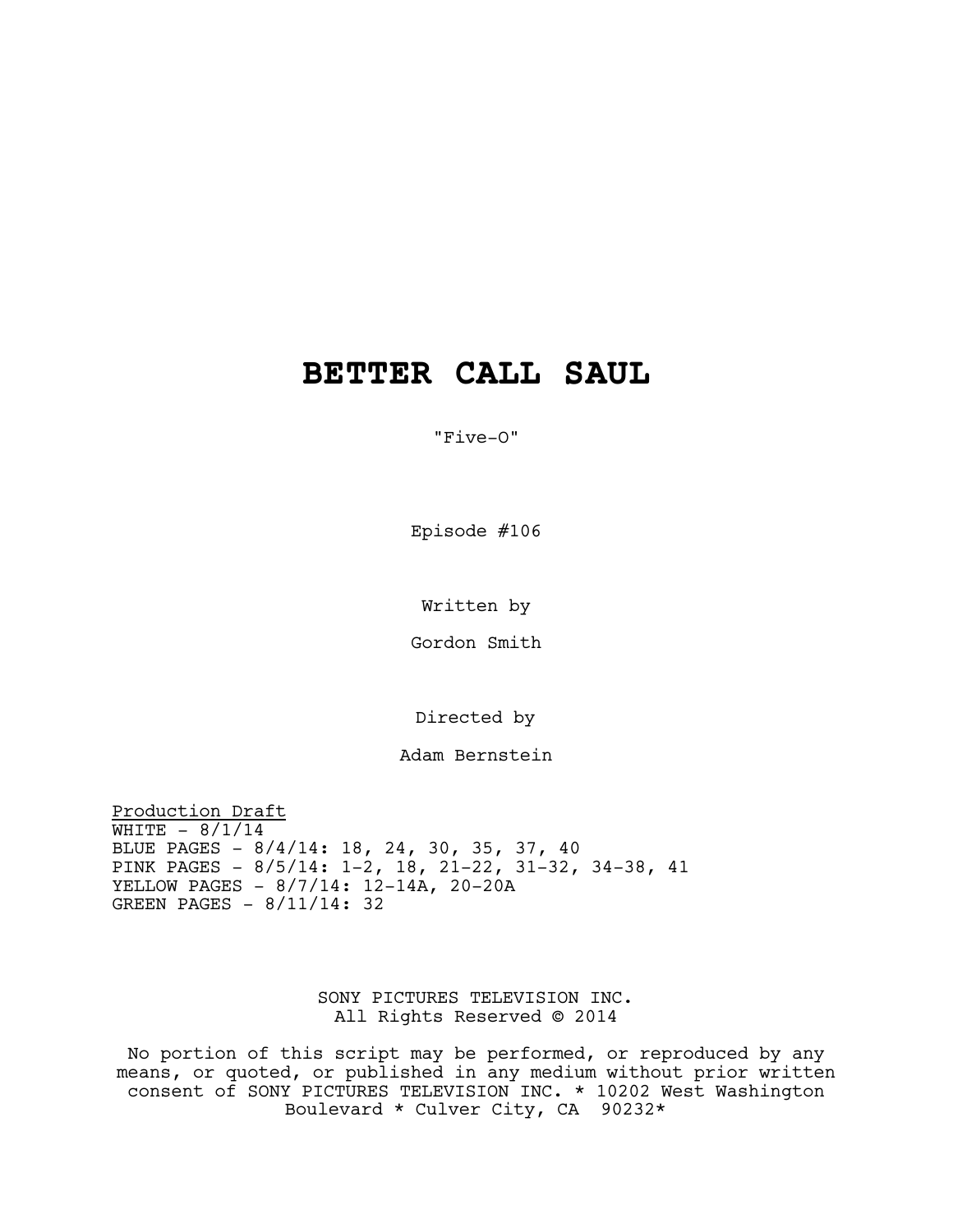# **BETTER CALL SAUL** "TBD" 8/11/14

# Cast List

JIMMY MIKE

STACEY KAYLEE DETECTIVE SANDERS DETECTIVE ABBASI FRANCISCO (formerly EDUARDO) DR. CALDERA OFFICER HOFFMAN SERGEANT FENSKY (formerly T.O. FENSKY) BARTENDER

Non-Speaking ALBUQUERQUE DETECTIVE APD UNIFORM COP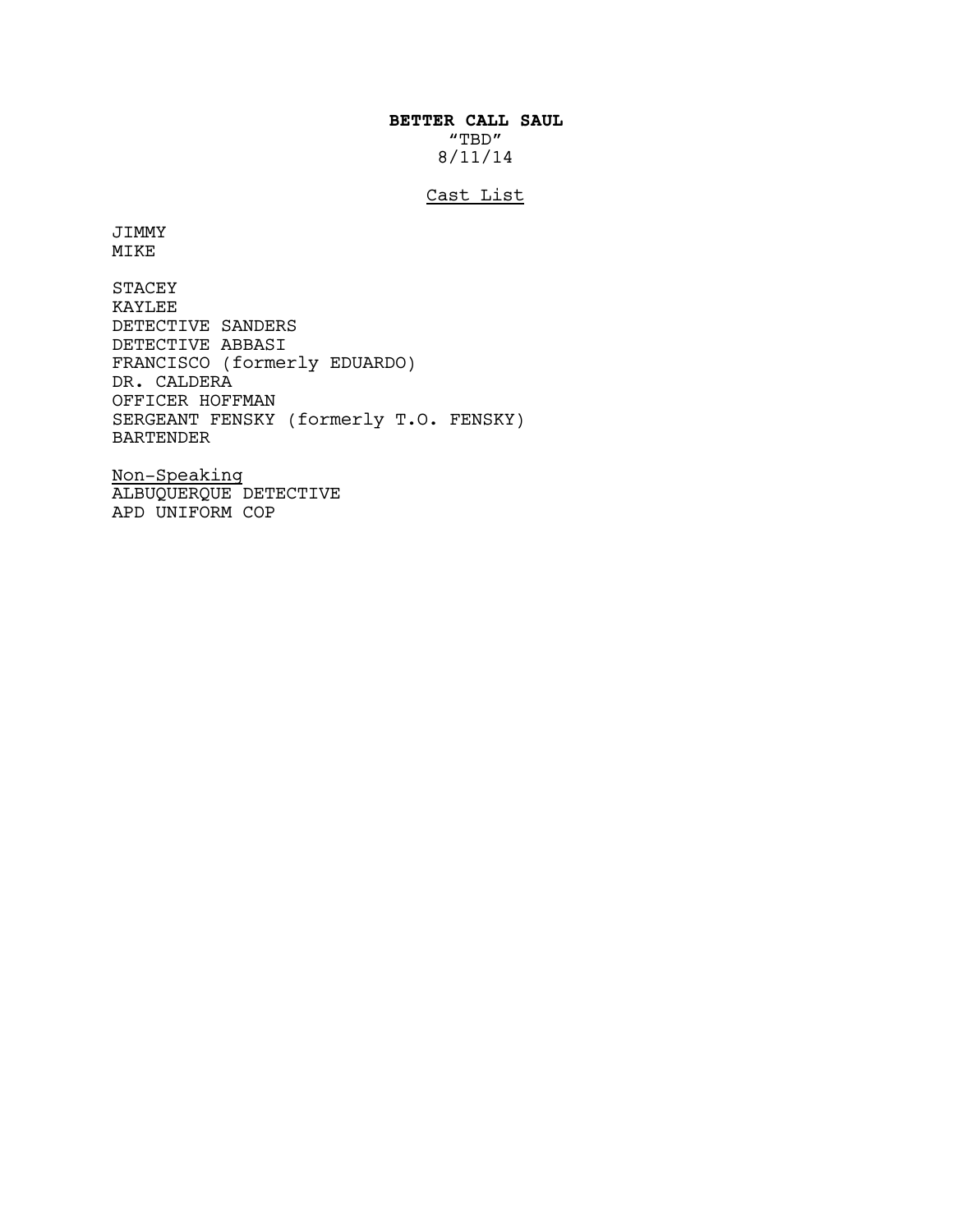# **BETTER CALL SAUL** "TBD" 8/11/14

#### Set List

Interiors: MIKE'S HOUSE KITCHEN POLICE STATION HALLWAY INTERVIEW ROOM ALBUQUERQUE STATION WAITING AREA OUTSIDE THE RESTROOMS WOMEN'S ROOM MEN'S ROOM STALL VETERINARIAN'S OFFICE KENNEL AREA EXAM ROOM STACEY'S HOUSE LIVING ROOM MCCLURE'S BAR (formerly MCKINNON'S BAR) SUZUKI ESTEEM TAXI POLICE CRUISER BACKSEAT MIKE'S CAR

Exteriors: COURTHOUSE PARKING LOT STACEY'S HOUSE BACKYARD FRONT CURB NEW MEXICAN DESERT ALBUQUERQUE TRAIN PLATFORM STACEY'S STREET PHILADELPHIA STREET MCCLURE'S BAR (formerly MCKINNON'S BAR) EMPTY LOT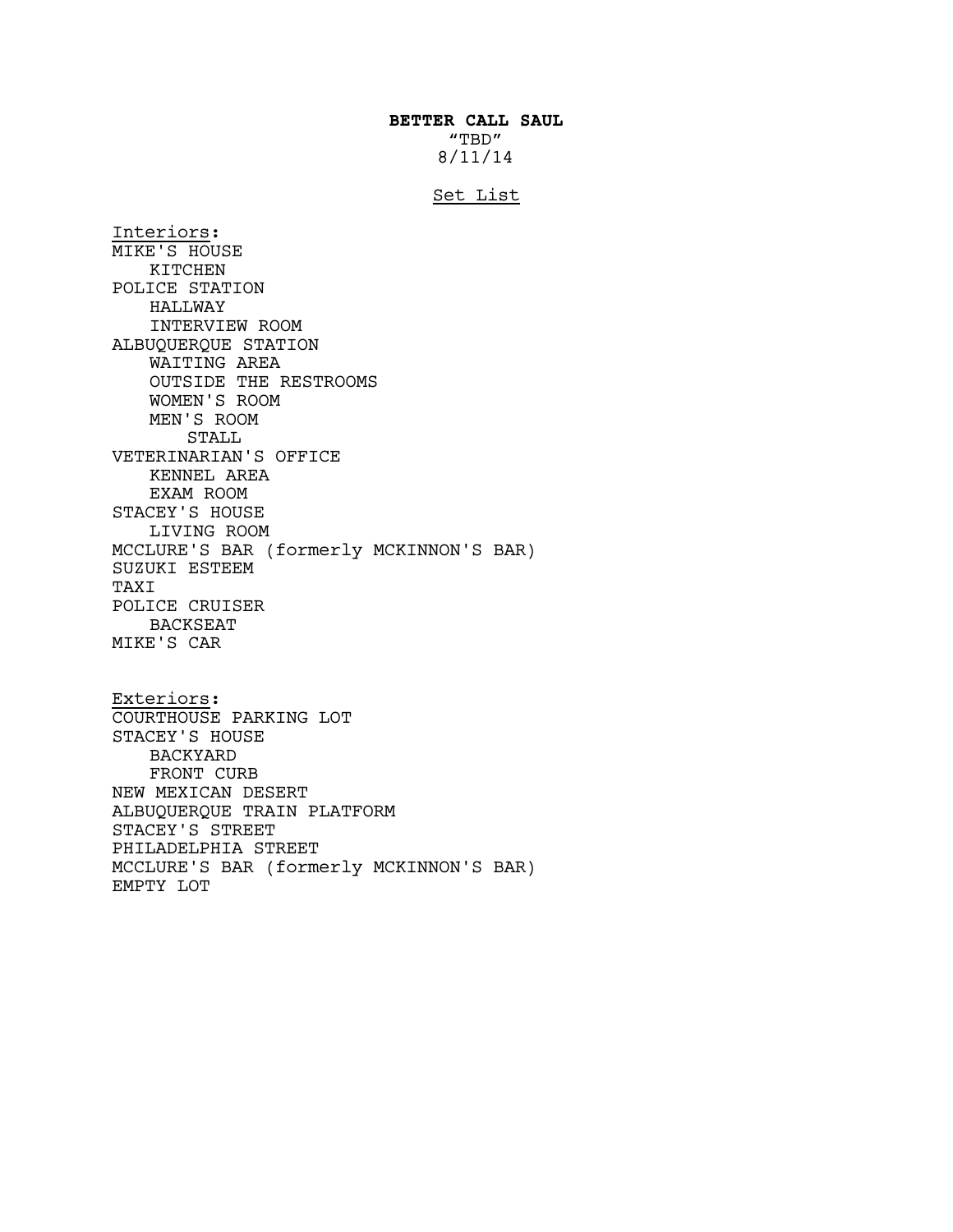#### TEASER

## 1 EXT. NEW MEXICAN DESERT - DAY 1

Flat scrubland and dust. The Sandias crouch in the distance. Quiet. We're out past the eastern outskirts of Albuquerque, in the valleys that stretch away to Colorado and Kansas.

In the distance, a TRAIN races toward edge of frame.

CLOSER: it WHOOSHES past us.

Now the train carries us along with it, through...

A SERIES OF WESTERN BEAUTY SHOTS --

-- The desert unspools alongside the rails.

-- Roads cut long black arroyos to the horizon.

-- Wide-sky country giving way to the dots of houses, warehouses, suburbs.

We're approaching Albuquerque, rolling closer and closer to town. It's our version of the opening of "Bad Day at Black Rock"*,* announcing:

Someone's coming.

#### 2 EXT. ALBUQUERQUE TRAIN PLATFORM - DAY 2

The Rail Runner train SQUEALLLS to a stop on the line. The doors open and a smattering of passengers disembark. Blownout overhead speakers announce the train's current station and its next stop (let's base all this on what Rail Runner actually does).

A black SHOE lands on the train steps. A passenger descending, a small duffel bag in hand: MIKE -- grizzled, travel-worn.

We're BACK IN TIME, at the moment he first arrived in Albuquerque, several months before episode 101.

Welcome to the Mike Ehrmantraut episode of "Better Call Saul." Like Mike himself, this episode is deliberate, thoughtful and emotionally economical. It doesn't wear its heart on its sleeve. But make no mistake: it will ultimately become very dramatic, nevertheless.

That duffel bag? It's everything he cared to take from whatever life he left behind.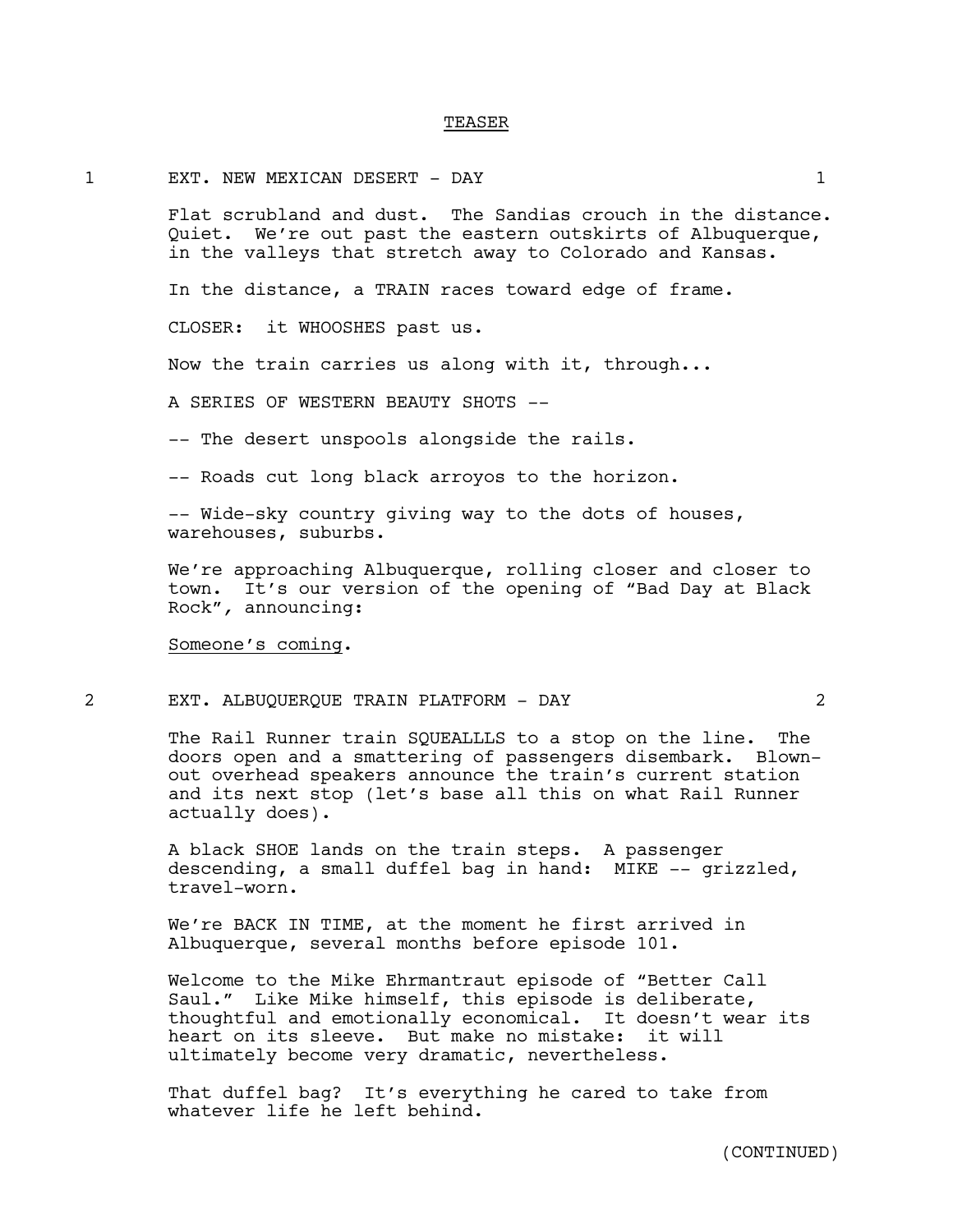2 CONTINUED: 2 BETTER CALL SAUL #106 "Five-O" GREEN 8/11/14 2.

Still, Mike is Mike: a wolf in Sears clothing. There's no hesitation as he walks into...

3 INT. ALBUQUERQUE STATION - WAITING AREA - CONTINUOUS 3

Mike scans the station. Spare, down at the heels but with Southwestern charm. Fairly empty -- a CLERK, a HOMELESS GUY asleep, a LISTLESS JANITOR sweeping.

No one else. He checks the clock: a little after noon. *She should be here*. Guess he'll get comfy.

Mike sets down his bag next to a bench and sits. A slight wince as he settles in, but could be he's just travel-sore.

WIDE ON MIKE: Portrait of a man, waiting.

He gives a glance toward the RESTROOMS sign across the way. He sits for a moment or two longer, then looks at them again.

Might as well hit the head while he has the chance. But now, he rises to his feet... He hears FOOTSTEPS.

Mike turns to see STACEY, the mystery woman from episode 105, walking toward him. She's dressed in health care worker's scrubs and white, velcro'd Reeboks. Coming off a shift. Worn down and world-weary.

Whatever joy Mike is feeling at this reunion is blunted. There's tension here. History.

> STACEY (forcing a smile) Hey.

MTK<sub>E</sub> (genuine) Hey. Thank you for coming.

**STACEY** Yeah. Of course.

A PAUSE, then she goes for a hug. Not a good hug, mind you: it's stiff, cool. The kind where only your shoulders touch.

She breaks it off.

STACEY I'm just parked across the street.

She gestures toward the door.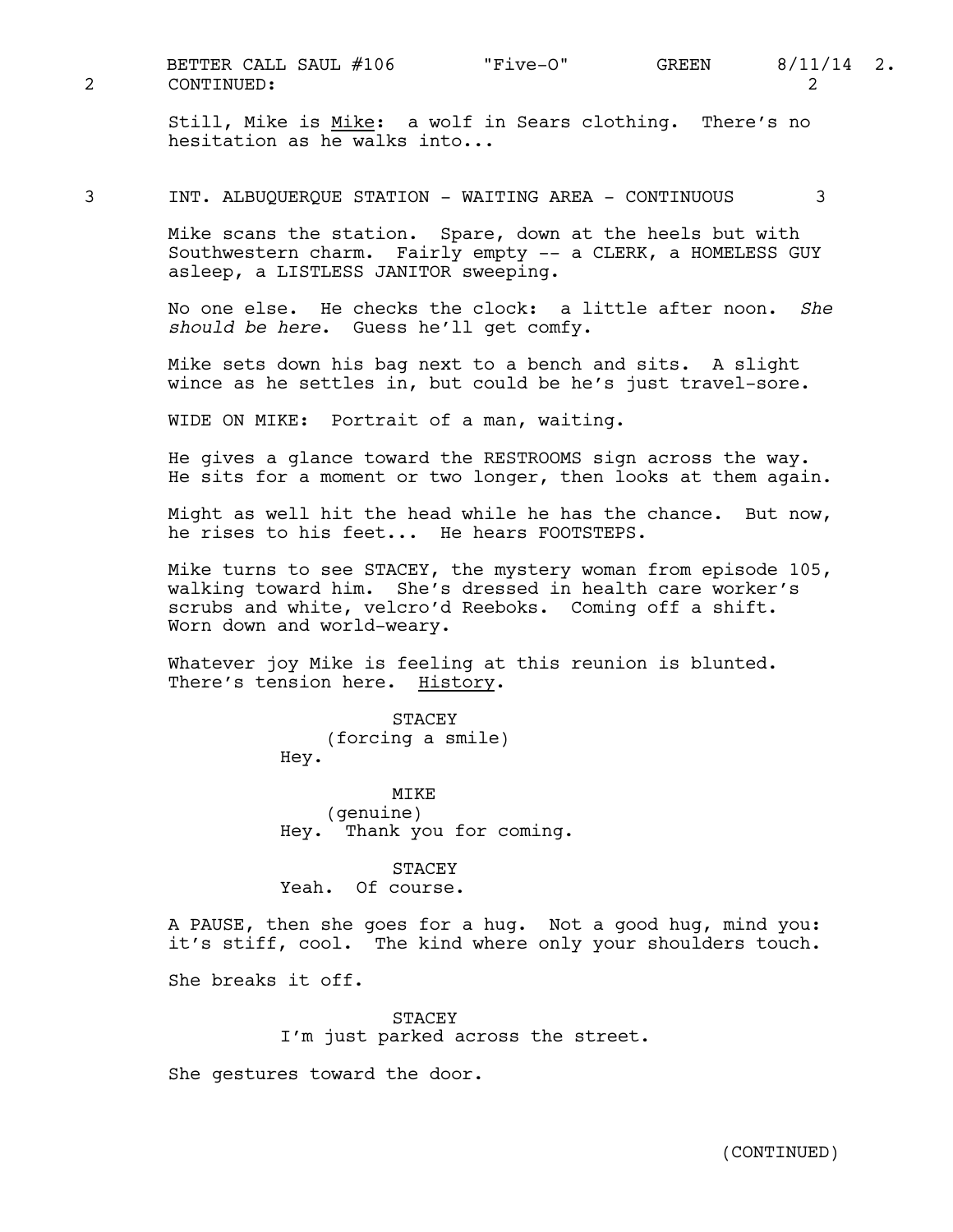MIKE Great. I was just about to hit the... (nods to the restrooms) Just be a minute.

STACEY Yeah. Sure. Meet you out front?

Mike nods, smiles. Clearly, he's happier to see Stacey than she is to see him -- and he recognizes this. Who is this woman? For now, all we know is she's Mike's ride. Mike watches her for a beat, then shoulders his duffel and heads to...

4 INT. ALBUQUERQUE STATION - OUTSIDE THE RESTROOMS - CONT. 4

Mike approaches two side-by-side corridors labeled MEN on the left, WOMEN on the right. Mike steps toward... the right, and calls into the women's room (after first ensuring that no one out in the lobby is close enough to witness this).

> MIKE Janitor! Anyone in there?

He listens for a response. No answer. Okay, then.

In he goes. What the hell?

5 INT. ALBUQUERQUE STATION - WOMEN'S ROOM - CONTINUOUS 5

Mike does a quick check under the stalls. Nobody's here. On the wall next to the sink, there's a graffitied coin-op VENDING MACHINE -- super-generic, a gray metal box on the wall, no indication of what it vends.

He fishes in a pocket. Pulls out change. He dumps quarters into the machine. Turns the dial. KA-CHUNK.

CLOSE ON: the dispenser slot as a MAXI-PAD falls in - generic, white, in industrial-grade plastic. Mike's hand GRABS it.

6 INT. ALBUQUERQUE STATION - OUTSIDE THE RESTROOMS - CONT. 6 Now, out comes Mike, exiting the women's room and immediately ducking into the MEN'S ROOM next door.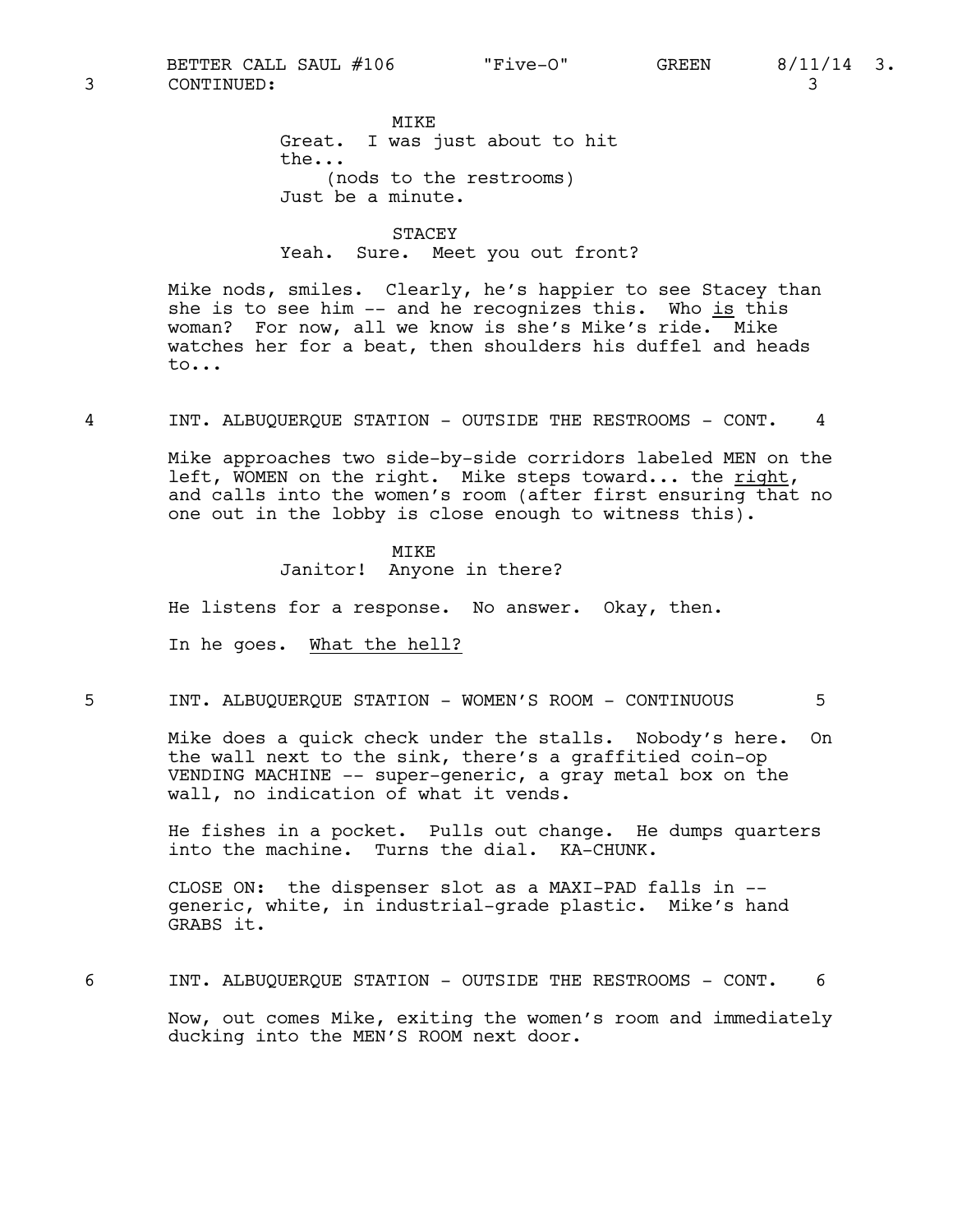7 INT. ALBUQUERQUE STATION - MEN'S ROOM - STALL - CONTINUOUS 7

A stall door opens. Mike enters and closes it behind him, latches it shut. Mike takes his jacket off, hangs it on the door.

He carefully unbuttons his shirt, not hiding his pain now.

This hurts.

As the shirt comes open, we see that his shoulder is roughly bandaged, strips of gauze wrapped over a plain white pad.

Mike gingerly unwraps the gauze. When he gets down to the skin, we see BLOOD has seeped through the dressing, leaving a small bright stab of red on the pad.

Mike PEEEELS it off revealing a neat blackish PUNCTURE WOUND. It's roughly stitched up, a self-done needle-and-thread job.

You don't have to be a doctor to figure: Mike got shot.

With his teeth, Mike tears open the maxi-pad. Strips the plastic cover off it. Presses the absorbent side to the wound, grimacing. Owww.

Gonna have to sew that up properly, and soon.

TIGHTER ON: the old gauze circling the arm. Efficient, professional. A competent field dress. He ties it.

WIDEN OUT: Mike starts to button up...

8 INT. ALBUQUERQUE STATION - WAITING AREA - DAY 8

Mike steps out of the men's room, fully dressed and squared away. Nothing out of place. Nothing shows.

He crosses the lobby, his duffel slung over his good shoulder. All his secrets are under wraps.

For now.

Off Mike, departing the station...

# END TEASER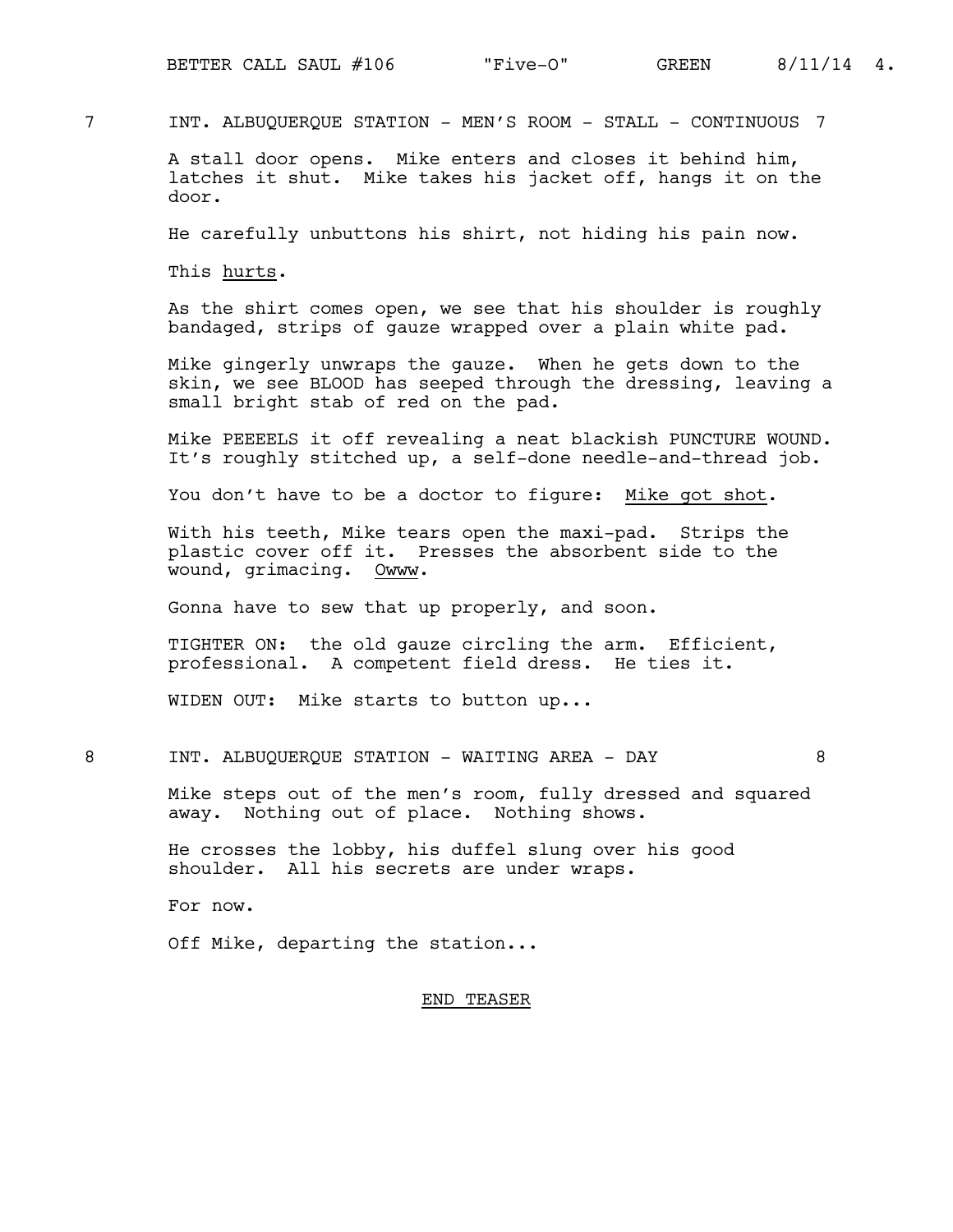# ACT ONE

9 BLUE SKY. Still in the teaser-era, about three months 9 prior to "Better Call Saul" Present Day.

> An OUT-OF-FOCUS BLOB swings toward us in SLOW-MOTION. It resolves into a toddler's back (a la the opening shots of "Breaking Bad" 307).

RAMP TO NORMAL SPEED: it's KAYLEE EHRMANTRAUT, age five-ish. She's in her play clothes, GIGGLING, having a good time on the swings. Carefree kid stuff.

#### KAYLEE

Higher!

A NEW ANGLE reveals we're in...

EXT. STACEY'S HOUSE - BACKYARD - DAY

Swings, a sandbox, toys. Not huge, but a solidly middleclass backyard for a kid to play in.

MTKF.

Higher? You asked for it...

She LAUGHS as her Pop-Pop pushes her higher. Mike looks every inch the attentive grandfather.

He's favoring that good arm, though. And holding the pain down in the one hanging at his side...

He glances over to where Stacey sits, arms casually folded.

MIKE Okay, sweetheart. Pop-Pop's getting tired. Time to come down.

KAYLEE

Aww..!

MIKE Don't "awww" me! A little break. Go on. Go play, I'm gonna talk with your Momma.

Kaylee scampers off. Mike walks over to Stacey, takes a seat in the lawn chair next to hers.

MTK<sub>E</sub>

Good kid.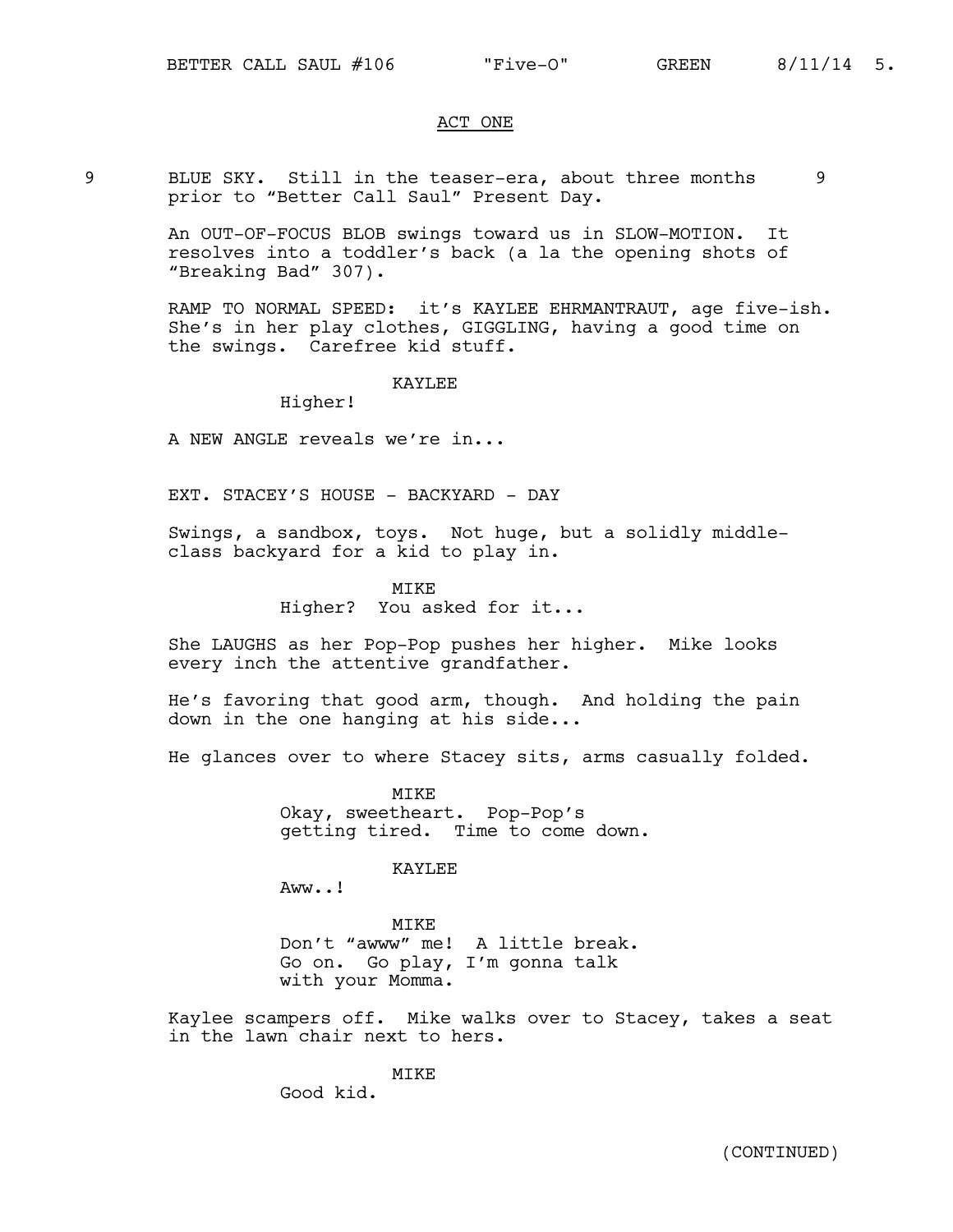CONTINUED: BETTER CALL SAUL #106 "Five-O" GREEN 8/11/14 6.

**STACEY** Yeah. She is.

Kaylee tears into the sandbox. She's unaware of the subtle distance between Mike and Stacey -- she's a happy kid, building her childhood in the backyard.

> STACEY So, how d'you like it? Out here..?

MIKE I like it. (gestures) Wide-open spaces.

**STACEY** Yeah. It's different, anyway.

A beat. This conversation is not exactly catching fire.

Mike leans in. Getting down to the meat of it. Quietly concerned.

MTK<sub>E</sub>

How you doing?

How to answer that? She struggles to find words.

STACEY (a half-shrug) I'm... I'm okay. Y'know... adjusting.

MIKE

And Kaylee?

STACEY She's settling in. Still asks about him. "Where's Daddy..?" (then) She just misses him.

MIKE ("Me, too") Yeah...

They look at Kaylee again. Poor kid. Lost her Dad, Mike's son, Matt. Poor all of them.

Stacey represses the memory. Something else is bugging her.

STACEY How long you in town for, Mike?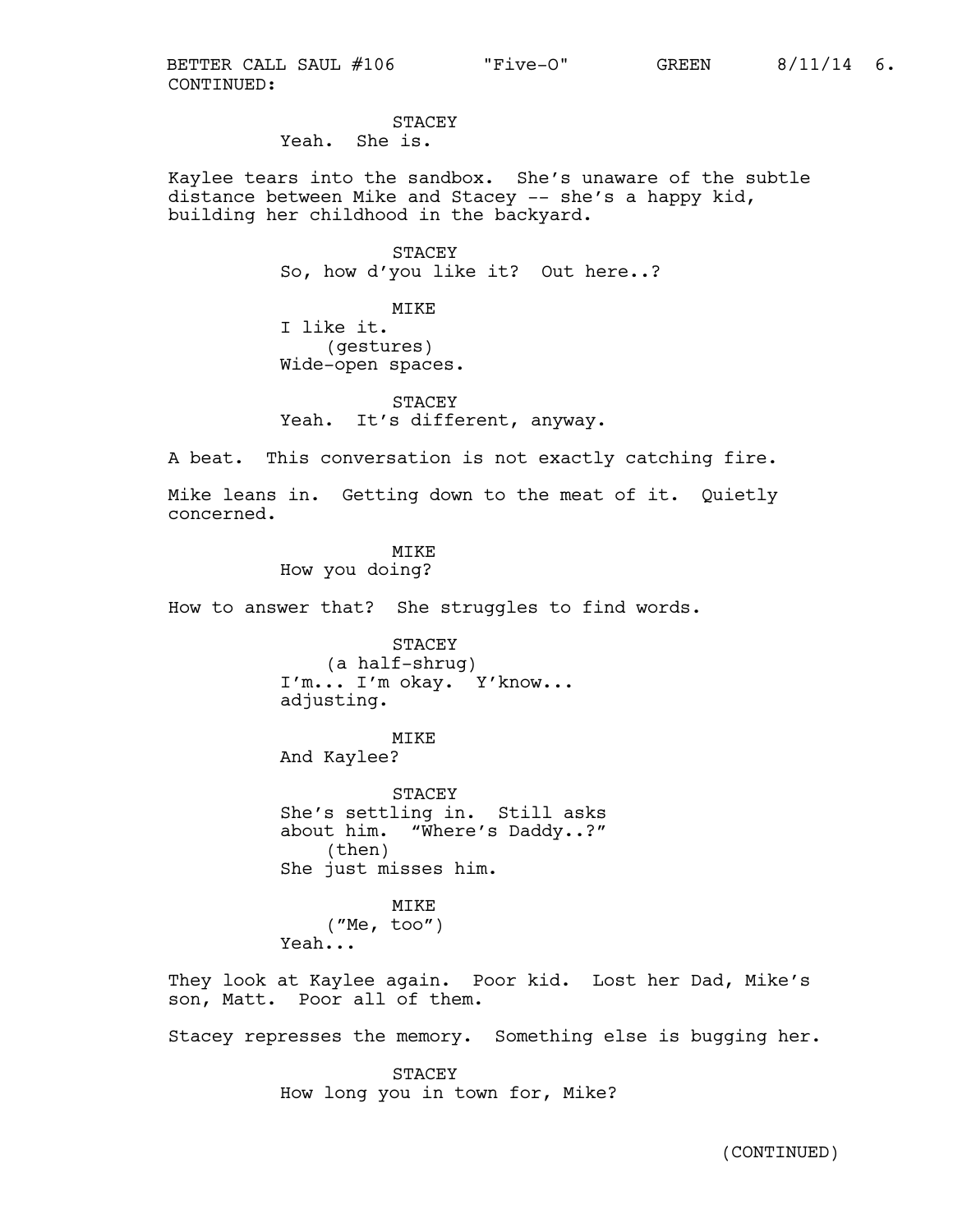CONTINUED: (2) BETTER CALL SAUL #106 "Five-O" GREEN 8/11/14 7.

> MIKE (as a comfort) I'm *here*. For the duration. Indefinitely.

She nods. Sizing him up. Measuring the situation. Not entirely thrilled.

Mike notices: his presence is not welcome news. And he knows why.

> MIKE (reassuring) I'm better. I'm sorry it took me so long but... I'm not... ("drinking anymore") Like I was. I'm back. Solid.

He's back from the bottle, is what he's telling her -- back from a months-long grief-stricken bender.

> MIKE (sincere and plain) I'm here for you and I'm here for Kaylee. For my family.

Does she buy that?

Maybe so. God knows she wants to. Stacey lets her guard down a little. She and Kaylee could use all the family they can get.

> STACEY Good. That's good. Glad to hear you're better.

She starts to go further, stops herself. More on her mind.

MIKE What? What is it, honey?

STACEY Mike, I gotta ask you... I mean, I know I just need to, to move on from this, but... ("fuck it") I keep thinking about something.

MIKE

What?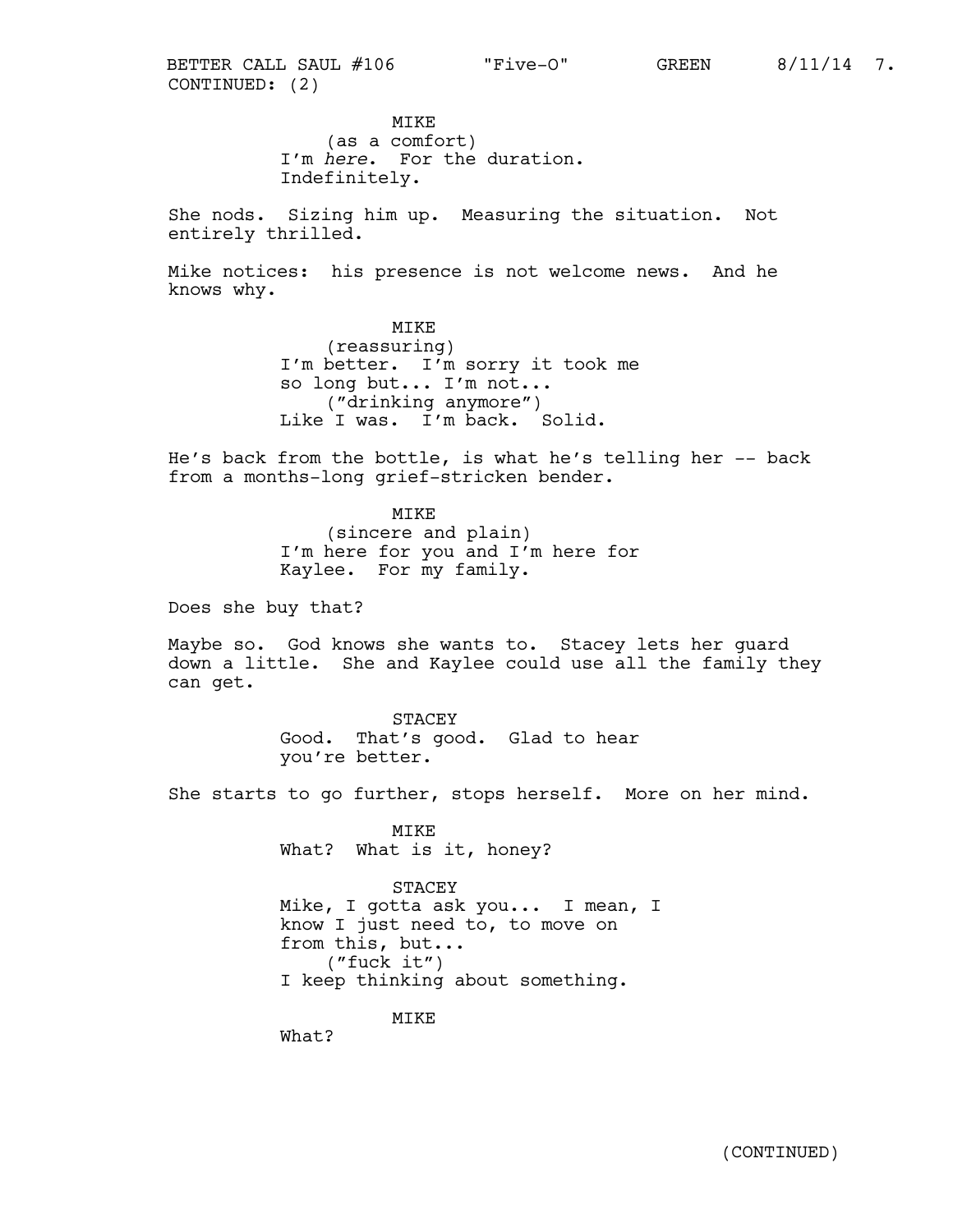CONTINUED: (3) BETTER CALL SAUL #106 "Five-O" GREEN 8/11/14 8.

> STACEY How... Before Matty died, like for a few weeks there, he was... different.

MTKE Different how?

#### **STACEY**

I dunno. *Different.* Moody, y'know? Barely ate, wasn't sleeping. Snapped at me about the stupidest things. He'd step on one of Kaylee's dolls and he'd yell till you'd think he was gonna bust a blood vessel. Matty wasn't like that. He was... God, so not like that.

Mike's listening, a trace of concern on his face. He doesn't look shocked at any of this, though. More taking it all in.

> STACEY I thought maybe something's up at

work, someone's sick, something like that. But he wouldn't talk to me. Clammed right up. "Nope. Everything's fine. Tired." "Tired," that's all I got from him.

MIKE Cops aren't touchy-feely, y'know?

STACEY No. They're not. But this wasn't the normal "tough guys don't cry" crap. This was *more*. Did you notice, did you feel anything like that? From him?

Mike rolls it around in his memory for a second. Then:

MIKE Far as I remember, he seemed okay. (qualifying) To me, he seemed okay.

Stacey takes that in.

STACEY I started to think... I don't know. I didn't know *what* to think. (MORE)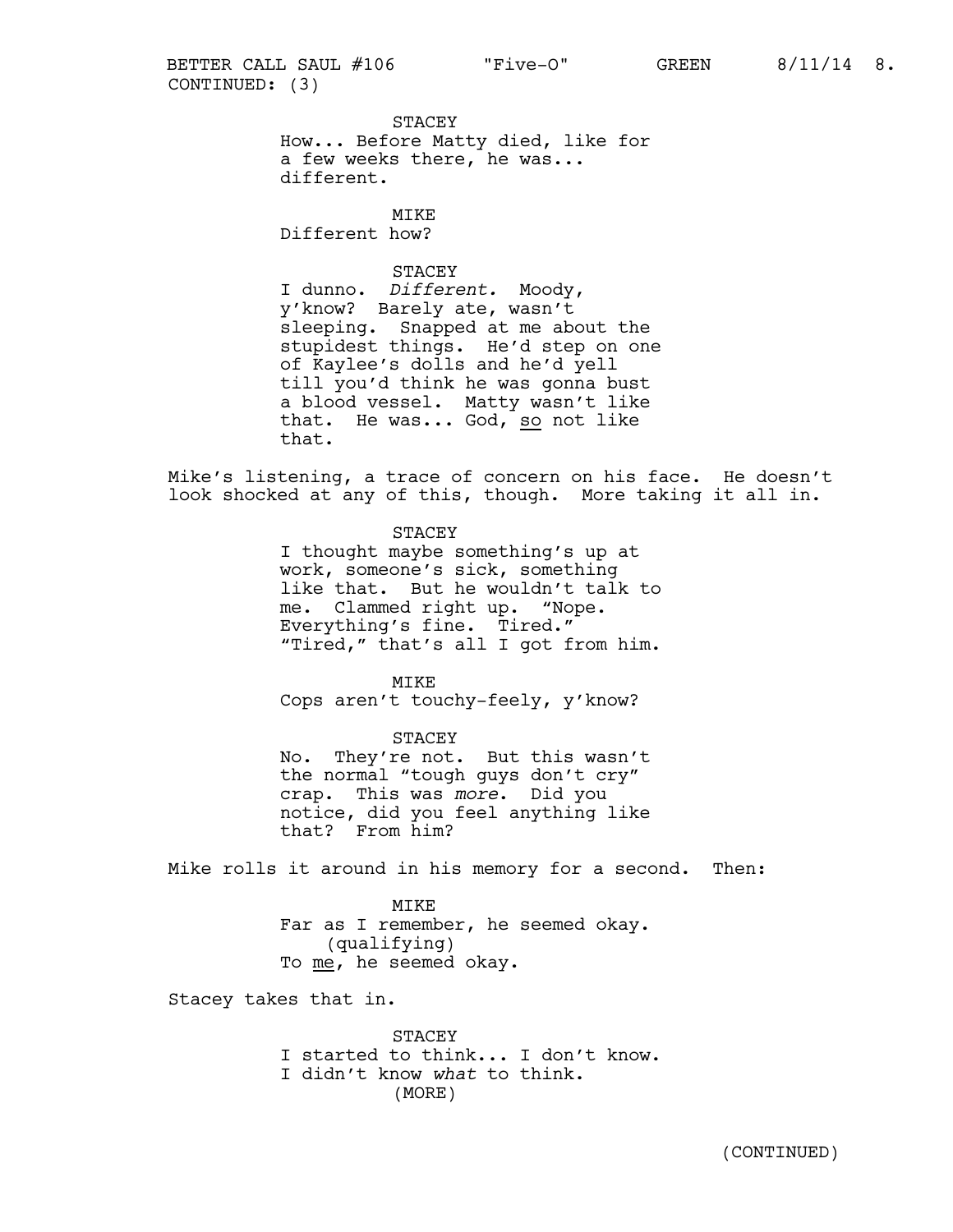But then, three days, four -- I don't remember -- but before he died, there was this... phone call. CONTINUED: (4) STACEY (CONT'D) BETTER CALL SAUL #106 "Five-O" GREEN 8/11/14 9.

Here we are. Approaching what she's been driving at.

#### STACEY

Two-thirty in the morning, I wake up and Matty's not in bed. I hear him talking. Downstairs. I go to listen, on the stairs where he couldn't see. He gets... intense. Like he'd be screaming if he wasn't whispering, y'know? (baffled by the thought)

Matty didn't *get* worked up. He let things go. But this... he was angry. Really angry.

MIKE What was he saying?

STACEY I don't know. I couldn't make it out. Something about... (gives up) I don't know. I couldn't, couldn't hear it...

Her frustration is palpable. Self-flagellating: she should have gotten closer, listened harder...

#### STACEY

In the morning, I called him out. "What the hell was that about? What's going on?" He wouldn't tell me anything. Not who it was, wouldn't explain the sneaking around, nothing. "It was work." That's it. Complete stonewall.

Looks hard at Mike. That's the windup; here's the pitch:

STACEY But I think... I think he was talking to you.

MIKE (not quite a question) Me.

STACEY

Yeah. (a beat) (MORE)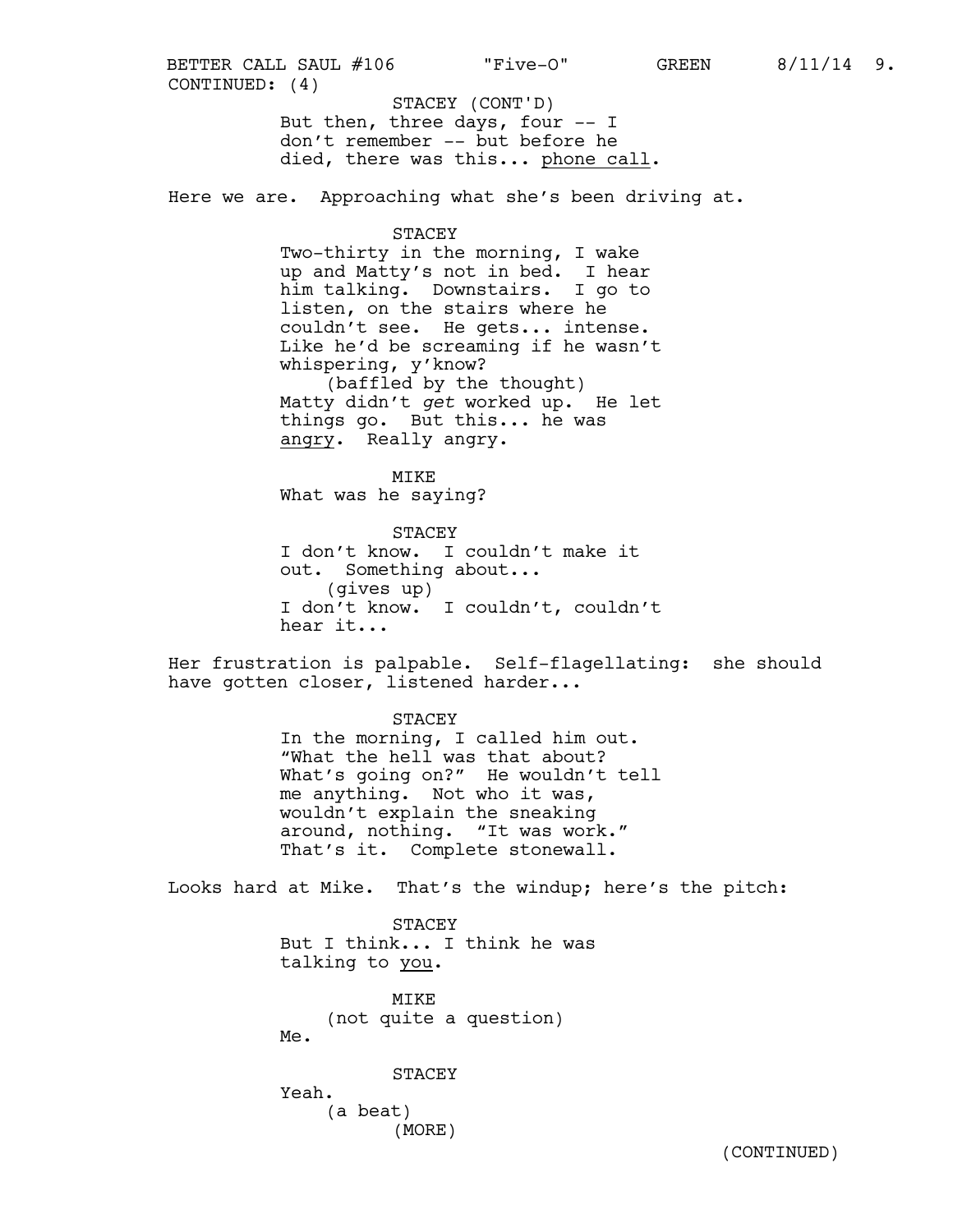I mean, who else? For one hot second, I thought maybe he was catting around, but -- MIKE He wouldn't do that. **STACEY** (dismissing it) No, I know. I know that. (not getting off track) But you... He knew he could call CONTINUED: (5) STACEY (CONT'D) BETTER CALL SAUL #106 "Five-O" GREEN 8/11/14 10.

you any time if he had a problem. You were thick as thieves, the two of you. And there was something in his voice, how he was talking. It makes me think... it was you.

Mike's caring, but careful. All kid gloves with her.

MIKE Stace... I don't think it was. There weren't any late-night heartto-hearts with him I can recall. Not around then. (then) Maybe it was a C.I.? A case or..?

Stacey searches Mike's eyes. Inscrutable, unreadable Mike.<br>She hopes to catch a crack in the façade.

MIKE

(gentle but firm) Listen, I know what you're doing. Replaying it, over and over. Thinking "If I noticed this or changed that, maybe I could've done something." You think I haven't had those thoughts? I have. Every day.

Steady, even-keeled Mike. No cracks at all here. None on display.

> MIKE You can't beat up on yourself like this. Matty's gone. He's gone.

Mike sounds reasonable. But he's a little too measured. Too rational. Facing his daughter-in-law's questions, her grasping for closure... He shouldn't be this unmoved.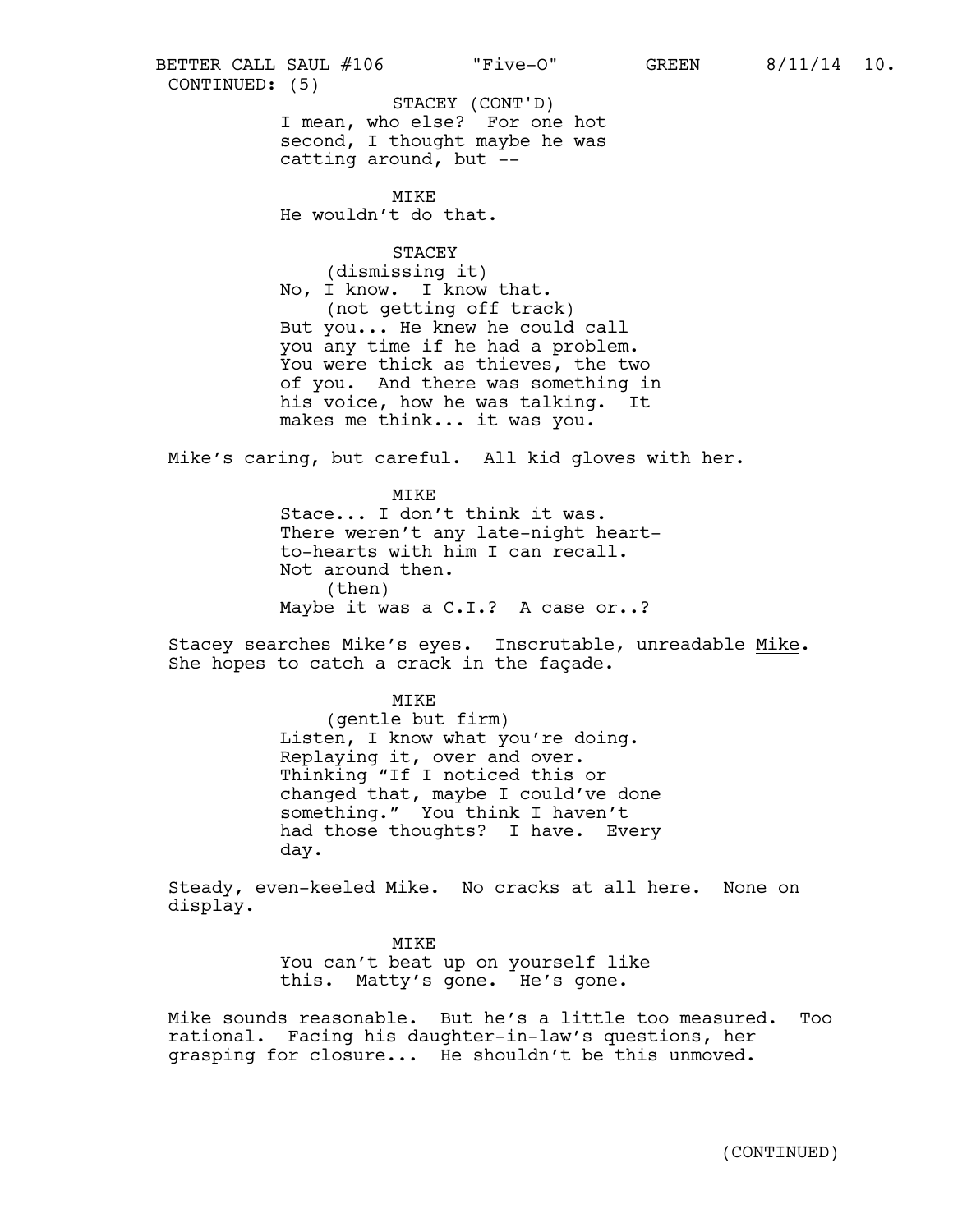MIKE That's really all there is to it, Stace.

Is Mike holding out on Stacey? Is there something he isn't telling her..? If so, she'll have to wait to find out. This stone is out of blood for today. He's dry. Done.

It's a tough pill to swallow, Mike shutting her down. But fuck if she'll show him that. She nods, tight-lipped:

> STACEY Yeah. I quess that's that. (stands up) Y'know... it's getting late. I gotta get Kaylee her dinner, get her to bed.

A brush off. If he's not going to help her find closure, then she doesn't need Mike cluttering up her life.

The truth, or get the fuck out.

MIKE (getting the message) Yeah. Okay. (stands) If you need me to come by, keep an eye on her. Any time. I wanna help.

STACEY ("when hell freezes over") Sure. We'll see.

She doesn't bother with a hug. He's dismissed.

STACEY We'll see you around. (turns away) Kaylee, honey...

She goes to her daughter, no second thoughts. Mike can see himself out.

Off Mike, looking on, cast out from the family scene...

10 EXT. STACEY'S HOUSE - FRONT CURB - LATER 10

WIDE ON: Mike sits on his bag on the curb. Waiting, again.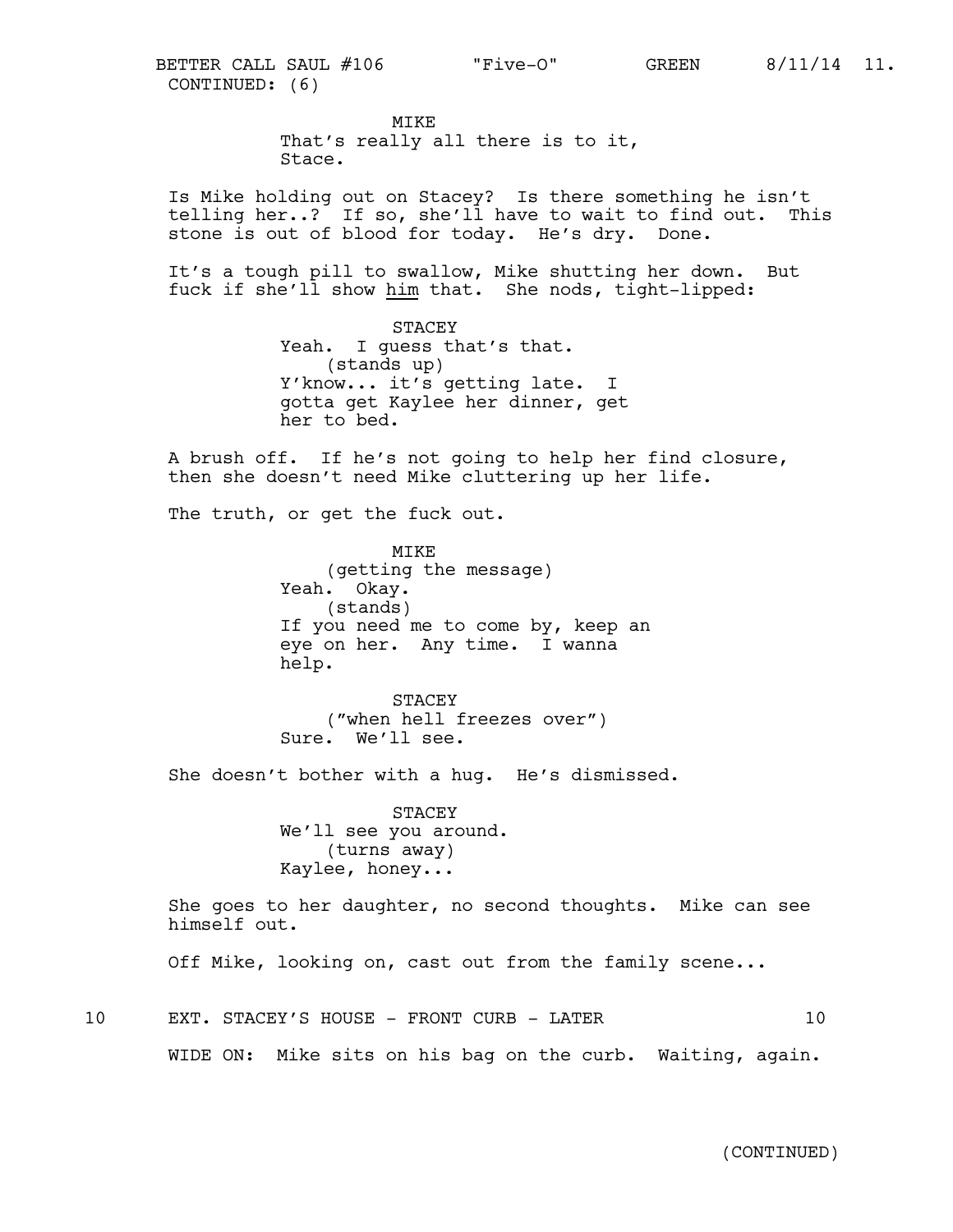10 CONTINUED: 10 BETTER CALL SAUL #106  $\overline{F1}$ ve-O" GREEN 8/11/14 12.

NEW ANGLE: Over his shoulder, we can see Stacey looking out from a window. She's not sneaky about it; just checking to see if Mike's still there.

He can feel her watching. He doesn't look back. Nothing more to say. Pure stubbornness.

The Cold War is on, Stacey and Mike each hoping the other side thaws first.

A TAXI rolls to a stop next to Mike.

He stands up, and the gunshot wound claws at his shoulder on the move. A flash of PAIN on his face.

Careful to keep his back to Stacey's house, he opens the door and slings the bag in with his good arm. Can't let her see he's hurting.

Mike gets in...

11 INT. TAXI - CONTINUOUS 11

KA-CHUNK. Closes the door behind him. He looks under his jacket, gingerly: a couple inkblots of BLOOD dot his shirt. Bleeding through. *Shit.*

The CABBY (FRANCISCO) flicks his eyes to the rearview. He can't see Mike's blood, by the way -- and even if he could, he likely wouldn't care one way or the other about it.

## FRANCISCO

(rote) Where to?

(PRODUCTION NOTE: The taxi does NOT drive in this scene.)

Mike quickly sizes Francisco up. To us, he looks like an average cabbie. A working stiff.

But from MIKE'S POV, we pick out details, things like:

-- A Lady of Guadalupe on the dash (a gang favorite).

-- His dead-eyed cab license photo. It reminds us of a mug shot.

-- The faded PRISON TATTOO on the web of his right thumb.

It paints a picture: Francisco's not totally on the straightand-narrow. Mike studies him in the mirror.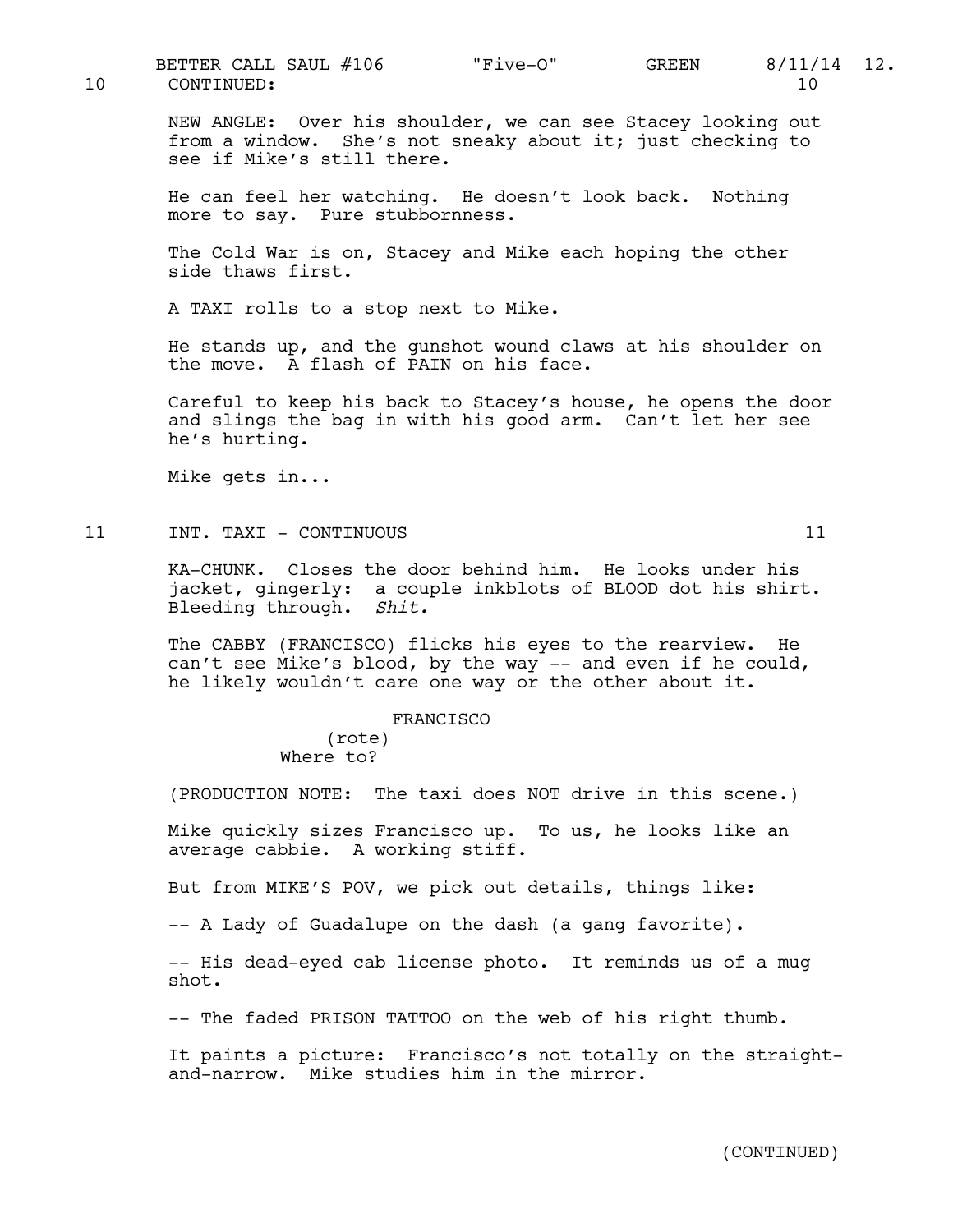BETTER CALL SAUL #106  $\qquad$  "Five-O" GREEN 8/11/14 13.

MIKE

Francisco.

# FRANCISCO

Yeah.

MIKE You know this town?

FRANCISCO (shrugs) Yeah, sure.

MIKE (a quiet challenge) How well?

Off Francisco, locking on to Mike in the rearview -- catching his drift  $-$ - we PRELAP the sounds of dogs BARKING...

## 12 INT. VETERINARIAN'S OFFICE - KENNEL AREA - AFTERNOON 12

TRACK PAST: rows of dogs in cages. Through a snazzy dissolve or the creative use of a fun cutting point or somesuch, we SEGUE from this tracking shot...

#### 13 INT. VETERINARIAN'S OFFICE - EXAM ROOM - AFTERNOON 13

... To a matching TRACK to reveal MIKE. He sits staring off into space. His shirt is off and he's down to his wifebeater, which exposes his GUNSHOT WOUND.

WIDER. We realize we're in a veterinarian exam room. Mike is sitting on a stainless examination table built for man's best friend.

DR. JULIO CALDERA -- a middle-aged, morally flexible vet - tends to Mike's shoulder.

# CALDERA You sewed this up yourself?

A barest nod from Mike. Local anaesthetic or no: ouch.

CLOSER and we see him stitching the wound, which he has liberally swabbed with reddish-orange Betadine. It's much cleaner and tighter than the job Mike did. This one'll stick.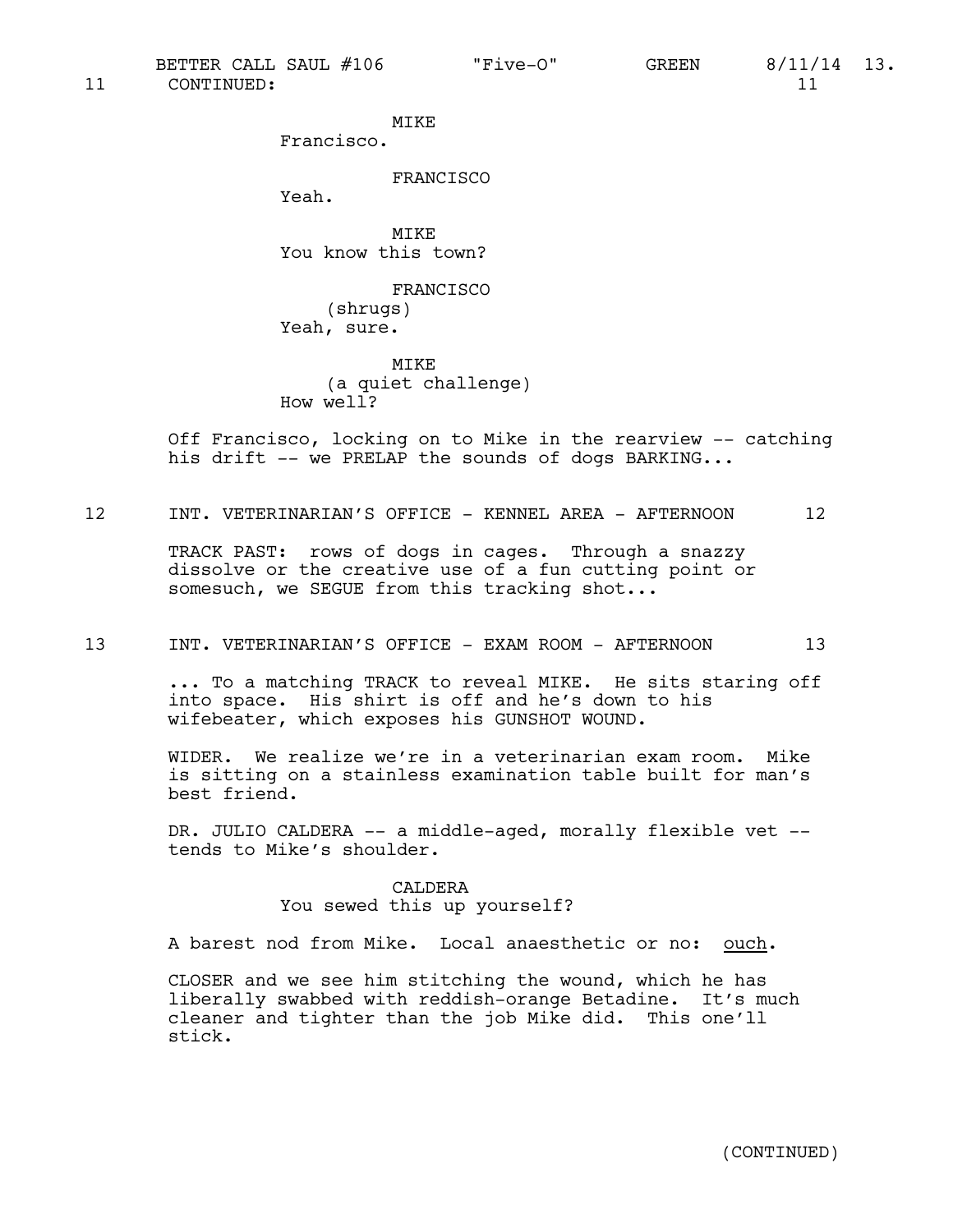CALDERA

Not bad. (making conversation) I bet there's a story there.

MIKE Isn't there always?

Caldera's eyebrows raise -- *true enough*. Caldera finishes up. As he ties off his final knot:

# CALDERA

Little sting here.

*Oh, yeah*. We see the pain flicker in Mike's eyes, but otherwise he doesn't flinch. Caldera cleans off the stray blood.

#### CALDERA

O...kay. There. That oughta do it. You should take it easy. Keep it clean, keep it dry. Let it heal. There's a Walgreens a couple blocks over on Louisiana, maybe go get yourself a sling.

MIKE

You don't have one?

CALDERA

Sorry. I got a cone I can put around your neck. That's pretty close, right?

Mike pulls his shirt on. Still stiff and sore, but that feels better.

> MIKE So, five hundred?

## CALDERA

Five hundred. I can throw in some pills for the pain. This stuff's essentially Vicodin -- I can give it to you for twenty-five a pill. Could cut that to fifteen for something a bit less human-centric.

Mike counts out five one hundred-dollar bills from his wallet. After that's gone, there's very little left. Maybe just a few tens and ones. Maybe Caldera notices..?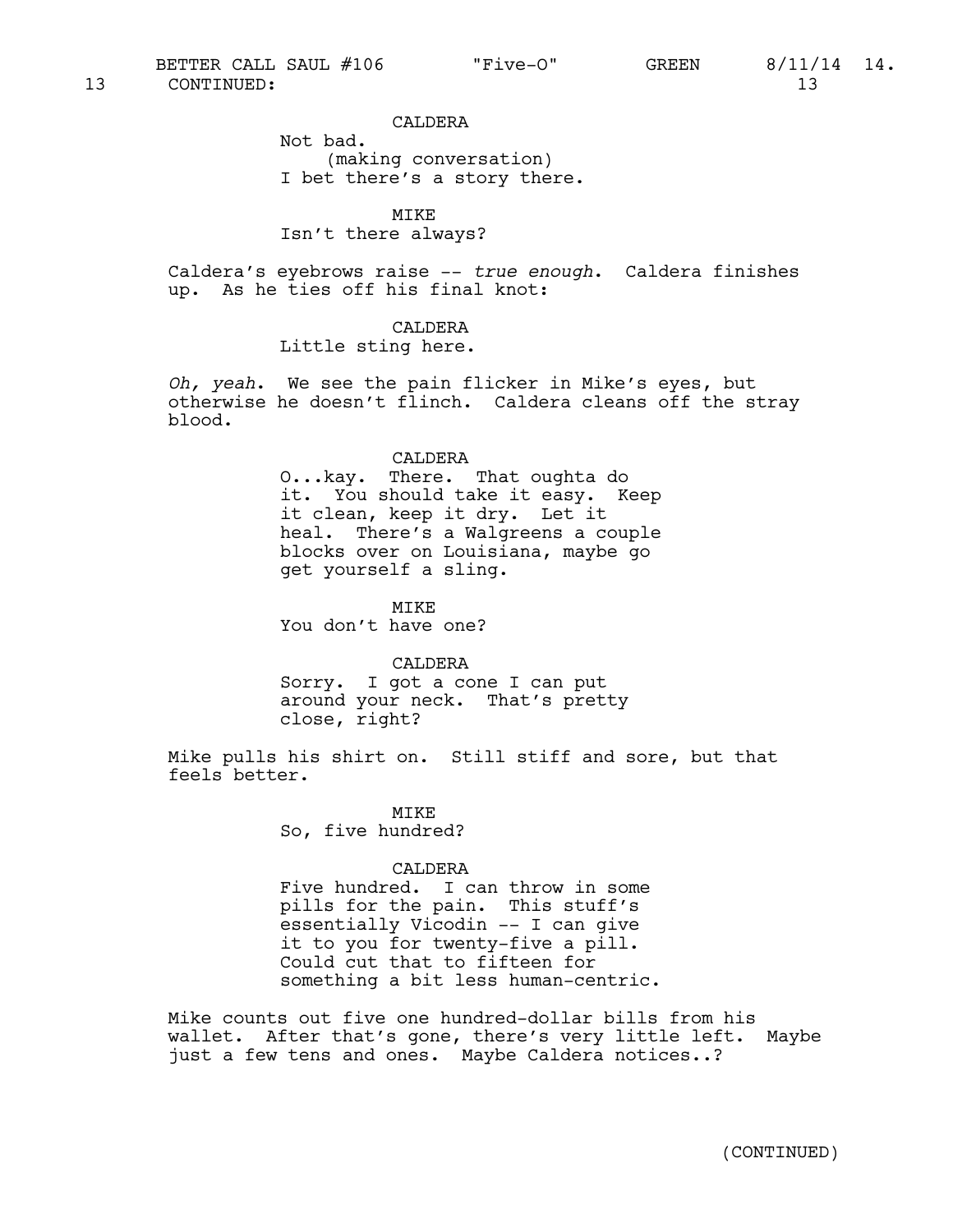MIKE

(hands him the bills) I'm more of an aspirin man.

He's got grit, this guy. Caldera respects that. He throws him a freebie, shakes out a couple horse-pill-sized Vicodin.

> CALDERA A couple on the house. In case you change your mind.

Mike accepts the pills, pockets them. Nods his thanks. Caldera starts to clean up.

> CALDERA You're new in town?

> > MIKE

Yeah.

CALDERA Sticking around or passing through?

MIKE

Why?

CALDERA (easy, simple) No reason. Just, if you're relocating to the Land of Enchantment, I know people. (then) I could get you some work.

Worldly Mike picks up what Caldera is hinting at. He shakes his head.

> MIKE I'm not looking for that kind of work. But thanks.

In other words, Mike is not in the gray-market, hired-muscle line. Not yet.

Caldera shrugs good-naturedly -- *suit yourself* -- and washes up. But the offer sticks with Mike, and us.

Who is this Mike? The guy with the broken family and the bullet in his shoulder? If he's not up for the rough-stufftype-deals, how'd he get shot?

PAN OFF past-tense Mike, in profile, on to...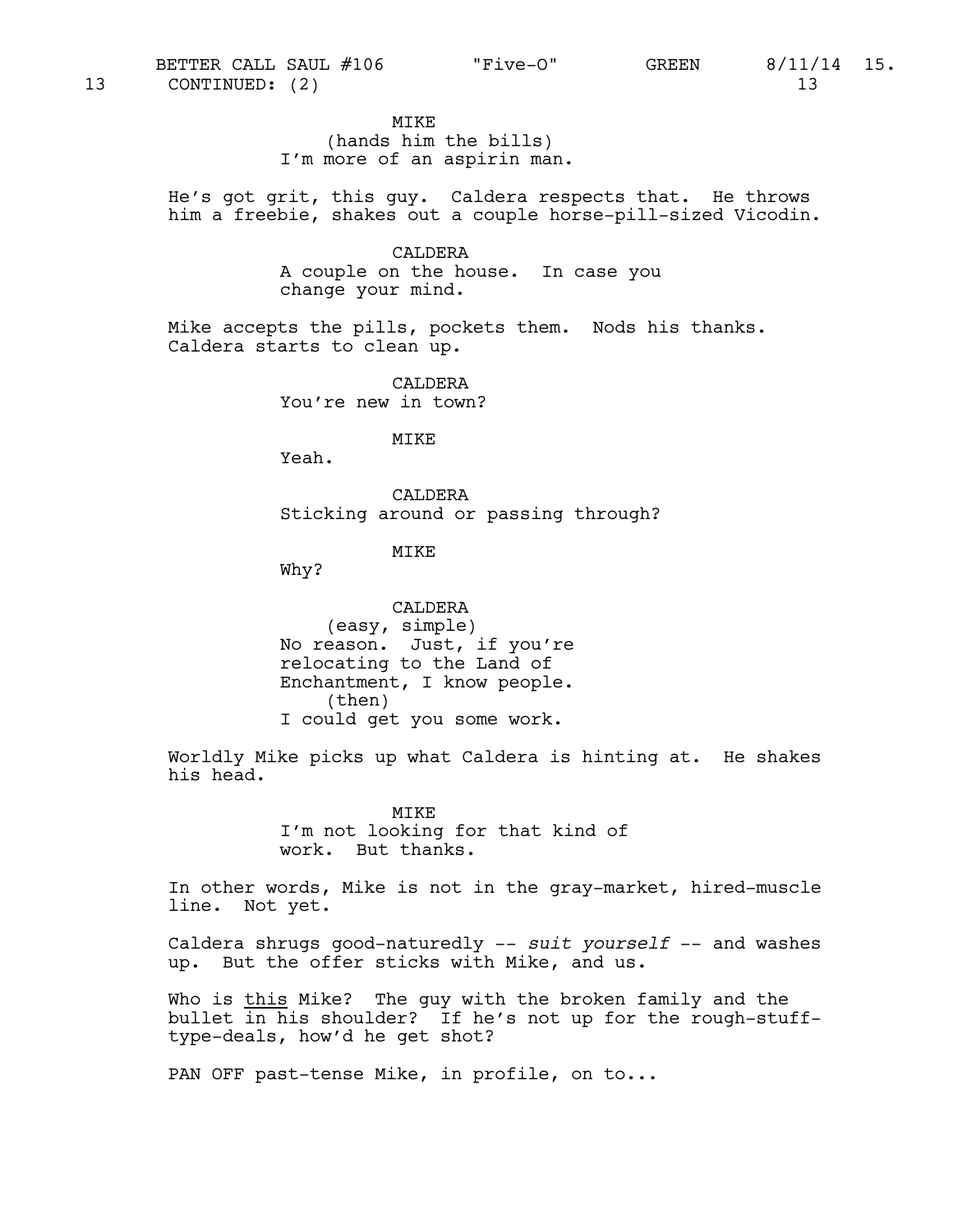# 14 INT. POLICE STATION - INTERVIEW ROOM - PRESENT DAY - DAY 14

PRESENT-DAY MIKE in answering profile, dressed as he was at the end of episode 105.

> ABBASI (O.S.) Don't know why we had to do it this way...

NEW ANGLE: Seated Mike coolly faces the cops from Philly, DETECTIVES KARIM ABBASI and GREG SANDERS, across an interview table. As per APD regulations, there is also an ALBUQUERQUE DETECTIVE sitting in on this session. He hangs back, arms folded. His job is simply to observe that these visiting cops play by the rules.

Abbasi, the younger of the two, takes a small NOTEPAD from his jacket -- spiral bound across the top, easy to pocket. He flips it open. Ready to write down what Mike has to say.

> ABBASI Coulda been friendly and talked at your house. You really want the formal treatment?

Mike simply stares into space, impassive. A stone.

MIKE

Lawyer.

SANDERS Come on, Mike. We got a couple questions, is all. Ain't nothin' but a thing.

#### MIKE

Lawyer.

## ABBASI

You're not under arrest. Anyone here say "arrest?" No. You wanna walk, walk... But I gotta say, I expected more cooperation from you on this. Cop to cop.

The appeal to the Thin Blue Line. Mike isn't impressed. Once more:

## MIKE

Lawyer.

Leaning against the wall in the B.G., the Albuquerque detective shifts his weight a little. It's a subtle message: *Get this guy his lawyer.*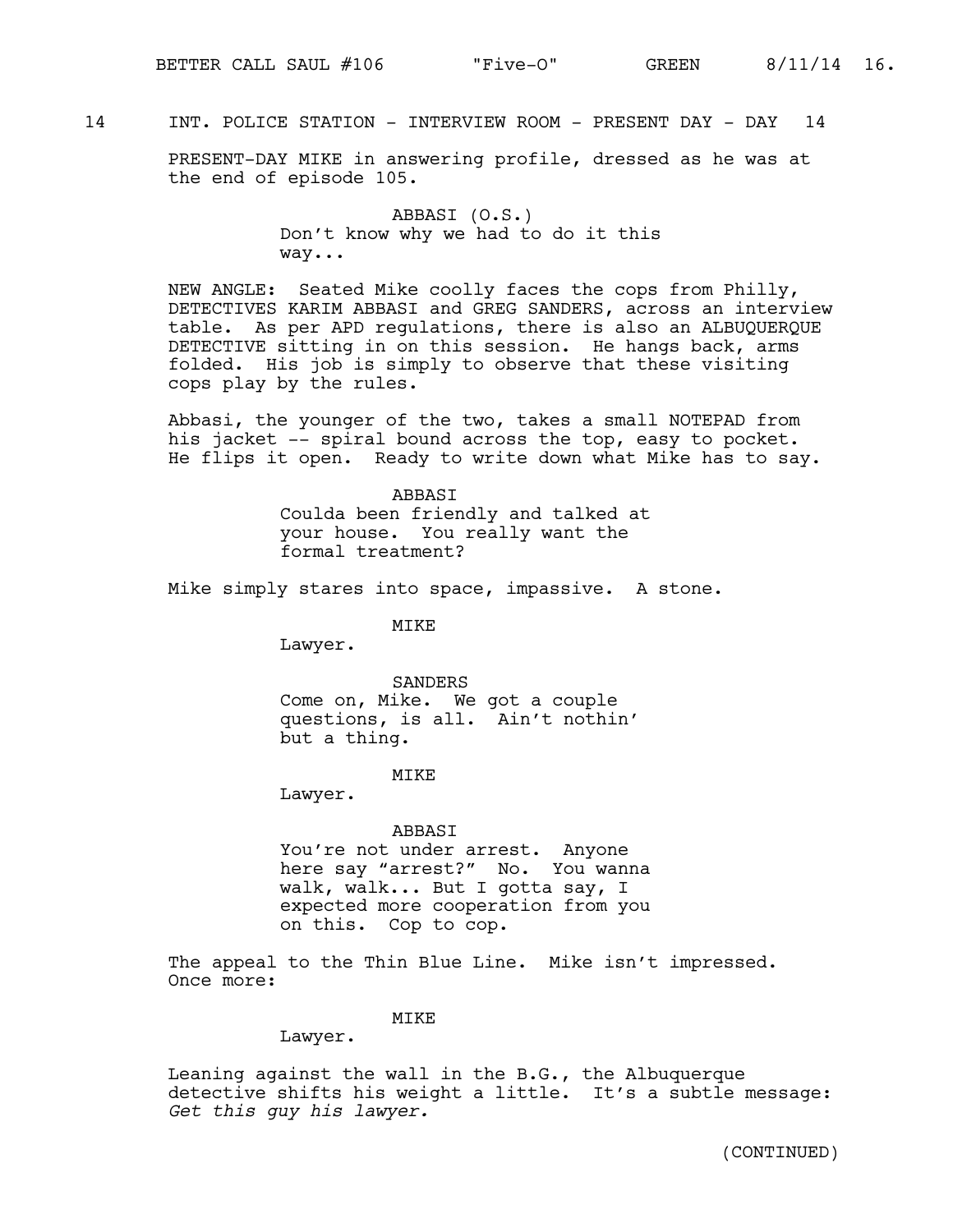Abbasi and Sanders grudgingly relent. So be it. The hard way, it is. Abbasi tucks his notepad back in his jacket.

#### ABBASI

Fine. What lawyer?

Mike reaches into his pocket and slides a familiar blue business card across the table. It lands in a nice CLOSE UP on our hero's new catchphrase: "Need a will? Call McGill!"

# END ACT ONE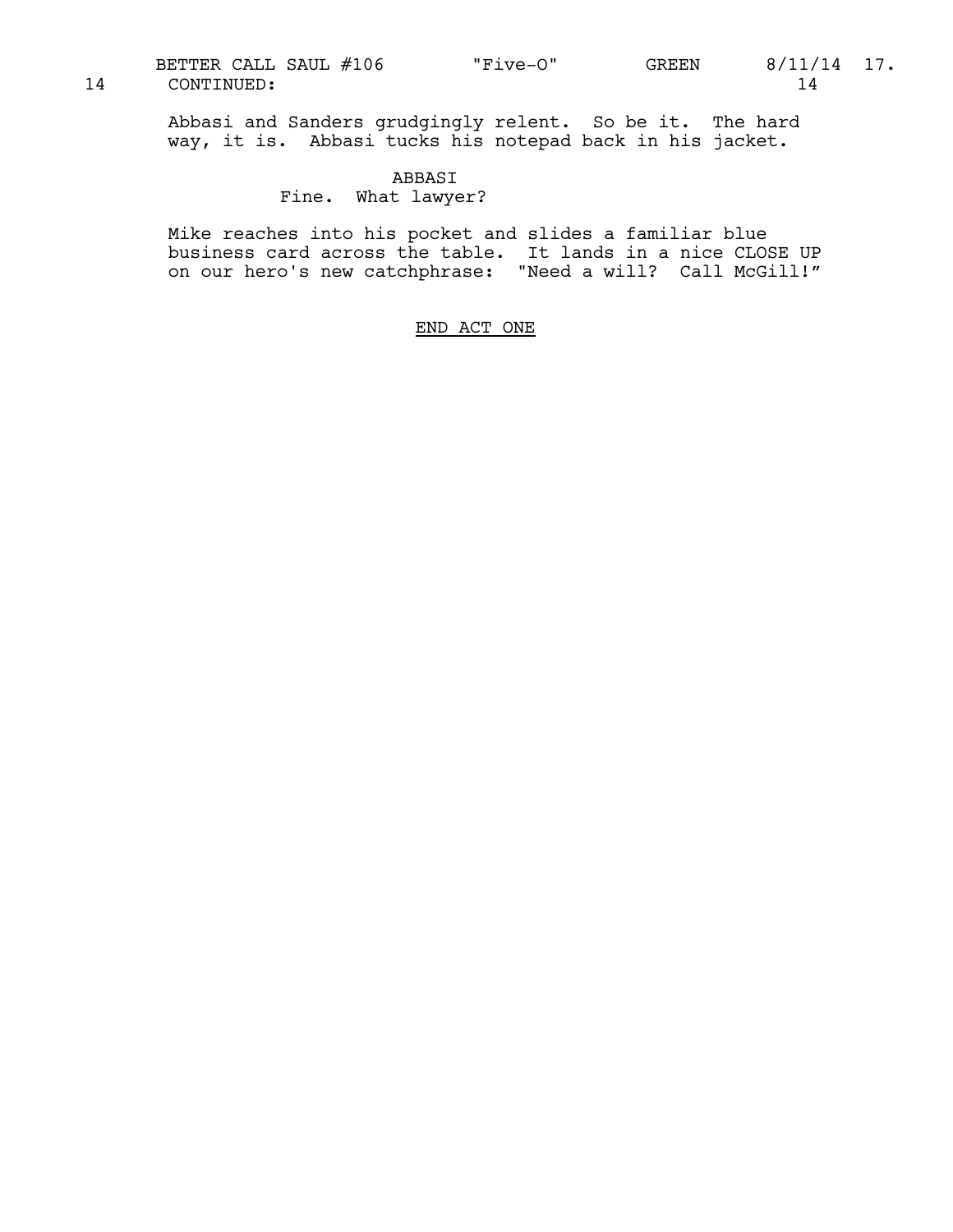## ACT TWO

#### 15 INT. POLICE STATION - HALLWAY - DAY 15

We're in our familiar police hallway. Into view comes our very own JIMMY MCGILL, a take-out cup of COFFEE in his hand and a bounce in his step. Sure, doing wills for little old ladies is paying the bills of late... but this particular client call promises to be juicy! Jimmy (who is a familiar face here) calls out to the nearest APD UNIFORM.

> **JTMMY** Ehrmantraut. Who's got him, and where?

The uniform cop points to... Sanders and Abbasi, who stand cooling their heels outside the door to the interview room. (Their APD detective overseer waits a bit apart from them.) Jimmy beelines for them.

> JIMMY How you fellas doing? James McGill. Here to see my client.

These two aren't happy to see him, of course. Sanders qives Jimmy's white linen suit a deadpan once-over, raises an eyebrow.

#### **JTMMY**

What?

SANDERS You look like Matlock.

JIMMY No, I look like a young Paul Newman, dressed as Matlock. So where's my guy..?

16 INT. POLICE STATION - INTERVIEW ROOM - CONTINUOUS 16

Mike sits alone. Calm, unaffected. If he's worried, he's not showing it.

Sanders opens the door for Jimmy. As Jimmy enters:

SANDERS Say hi to Don Knotts.

JIMMY Wrong show -- but thanks for playing!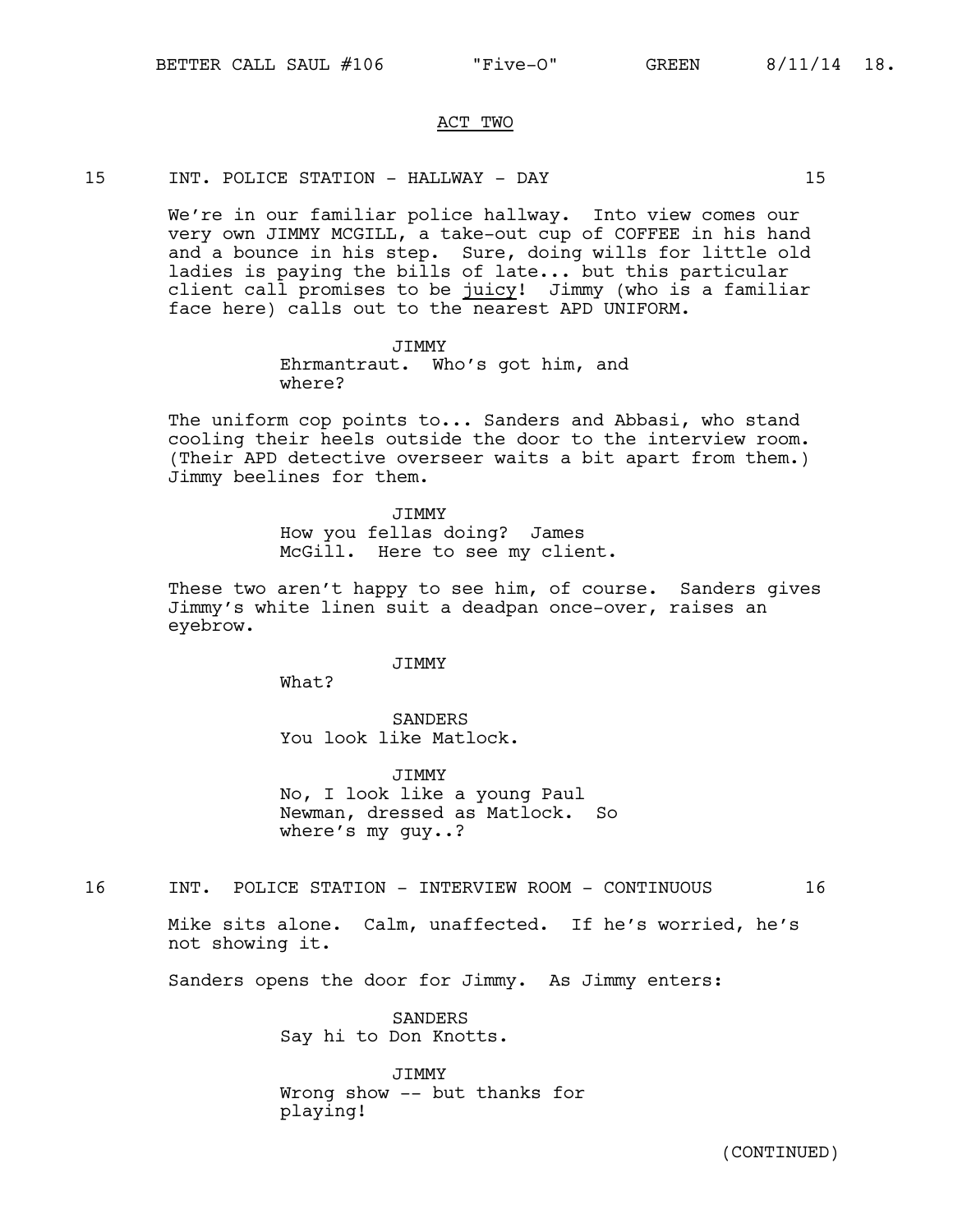16 CONTINUED: 16 BETTER CALL SAUL #106  $\qquad$  "Five-O" GREEN 8/11/14 19.

Jimmy waits for the door to CLUNK closed. Then:

JIMMY What, the Mayor didn't give you enough stickers?

Mike's snappy rejoinder is a baleful, lizard-eyed look.

JIMMY

Are you gonna tell me what we're doing here? (sets down the coffee) Here's your coffee. Hope it's good to the last drop, 'cause I'm billing you the full hour for it.

MIKE Coffee's not for me, it's for you.

JIMMY Aw. Thoughtful! (straight-faced now) Seriously..? So why'd you make me bring it to you?

Mike lays out his plan as calmly as setting a table.

MIKE

Here's what's going to happen. Those two cops out there are from Philadelphia. They've come a long way to see me. When they come in, we're all going to have a chat. And after it's over, the young one, the one who's gonna be writing everything down in his little notepad... he's gonna put that notepad back in his jacket. And when he does, you're gonna spill that coffee on him. A little accident, that's all.

*What??* Jimmy cocks his head. Is he hearing this right?

JIMMY (flummoxed) Uh... and why, pray tell, would I do that?

MIKE Because I'm asking you to. (off Jimmy's disbelief) It's the only reason you're here.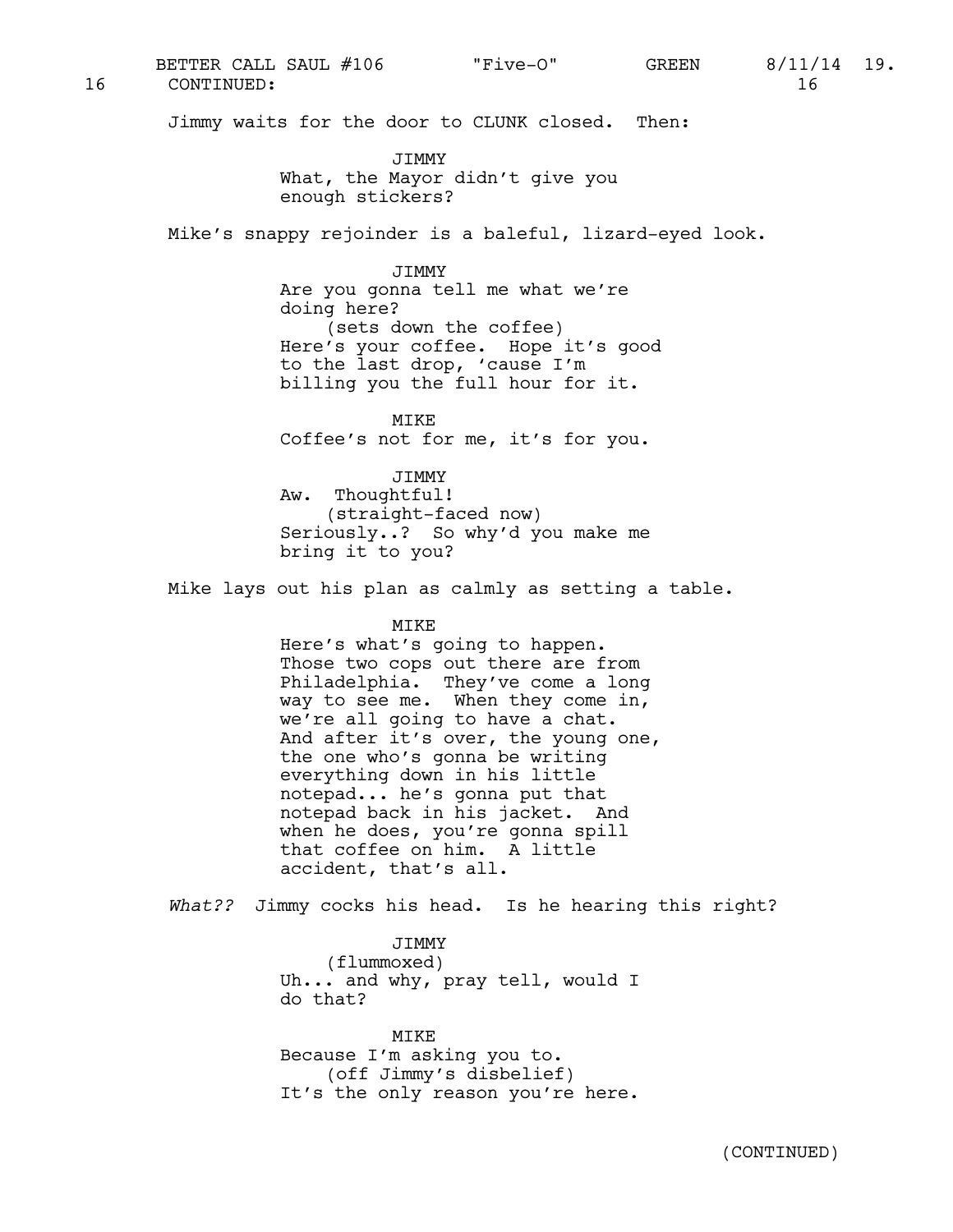#### JIMMY

I'm here because you want me to assault a police officer.

MIKE

I want you to spill a few ounces of lukewarm coffee on him. I very much doubt that satisfies the definition of "assault," but hey, you're the lawyer.

JIMMY

Right, how silly of me. All you want is for me to aid and abet you ripping off the guy's notepad. 'Cause that's what this is about, right? (off Mike's stare) What are you, nuts?! You can't be serious.

One look tells Jimmy (and us) otherwise. Mike's as serious as Type 2 diabetes.

> MIKE I hate to say "you owe me one," but you do. That assist I gave you with your missing persons problem..? (shrugs) One good turn, and so forth.

Jimmy's pissed now. The nerve of this guy! Keeping his voice low and even, so as not to be overheard by the detectives out in the hall, he nonetheless lays into Mike.

## JIMMY

You want a good turn? Here's your good turn: I'm gonna behave like an honest-to-God, law-abiding, licensed attorney. 'Cause clearly you need one, with whatever the hell is going on here. Those jokers out in the hall? I'm gonna make sure they dot their I's and cross their T's -- everything square and above board. That's what I'm gonna do. And you'll be happy as hell that I'm here. But this, this Juan Valdez bump-anddump? No. Way. Not gonna happen.

Did Jimmy convince him? Did Jimmy convince himself? Not sure yet. But he turns from Mike, crosses to the door.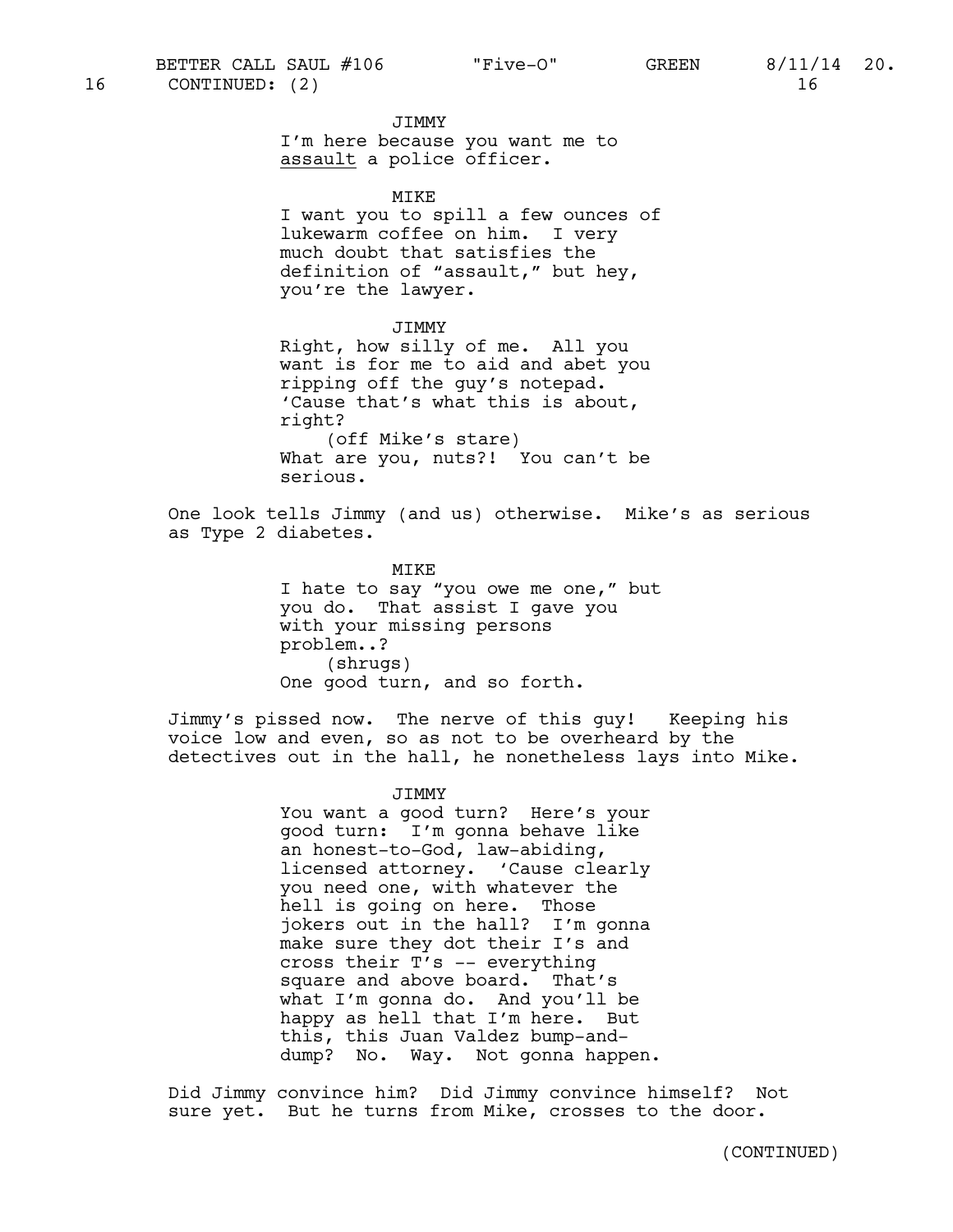16 CONTINUED: (3) 16 BETTER CALL SAUL #106  $\qquad$  "Five-O" GREEN 8/11/14 21.

BAM BAM! Jimmy knocks, signaling to the detectives outside.

JIMMY Gentlemen! We're prepared to indulge you.

Off Mike's Sphinx-like "we'll see, won't we?" expression...

17 INT. POLICE STATION - INTERVIEW ROOM - MOMENTS LATER 17

CLOSE ON: Coffee being stirred. More vigorously than any coffee really needs to be. Taking the brunt of Jimmy's frustration.

WIDEN OUT to reveal the Philly cops are across the table from Jimmy and Mike. That APD detective is back as well, standing in his usual B.G. spot. Abbasi points him out to Jimmy.

> ABBASI Detective Escalara will be sitting in with us, as per APD policy. Okay with you, right?

> > JIMMY

(nods) Fine with me.

Abbasi takes out his NOTEPAD, which Jimmy subtly clocks. That's what all the fuss is about? Anyway, here we go.

> ABBASI Okay. You've got your lawyer, Mike. Can we talk already? (off Mike's nod) Great. So, like we said, we're looking into this Hoffman and Fensky thing.

SANDERS Whatever you can tell us. Anything at all.

JIMMY Hold on, hold on. "Hoffman?" "Fensky?" Fill me in. (off the detectives) Assume I know absolutely nothing about my client here. Start at the beginning.

ABBASI (impatient) Jesus. Seriously?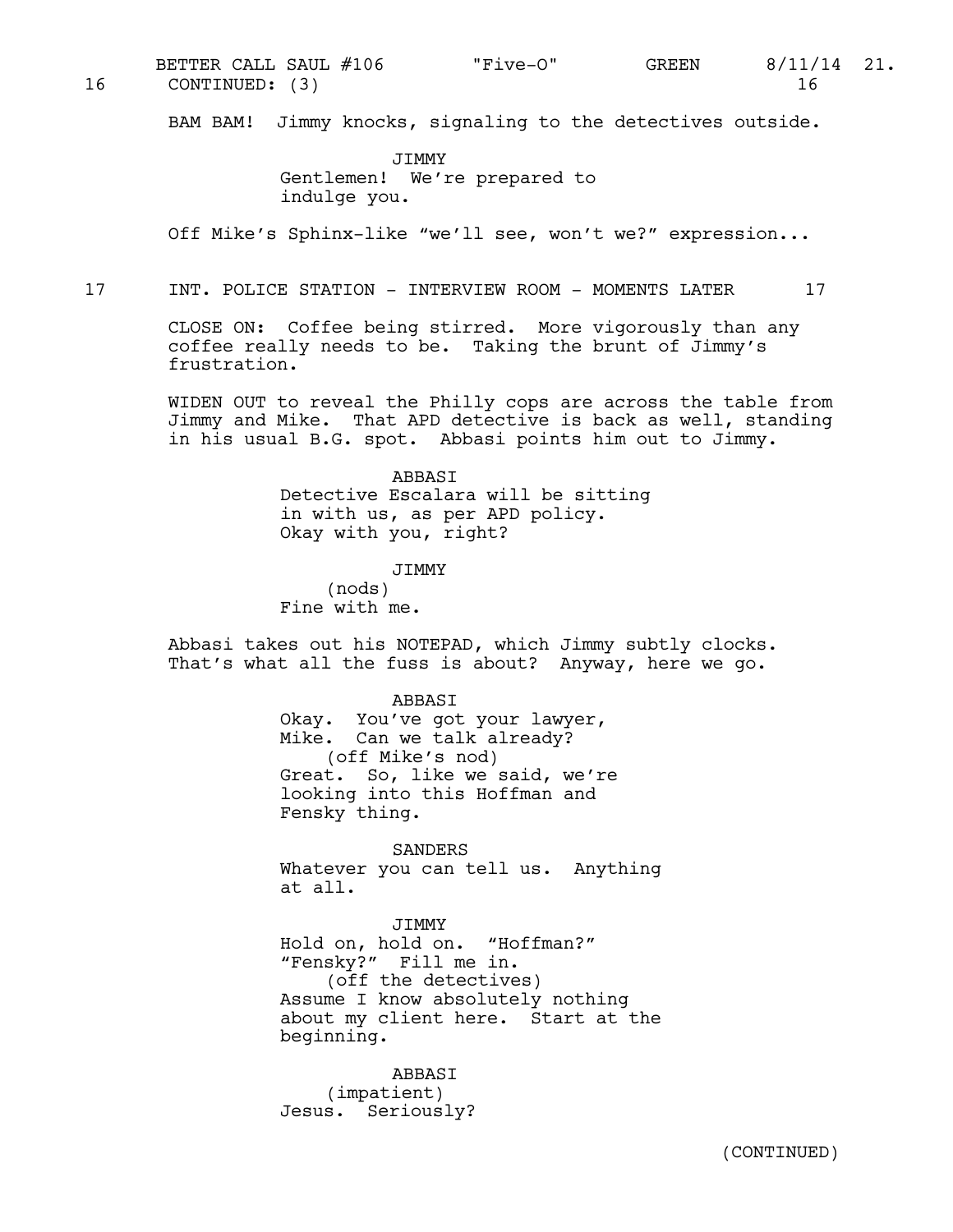JIMMY Look, don't be fooled by Mr. Ehrmantraut's dancing eyes and his bubbly, bon vivant personality. He's actually -- believe it or not - - somewhat taciturn. (dry as toast) Should I fan you gently so you don't go into shock? (then) Start at the beginning, fellas. I'm talking Book of Genesis.

Abbasi considers.

#### ABBASI

Okay, Mr. McGill. As you've probably gathered, we -- Detective Sanders and I -- work for the Philadelphia Police Department. As did Mr. Ehrmantraut for nearly thirty years.

JIMMY Philadelphia. Go Eagles.

ABBASI

Mr. Ehrmantraut had a son, Matt. He too was with Philly PD. He was a rookie officer with about two years on the job.

SANDERS (to Mike; pointedly) He was a good cop.

## ABBASI

Yes, he was. About nine months ago, he responded to a shots fired call in some westside rat trap. Matt went in with his partner, Officer Troy Hoffman. They had Sergeant Jack Fensky backing them up. Unfortunately, things got out of hand. The three of them were ambushed. And Matt didn't make it out.

Abbasi glances to Mike, feeling genuine sympathy for him. Jimmy looks to Mike, too. Studies him. *Jesus*.

Mike looks at no one. He's seemingly inert -- although we know that deep inside, his emotions must be roiling.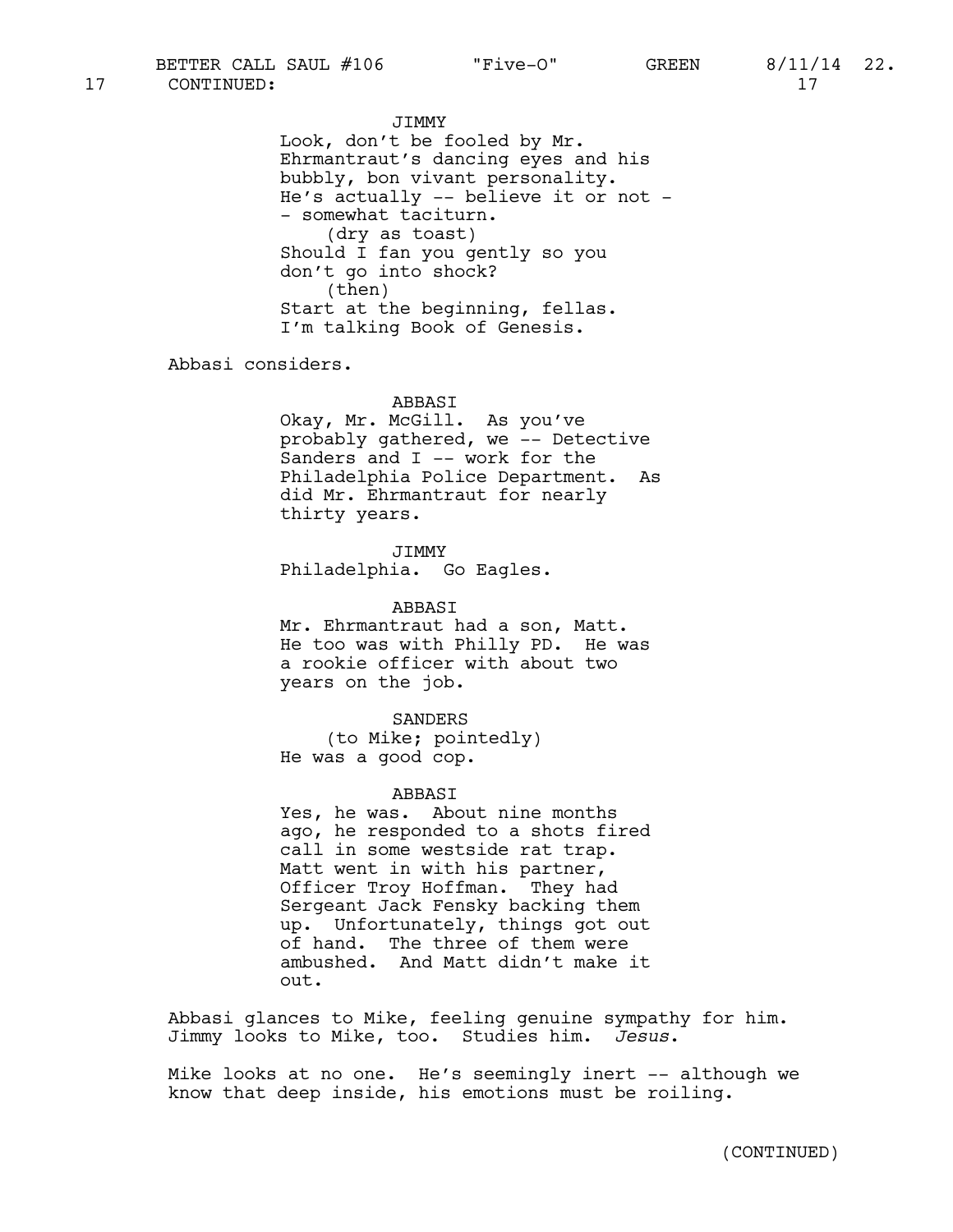ABBASI

Hoffman and Fensky returned fire, but the shooter got away. We chased a few leads, shook down the usual suspects. Came up short.

The more he hears, the quieter Jimmy gets. *Where is this going, exactly..?*

Jimmy looks again to Mike. Low and sincere:

## JIMMY

Very sorry to hear it.

Mike gives a little nod, not looking at him. *Thanks*.

#### ABBASI

Anyway, we kept beating the bushes, kept coming up dry. Until three months ago. That's when Hoffman and Fensky both turned up dead in a vacant lot out in Nicetown. Again, ambush of some kind, looks like. And with whoever killed Matt out there in the wind, we're thinking... Well, our operating theory is that maybe Hoffman and Fensky were mixed up in something. Some bad business. And maybe that got Matt killed.

Curiouser and curiouser. The body count is mounting and it's still not clear what -- or whom -- these detectives are after. Not a good sign.

> JIMMY Sorry, I gotta do my lawyer thing here. What does my client have to do with any of this..?

Abbasi looks to Sanders -- *Tag in here, partner.* Sanders leans in, eyeing Mike closely.

#### SANDERS

Mike, this is a Hail Mary. *Beyond* that. But we wouldn't be out here if we had any hard evidence or leads. Anything you know about what Hoffman and Fensky were into. Anything about them at all.

ABBASI Help us out, Mike. Help us catch the bastard who killed Matty.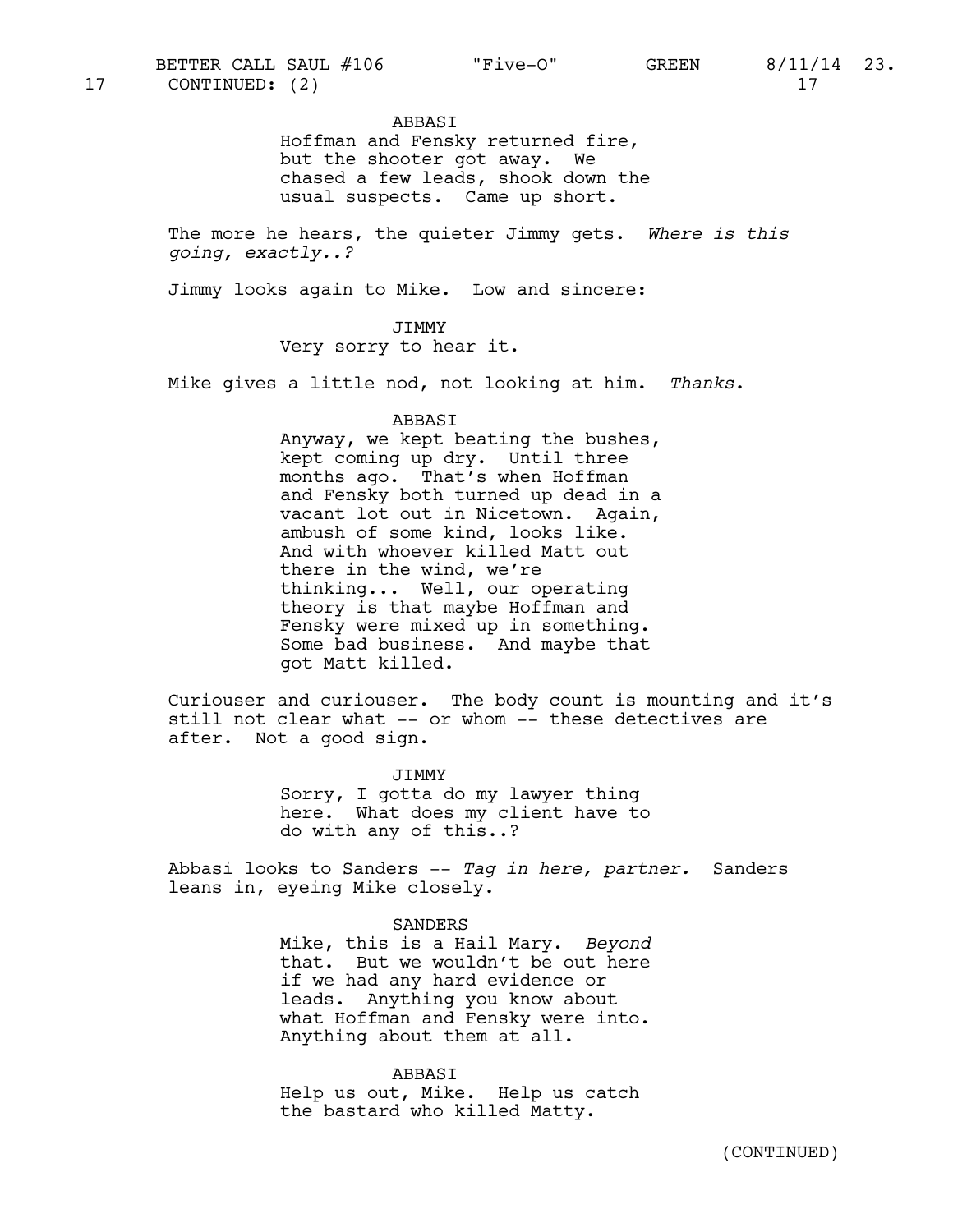They've made a good case. Jimmy waits to see if Mike will answer. Ball in his court. Mike looks from Sanders to Abbasi. Some of the starch comes out of him. He'll throw them a bone. MIKE I don't know much about Hoffman and Fensky. They were Matt's people. I saw them around sometimes. (a beat) Saw them in a bar the night they died. McClure's? Maybe The Red Dog. Probably McClure's. The cops nod. Apparently, they already knew that. ABBASI Were they drinking with anyone? MIKE It's a cop bar. They were drinking with everyone. ABBASI But did you see them with anyone in particular? Mike thinks about it, shakes his head. MIKE Couldn't tell you. I was... (trails off; then) Well, you know how I was. *Drunk*, he means. He says this specifically to Sanders, who nods. We sense a shared history between these two veteran cops. It's a history that Abbasi is left out of. SANDERS How you doing these days? MIKE (shrugs) Feeling like I crawled up out of the bottom of a bottle. Working hard to stay out. (half to himself) Though I gotta say... dredging up the past like this surely doesn't help. 17 CONTINUED: (3) 17

BETTER CALL SAUL #106  $\qquad$  "Five-O" GREEN 8/11/14 24.

Abbasi glances down at his notepad, studies something.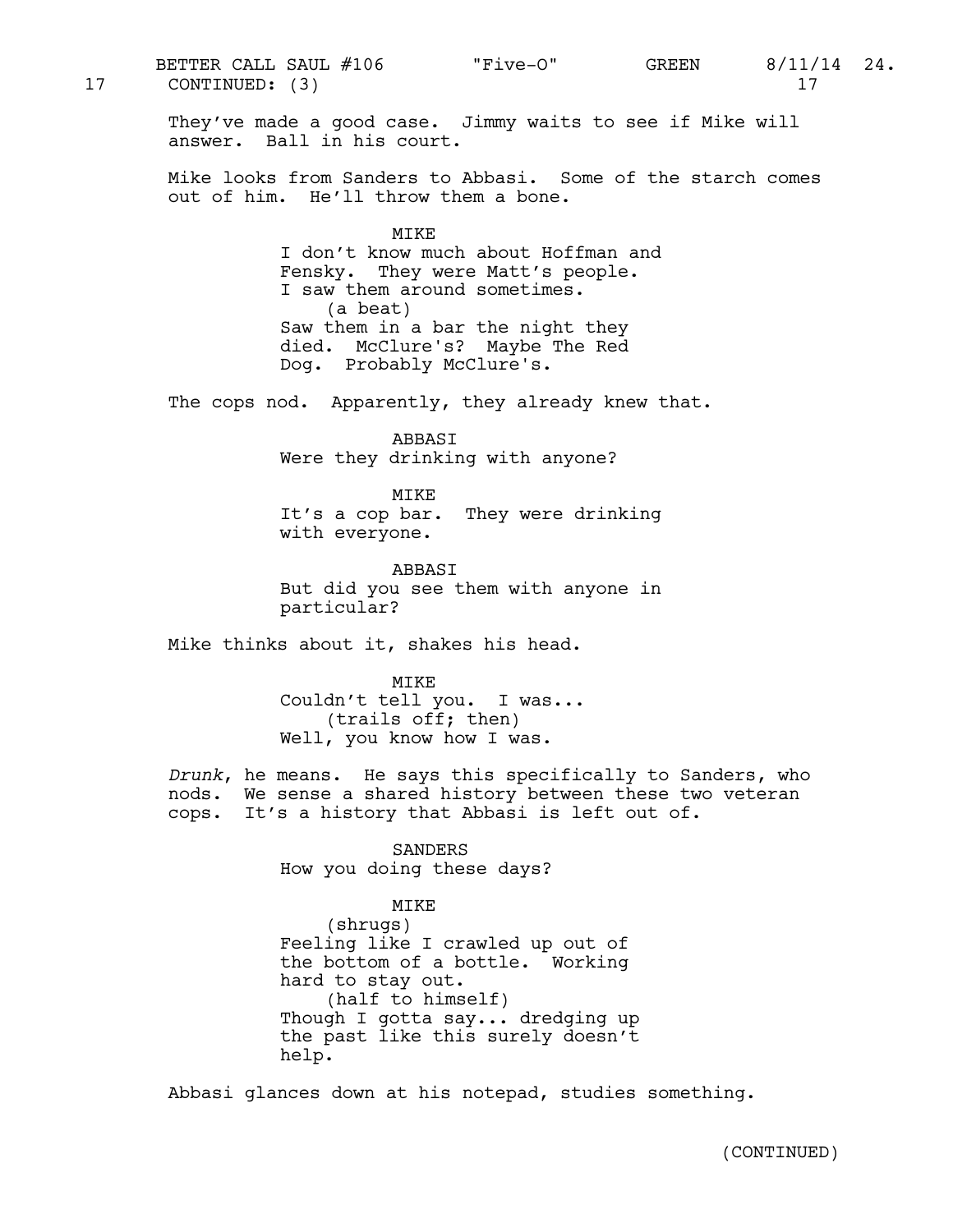ABBASI

When'd you come out here to Albuquerque..? Couldn't have been much later.

MIKE I'm pretty sure it was the very next day.

ABBASI Yeah..? The day after Hoffman and Fensky died? Huh.

Abbasi says this very evenly; non-judgementally. Still, he kinda sounds just ever-so-slightly... suspicious.

Jimmy picks up on this. However, inscrutable Mike doesn't seem to. Not so's we can tell, at any rate.

**ABBAST** 

You didn't think to stick around once you heard the news?

MTK<sub>E</sub> I don't think I heard the news till I was west of Kansas City.

ABBASI (nods) Still, you... you didn't come back for the funerals, correct? Even though Hoffman was Matt's partner..?

Mike shakes his head -- *No, I did not.* Jesus, he's one cool customer. He's neither rattled nor offended by what Abbasi seems to be implying.

Before Abbasi might say something truly incendiary, Sanders speaks up.

> SANDERS Is there anything else you remember about that night at the bar? You talk to Hoffman and Fensky at all?

> MIKE Sorry. I got nothing. Like I say: they weren't my people. (a consolation) Sorry you guys took a flyer on me. Wish it woulda paid off.

We know it when we hear it: that's Mike's last word.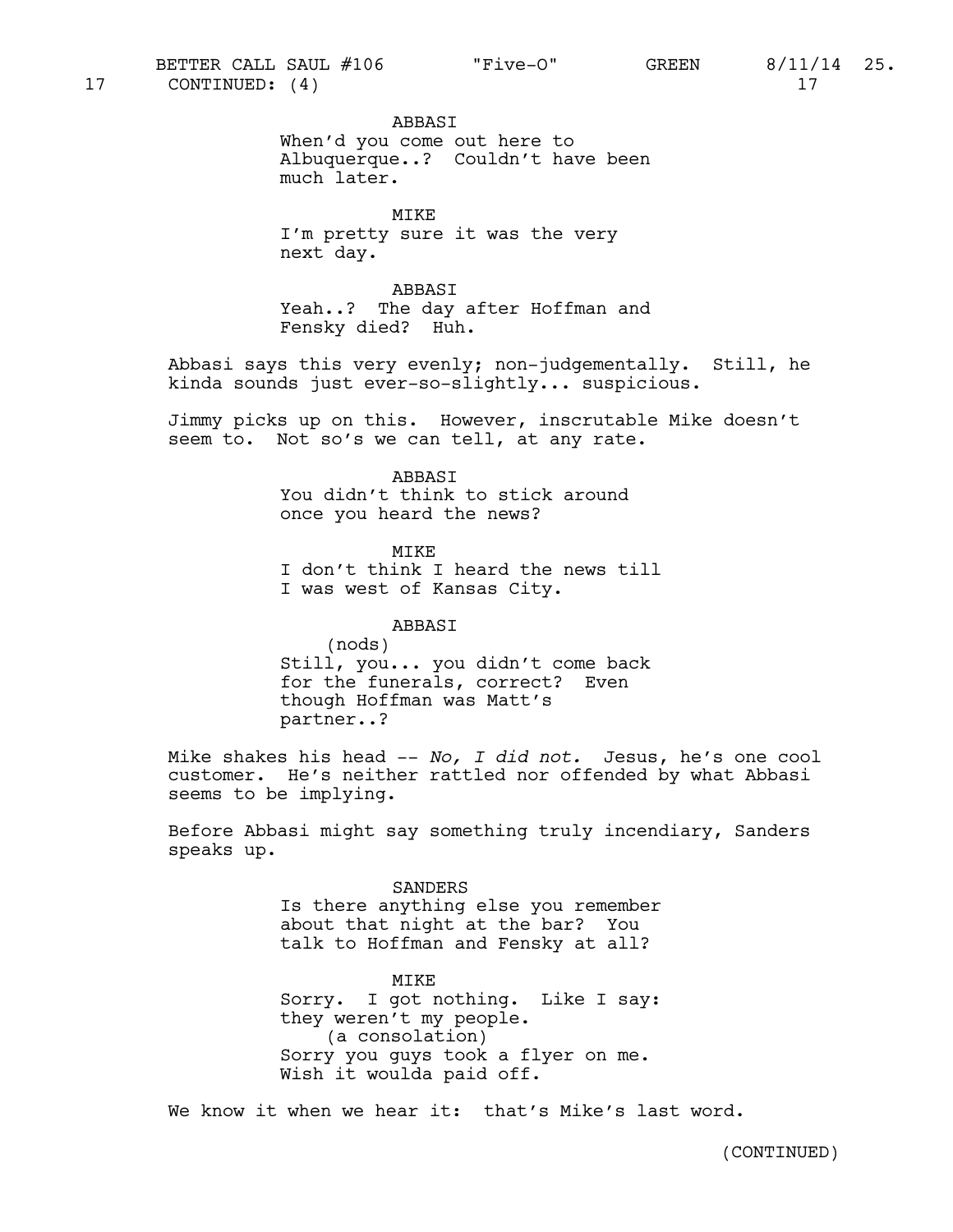JIMMY That it? We done here? (then) I think we're done here.

They all stand up. Sanders extends a hand to shake Mike's. Mike takes it. Downright pleasant, it seems.

> SANDERS See, that wasn't so hard. Thanks, Mike. (friendly) We'll probably kick around for another day or two, in case you think of anything. I've never been out west before.

But Abbasi's not finished with Mike. He's looking at him. Into him. Too long for friendly-and-desperate. He's got ideas about Mr. Ehrmantraut...

Jimmy catches the look. Maybe Mike's in deeper than Jimmy even thinks. Maybe Abbasi is trouble. Real trouble.

Reluctantly, Abbasi stands, too. He tucks his NOTEPAD into his jacket. The signal!

Is Jimmy gonna go through with --?

Suddenly, Jimmy LURCHES forward, spilling his coffee smack dab down Abbasi's shirt and jacket. SPLOOSH!

ABBASI

Ah, shit!

JIMMY Aw, jeez. Sorry! I'm so sorry... Ah, dammit. (to APD detective) You guys got any paper towels?

The local detective exits to go find some. Meanwhile, we see that Jimmy surprised even himself with that gag. And he's not entirely happy about it. He half-heartedly dabs at the stain with his suit cuff.

#### MIKE

Here.

Mike coolly takes control of the situation. Steps forward, producing a cloth HANKIE from his pocket. He DABS Abbasi.

He gets in close. There. He's not near Abbasi long, but that brush up against the fabric is enough.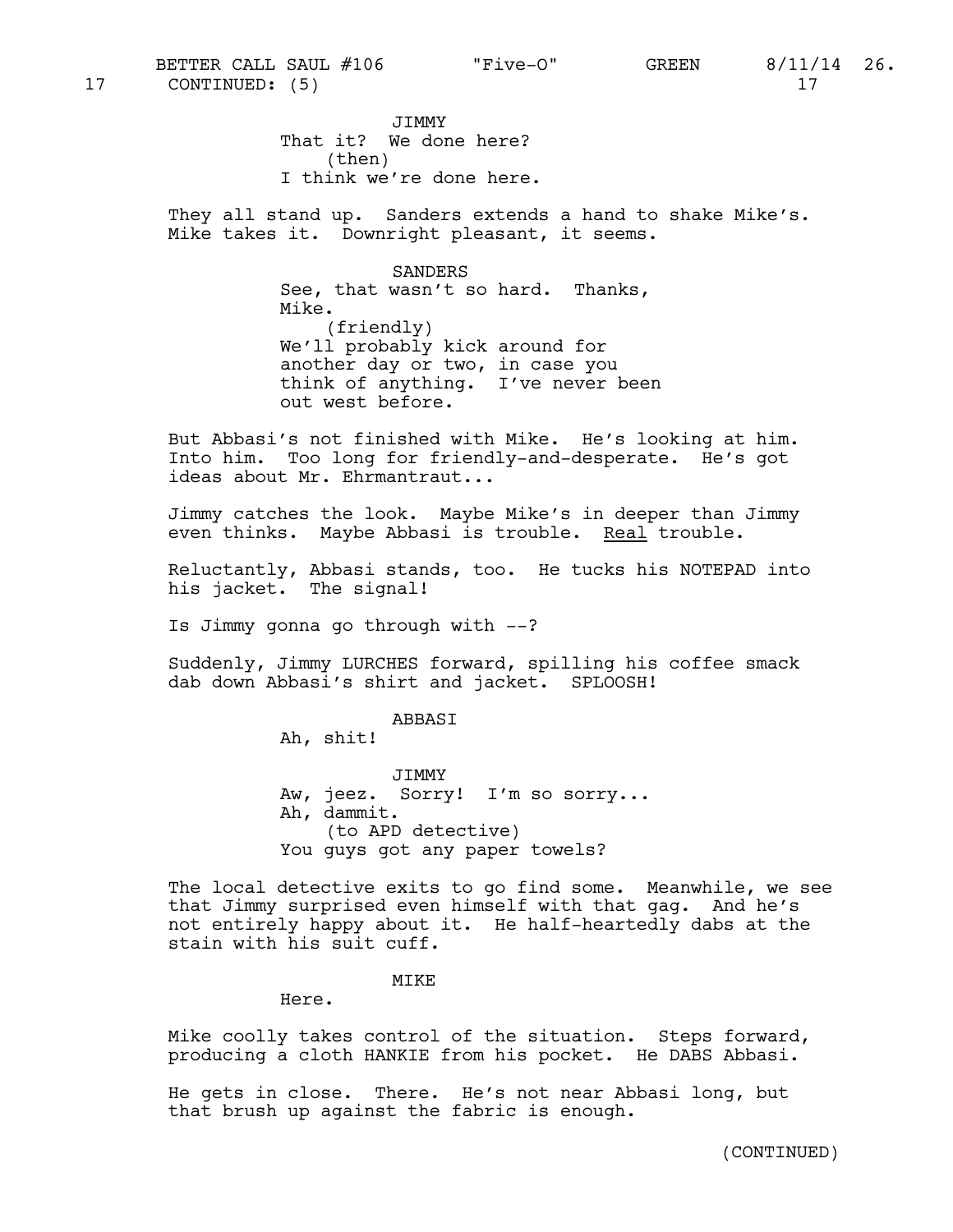(As with Huell's magic fingers back in "Breaking Bad" 412, we don't see the details of Mike's lift. Let's just suggest that, with skill and aplomb, he got it done.)

# ABBASI (flustered, pushing back) I got it. Thanks.

Abbasi takes the hankie from Mike and keeps sopping up the coffee. Fuming. He shoots a pissed glance at Jimmy - *fuckin' idiot*.

Off Jimmy, looking from Abbasi to cucumber-cool Mike... and feeling uncomfortable as hell:

18 EXT. COURTHOUSE PARKING LOT - SUNSET 18

Ten minutes later. Jimmy and Mike walk into our familiar parking lot. Both deep in thought, but for different reasons.

## MIKE

Could you give me a lift?

*What's that? Oh... yeah.* Jimmy nods distractedly.

Tense silence. Jimmy's stewing. It's been what, two days since he made a vow to be good to Chuck? Guilt setting in.

#### MIKE

Something on your mind..?

#### JIMMY

Nope.

Fighting it back, tight-lipped. Too stirred up to talk.

They get to the Esteem. Jimmy unlocks and...

19 INT. SUZUKI ESTEEM - CONTINUOUS 19

CA-CHUNK! The doors shut behind them.

Jimmy buckles up -- CLICK. Mike takes out the stolen NOTEPAD. FLIP. FLIP. FLIP. He pages through it.

Shit! What if someone sees?? Jimmy scans for cops.

JIMMY Oh for the love of --! You gotta do that now? Right in front of me?!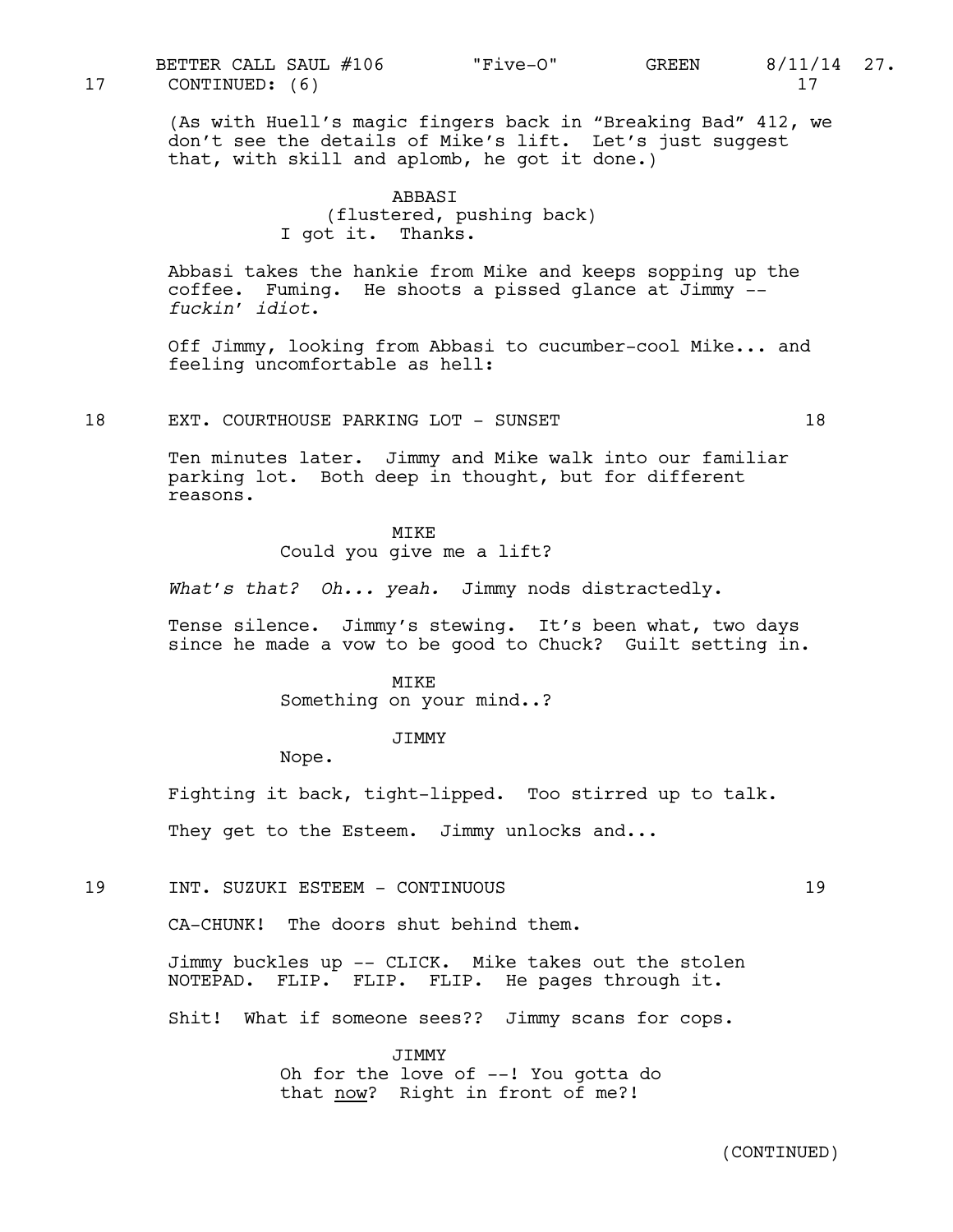19 CONTINUED: 19 BETTER CALL SAUL #106  $\qquad$  "Five-O" GREEN 8/11/14 28.

Jimmy's been compromised and doesn't much like it.

JIMMY What's so important in there we had to pull that third-rate Marx Brothers routine?

**MTKE** You really want to know?

Jimmy stares a beat. Ooh, he kind of *does*. Tantalizing...

But no, no. He can't. Cooler heads prevail:

JIMMY And get a piece of an obstruction rap? No, thank you.

Jimmy shakes his head. This coot's giving him an ulcer.

MIKE Something else you want to ask?

Jimmy hesitates, choking down his self-loathing.

JIMMY How'd you know? That I'd do it?

MIKE

Do what?

JIMMY

Don't  $--$ (starts over) How'd you know I'd spill the coffee?

What shadow of Slippin' Jimmy did Mike see? How'd he know that upstanding Jimmy had the seeds of Saul in him?

Mike's flicker of a shrug says: "Really? You need me to tell you who you are?" Mike *sees* Jimmy. Down to the bone. And Jimmy knows it. Exposed. Naked. It doesn't feel good.

> JIMMY What the hell is that? (mimics the shrug) What's that supposed to mean?

He gets even less out of Mike this time. Not playing along.

JIMMY Fine, whatever. You're the strong silent type, hurray for you. (MORE)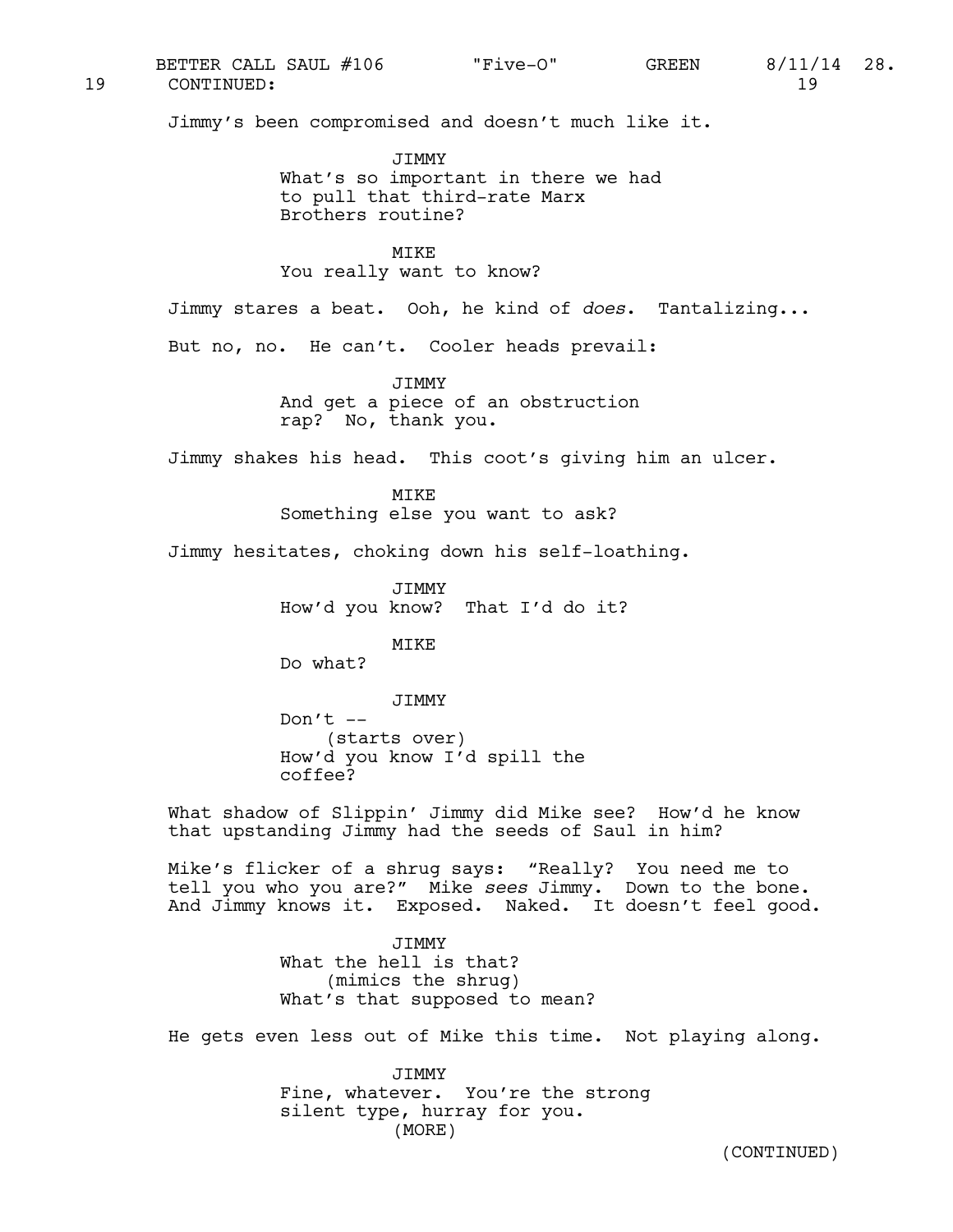But in case you missed it back there... (leans in) ... Your friends from Philly think 19 CONTINUED: (2) 19 JIMMY (CONT'D) BETTER CALL SAUL #106 "Five-O" GREEN 8/11/14 29.

you killed two cops.

Jimmy thought that was the coup-de-grace. Mike, though, just flips the notepad closed. Bland as unbuttered toast:

## MIKE

Yep.

Wow. It's hitting Jimmy how badly he underestimated Mike. Who the hell is this guy?? He knows better than to ask, now.

Off Jimmy, starting the car and pulling away...

# END ACT TWO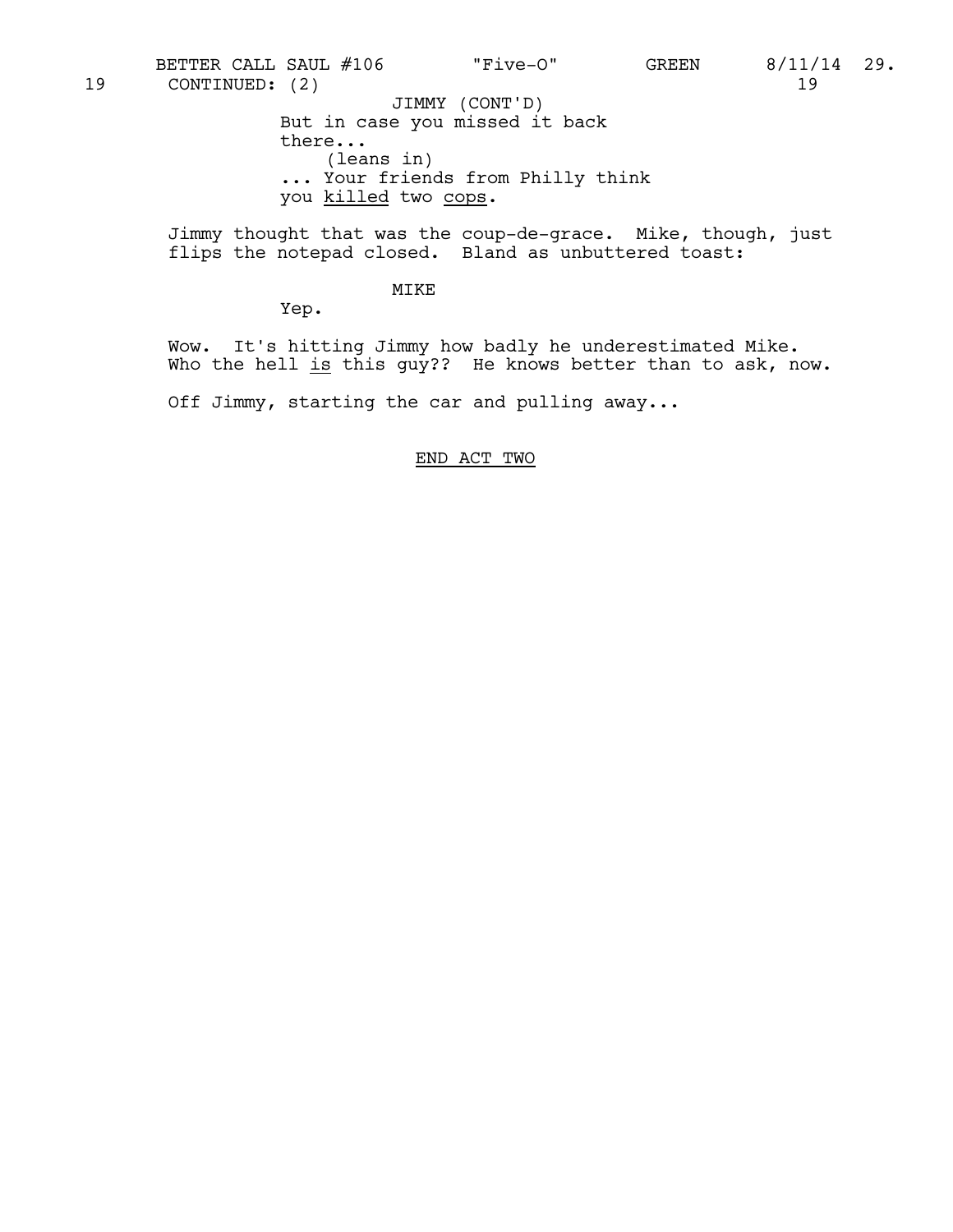## ACT THREE

20 CLOSE ON: The NOTEPAD pages, flipping. We can't make 20 out too many details, but might catch glimpses of:

-- Names and ranks of officers interviewed, with dates.

- -- The words "McClure's Bar," circled.
- -- An abstract overhead diagram/schematic of Matt's shooting.

We don't linger, though. We WIDEN OUT to reveal...

INT. MIKE'S HOUSE - KITCHEN - NIGHT

Mike in his cave-like kitchen. It's even more Spartan than we saw it in "Breaking Bad." No Kaylee drawings. Mike is haloed in the single overhead light. Immersed in the notepad.

CLOSE ON: his eyes, flicking across each page.

It's going on twenty-four hours he's been awake, but he's not letting this go. He's intense, a consummate pro taking in everything.

Philly P.D. seems to suspect he's a murderer, and at this point, so do we. So what's he looking for?

He flips to a page. Slows down. His eyes narrow.

Impatient professionalism gives way to something novel.

Dismay.

Something here actually upsets Mike. Pains him. It's subtle, but it's clear.

FLIP. Another page. And another. *Dammit*.

He closes the pad. He takes his phone out of his pocket. Dials.

As he waits with it to his ear, we can see urgency building on his face. *Pick up, pick up.*

Finally, someone does. We don't hear their side of the conversation.

> MIKE Hey. It's me. (a beat) We need to talk.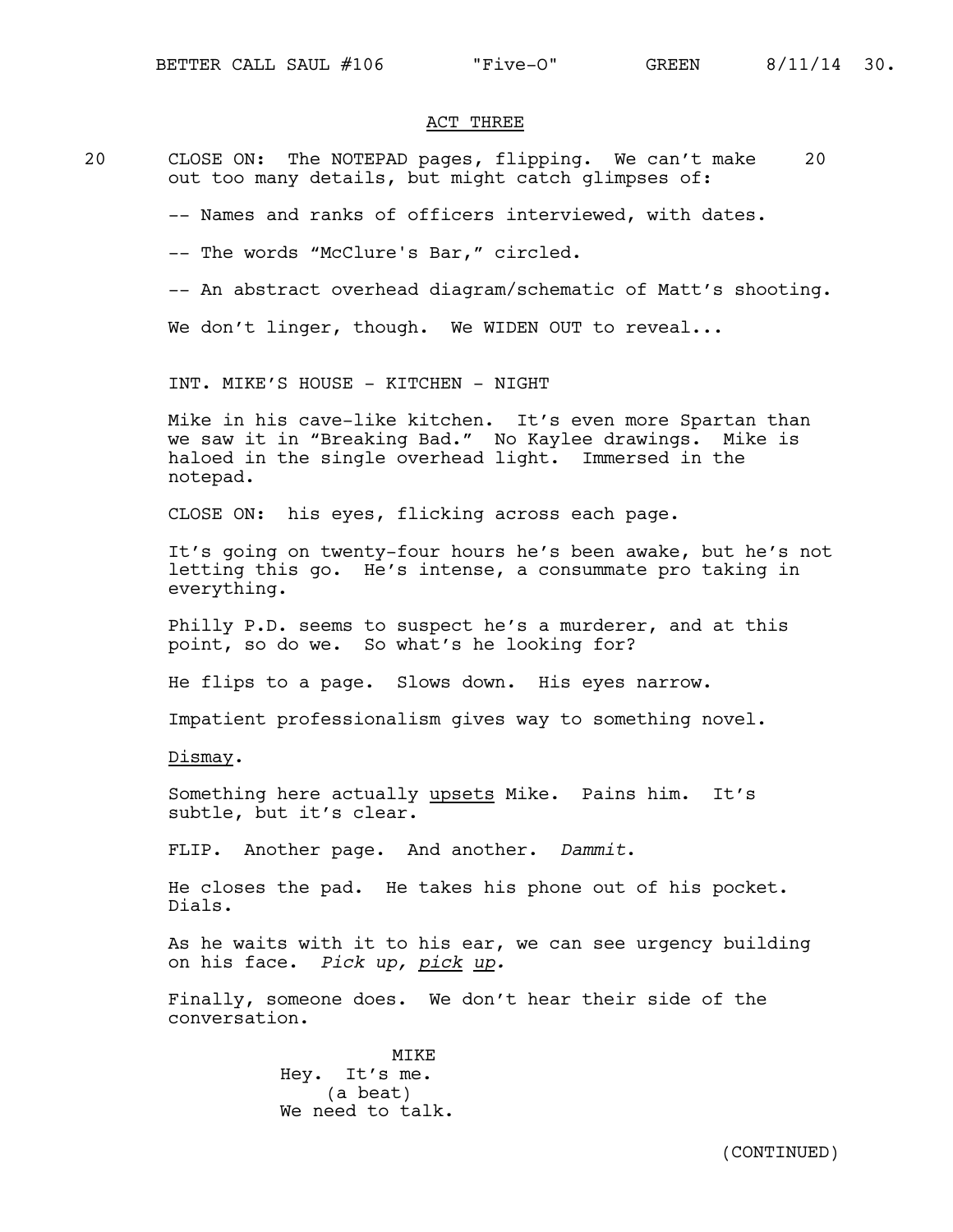CONTINUED: BETTER CALL SAUL #106  $\qquad$  "Five-O" GREEN 8/11/14 31.

Off grim Mike...

21 EXT. STACEY'S HOUSE - NIGHT 21

Twenty minutes later. The front door OPENS, revealing Stacey. She's dressed for bed in pajama bottoms and one of her husband's old T-shirts.

Mike stands at the doormat. Waiting. Quietly building a head of steam.

The old strain and distance Stacey feels toward her father-inlaw is still apparent. However, if he's coming over this late, it's probably important. She's civil.

STACEY

Come on in.

22 INT. STACEY'S HOUSE - LIVING ROOM - CONTINUOUS 22

Mike steps inside, gives a quick glance around in case little Kaylee is present (she's out of sight, asleep in her bed, of course). Stacey closes the door behind Mike.

NOTE: Throughout this scene (or most of it, anyway), both Mike and Stacey keep their voices low. No sense waking up Kaylee.

> STACEY So, what's up? MIKE Did you call the cops? **STACEY** What? MIKE Philly PD? Did you call them? STACEY I -- Yeah, I did. It was -- **MTKE** Why? STACEY I told them I heard about Hoffman and Fensky and --

> > MIKE

And what?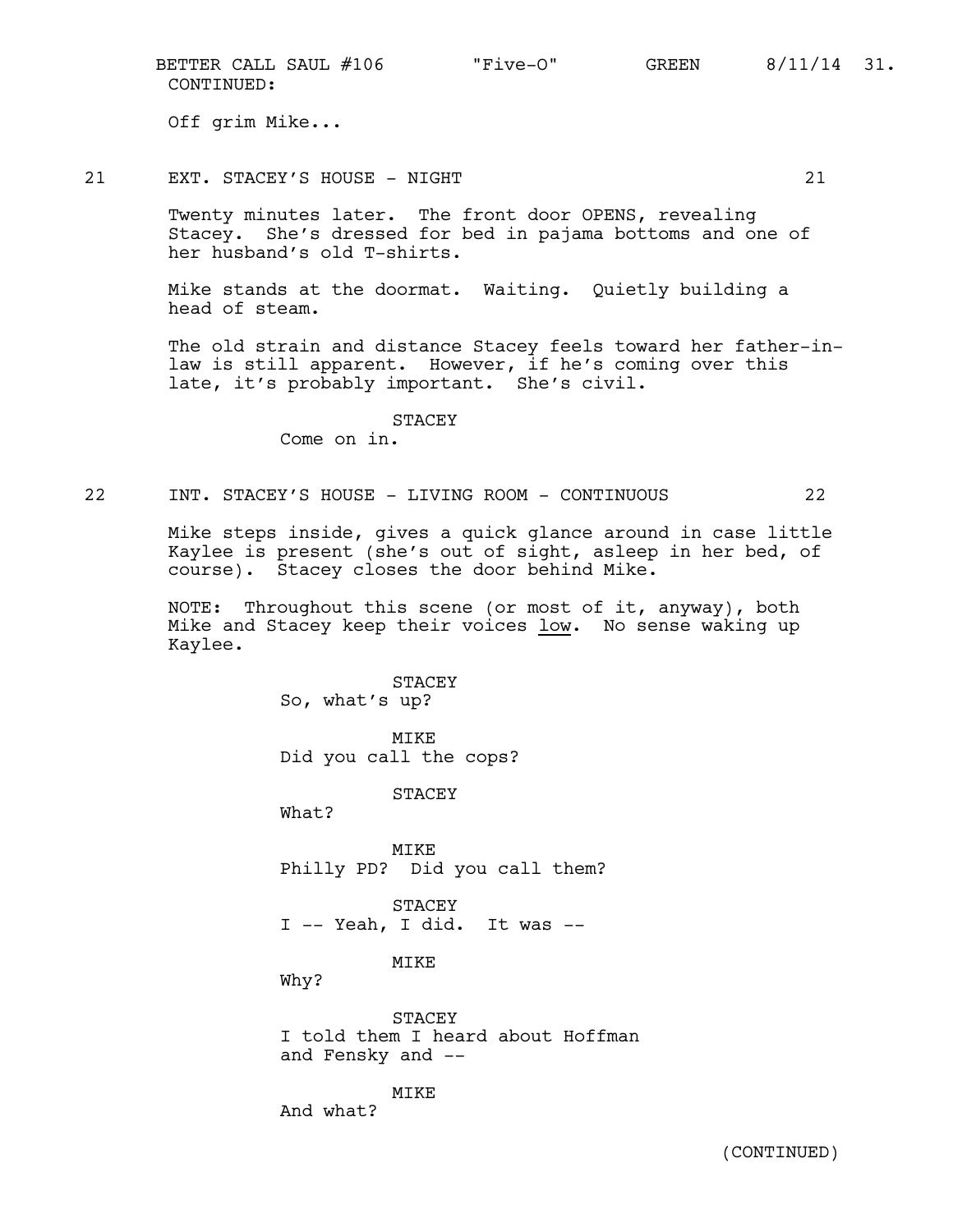That's all the browbeating she's gonna take from Mike. She pushes back:

## STACEY

You don't think it's strange? First Matt, then not six months later his partner *and* his Sergeant? (unrepentant) Yeah, I called them. To help catch Matty's killer! Because -- Mike, what if the same person, if the same... What if the piece of shit who got Matty got them, too??

She thinks this is a major revelation. It was a hard-won insight for her. Mike, of course, is way ahead of her.

> MIKE So what exactly did you tell them?

> > STACEY

I told them...

MTK<sub>E</sub> That Matt was dirty? Huh? Is that what you told them?

STACEY

 $I$   $---$ 

MIKE

How could you think that? He was your husband! The father of your child!

STACEY

... I didn't say that. I said... I told them I found money. After Kaylee and I moved here, when I was unpacking. It was in the lining of an old suitcase. Matt must've tucked it away in there. And it... This was cash. Five or six thousand. From God knows where. We were basically paycheck to paycheck. So where the hell did he get it?

MIKE

Why didn't you call? Ask me? You should have come to me!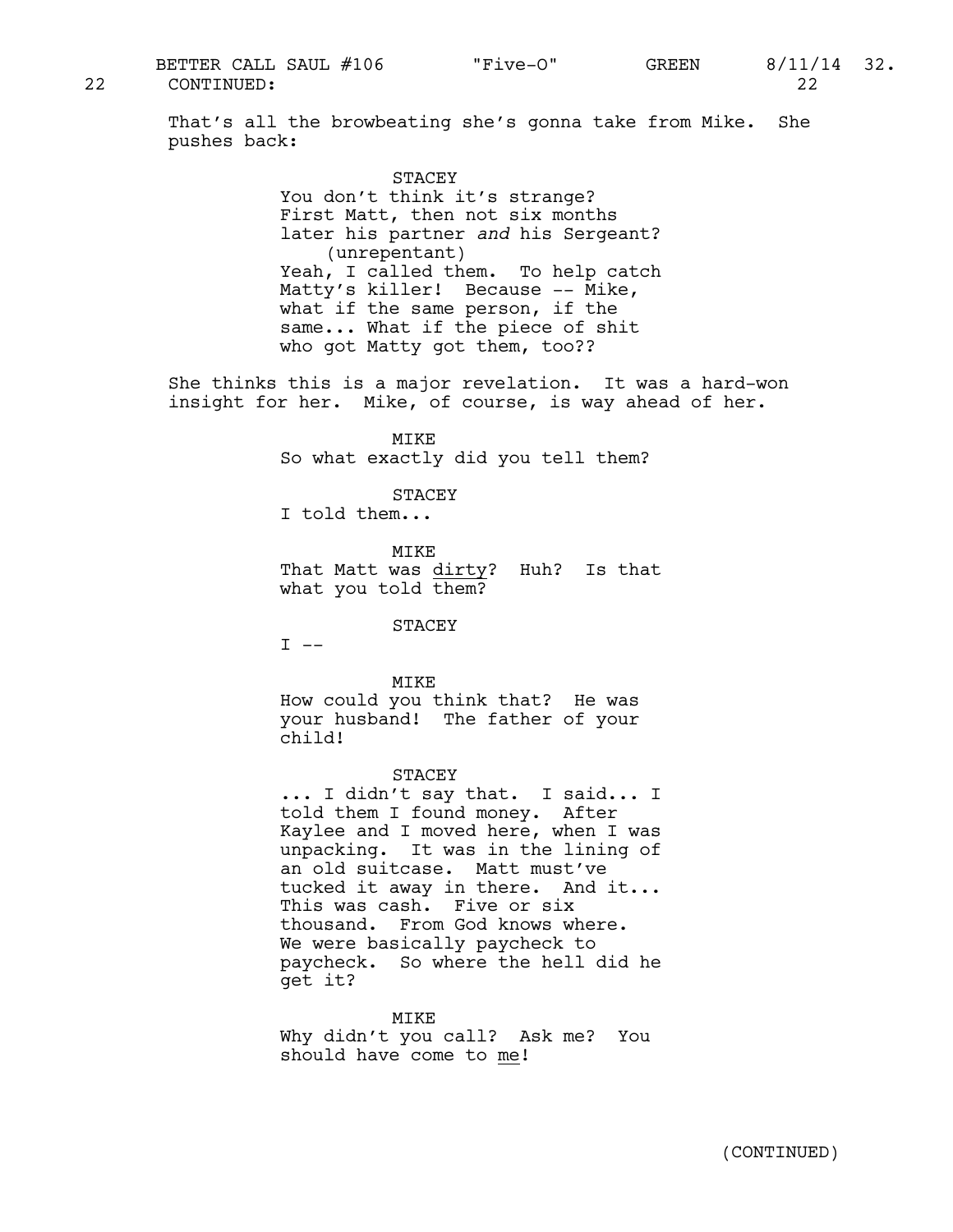STACEY I couldn't! I knew what it'd do to you. First he's murdered. Then, for you to think he was... ("dirty") It'd burn you to the ground. There'd be nothing left. (a beat) And you wouldn't talk to me! Every night, you were drinking yourself unconscious. Like you were the only one who lost him.

This hits home. She's right. But it doesn't cool him off.

# **STACEY**

Look... I don't care. He was dirty, he was clean: I don't care. All I want is for whoever killed Matty to rot in a cell for the rest of their life. And then I want whatever's left of them dumped in the trash. That's what I want. I don't care where that leads, or what it uncovers. What difference would it make? If he was... ("dirty") *Anything*? I'd still love him and I'd still miss him and he'd still be gone.

She's on the verge of tears. Mike? He's quieter now - colder. The naked grief Stacey is expressing is something he can't allow himself. So he hides it, squashes it down tight.

> MIKE Matt. Wasn't. Dirty.

STACEY So be straight with me, right now! This is it, Mike. What was that phone call? Before Matt died. Don't bullshit me. It was you, wasn't it?

Mike's fists are white-knuckled knots at his sides. Holding it together. Squashing down the grief.

> MIKE That was between me and my son.

> STACEY So you're admitting it was you!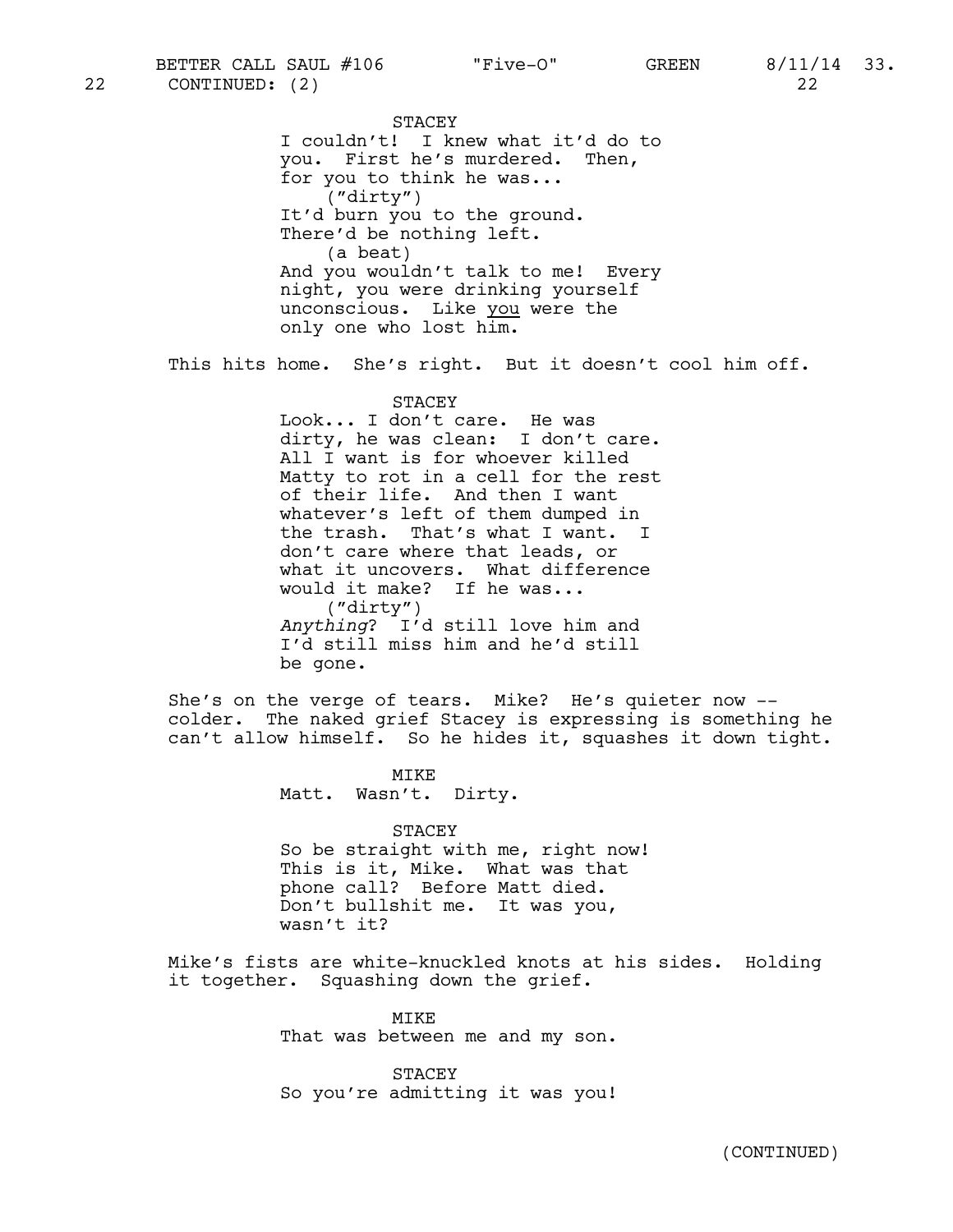MIKE

# HE WASN'T DIRTY! GET THAT THROUGH YOUR HEAD! MY SON WAS NOT DIRTY!!

So much for trying not to wake Kaylee. The force of his own explosion startles Mike. It comes from all the pent-up rage and sadness he's been carrying throughout this whole episode, this whole series. He storms past Stacey, who's shocked into silence by the outburst.

SLAM! Mike's out the door.

## 23 EXT. STACEY'S STREET - NIGHT 23

TRACKING WITH Mike's back as he strides down the street. Feeling that devil at his heels. Fleeing the memories Stacey stirred up.

As he does, we COME AROUND off his back and onto his face, MATCH-CUTTING to...

## 24 EXT. PHILADELPHIA STREET - NIGHT (FLASHBACK) 24

MIKE dressed differently, in a jacket and gloves. We're back IN THE PAST, a few days before Mike's arrival in ABQ in the teaser.

Piles of dirty snow on both sides of the wet road. The residential ABQ neighborhood has been replaced by low brick buildings -- a commercial strip that's seen better days.

We're in Philadelphia, City of Brotherly Love.

(PRODUCTION NOTE: Mike will not be stealing the Liberty Bell or running up the Rocky Steps. Some sports bric-a-brac and the snow should do fine to Philly us up.)

Mike stands here a moment, surveilling something we can't yet see. Now, he starts off on foot. His pace is purposeful. On a mission. He approaches...

# 25 EXT. MCCLURE'S BAR - CONTINUOUS 25

The PPD badge on the door of a cop car  $-$ - "Honor, Integrity, Service" -- FILLS FRAME. We adjust off that image to see Mike approaching.

NEW ANGLE reveals there are several COP CRUISERS here, parked outside a blue-collar beer-and-whiskey joint.

Mike zeroes in on one in particular.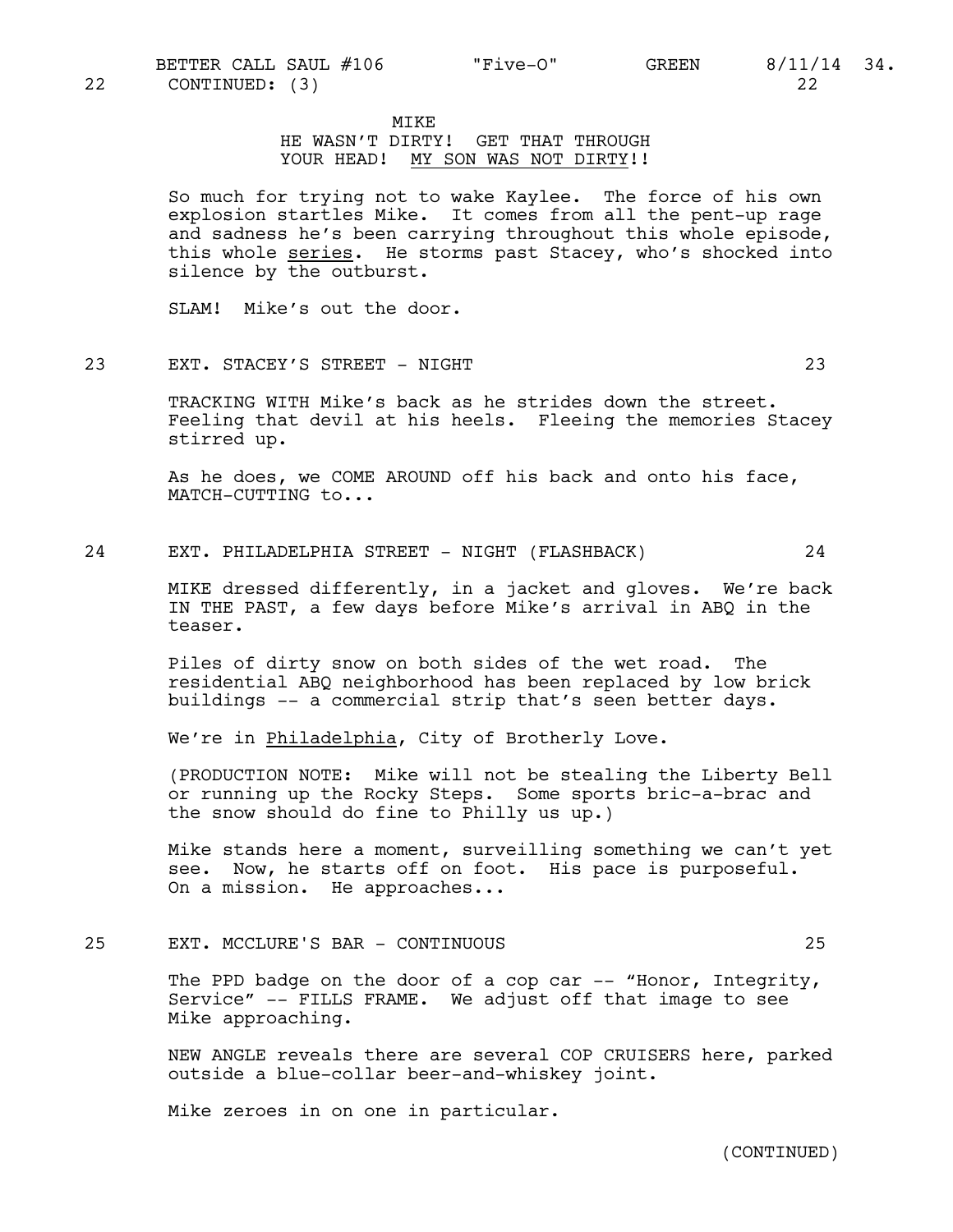Checks to see he's alone. No one in sight.

Now, without fanfare, Mike expertly UNLOCKS the cruiser's driver's door. He does this without a key, and without any fancy lock pick equipment. (We're thinking, in fact, that he uses a length of twine with a small loop tied in it -- check out the YouTube videos of how easy this is to do. It'll scare you!)

Getting the driver's door open in fifteen seconds flat, Mike now unlocks the REAR PASSENGER DOOR. This is all he's interested in accessing. What the hell's he up to?

Off Mike, pulling open the rear door and taking a last glance around for witnesses...

26 INT. MCCLURE'S BAR - NIGHT 26

An hour later. CLOSE ON: a shot of whiskey CLUNKS onto the bar. Jukebox MUSIC plays.

> BARTENDER (O.S.) Here you go.

Mike rides a stool, alone, staring into his shot glass. He reaches to pick it up.

Is his hand shaking? Could be the alcohol, could be something else, but there's a subtle tremor. He wills it to go away, and it does.

Mike lifts the glass to his lips and drinks it down.

There's an unfocused glaze to his eyes that tells us this is definitely not his first round of the night.

He's  $lit$ .</u>

He gestures to the bartender to set him up again. Mike glances over his shoulder. Checking out the bar.

Lotta COPS here. Off-duty PLAINCLOTHES mostly.

He eyes two in particular wearing uniforms, eating at a high top. The older of the two cops notices Mike. Nudges his buddy. They return Mike's gaze.

They nod, somber. Hoist their pints. A silent, respectful toast to the fallen.

Meet HOFFMAN and FENSKY. Matt Ehrmantraut's partner and Sergeant.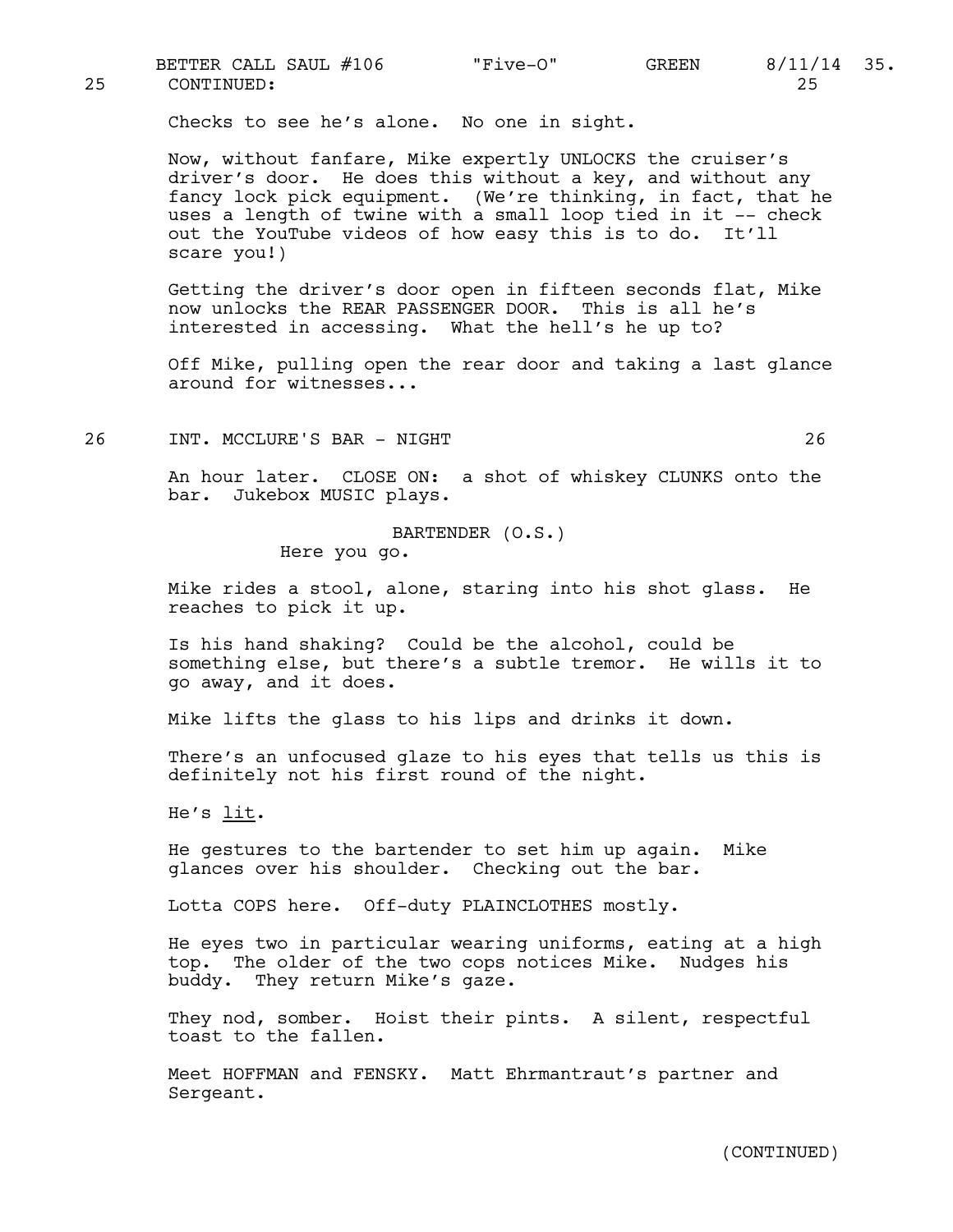Mike doesn't return the salute. He climbs off his stool. Unsteady. Just a bit tipsy. He makes his way to them. Fensky and Hoffman see him coming. Fensky says something to Hoffman -- in this noise, we can't hear a word of it. Neither of them take eyes off Mike. Bracing for his arrival. Mike hits them with a big, affable SMILE. He's the sloppy king of the bar, bidding them: *Welcome, friends*. Mike slings an arm around each. Seems like old times. MIKE Fenksy! Hoffman! Come 'ere... They politely suffer the excess affections of the drunk. FENSKY (a half-smile) Hey, Mikey... But Mike won't let go. He GRIPS them. Keeping it "friendly," he yanks them in. His face close to theirs. Intimate. MIKE (whispers) I know. I know it was you. Oh. SHIT. END ACT THREE 26 CONTINUED: 26 BETTER CALL SAUL #106 "Five-O" GREEN 8/11/14 36.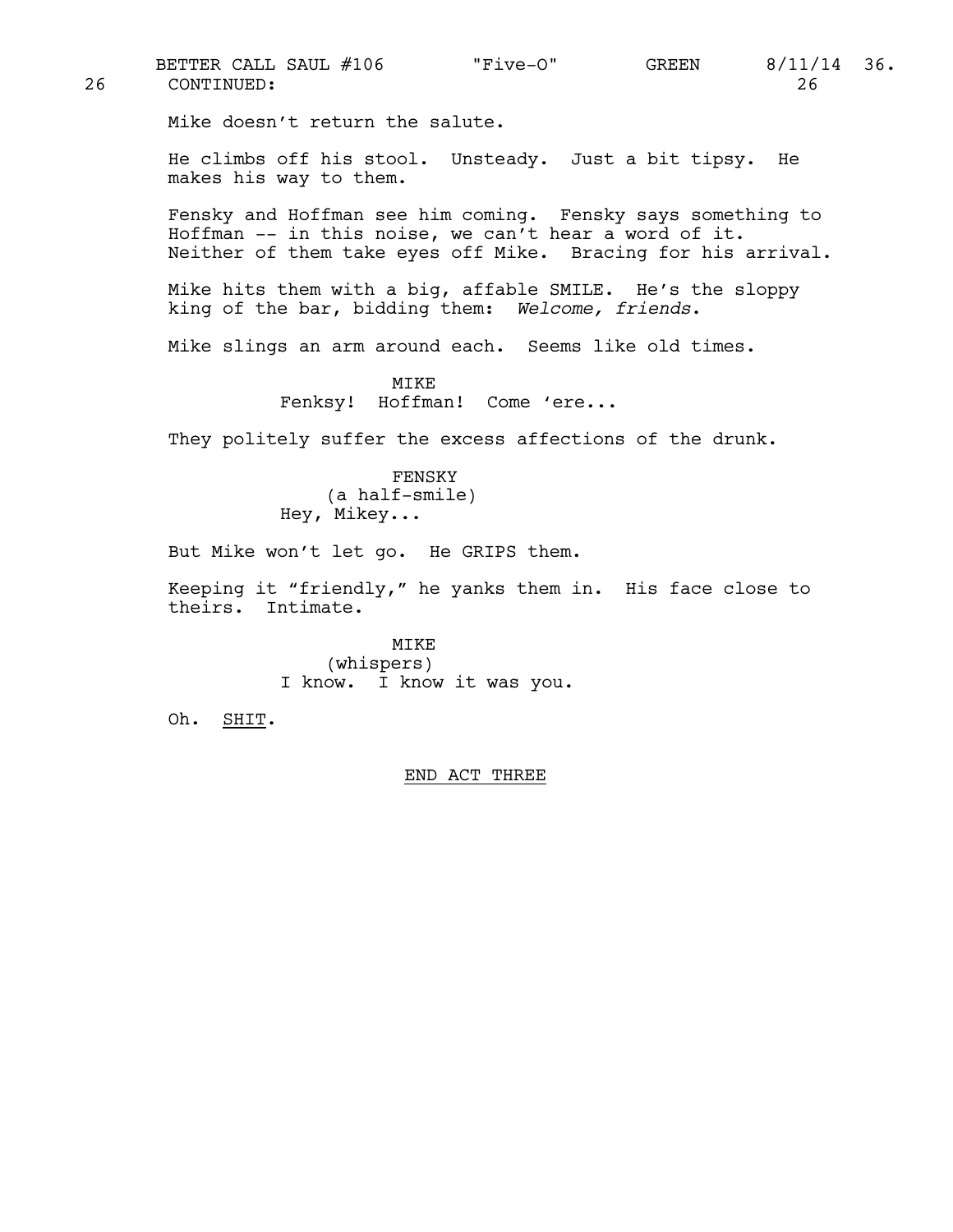#### ACT FOUR

#### 27 INT. MCCLURE'S BAR - LATE NIGHT 27

The Philadelphia-era PAST. Mike's the only patron left, and he's blitzed. The BARTENDER -- an old soldier like Mike -wipes the bar.

BARTENDER

Closing time, Mikey.

# MTK<sub>E</sub>

Yeah. Sure...

Mike stands, unsteady. Hand on the stool for support. He digs in his pocket. Slaps down a few bills to cover his tab and a decent tip, then heads for his coat.

> BARTENDER Lemme give you a lift home.

MIKE Nah, 'm fine.

BARTENDER Can't let you drive. Getcha a cab?

MIKE

(his most sober) I'm good, I'm good. Don' worry. Sold my car, so 'm walkin'.<br>(then) Albuquerque, New Mexico. You ever been..?

The bartender shakes his head no. With some difficulty, Mike gets an arm into his coat. Then the other one.

> MIKE Well. That's where I'm headed.

BARTENDER (nods) Tarantulas, they got. That's a big

minus, in my book. MTK<sub>E</sub>

Mm. I will be on the lookout.

Mike pulls on lightweight dark leather GLOVES. Ready to go.

BARTENDER You take it easy, my friend.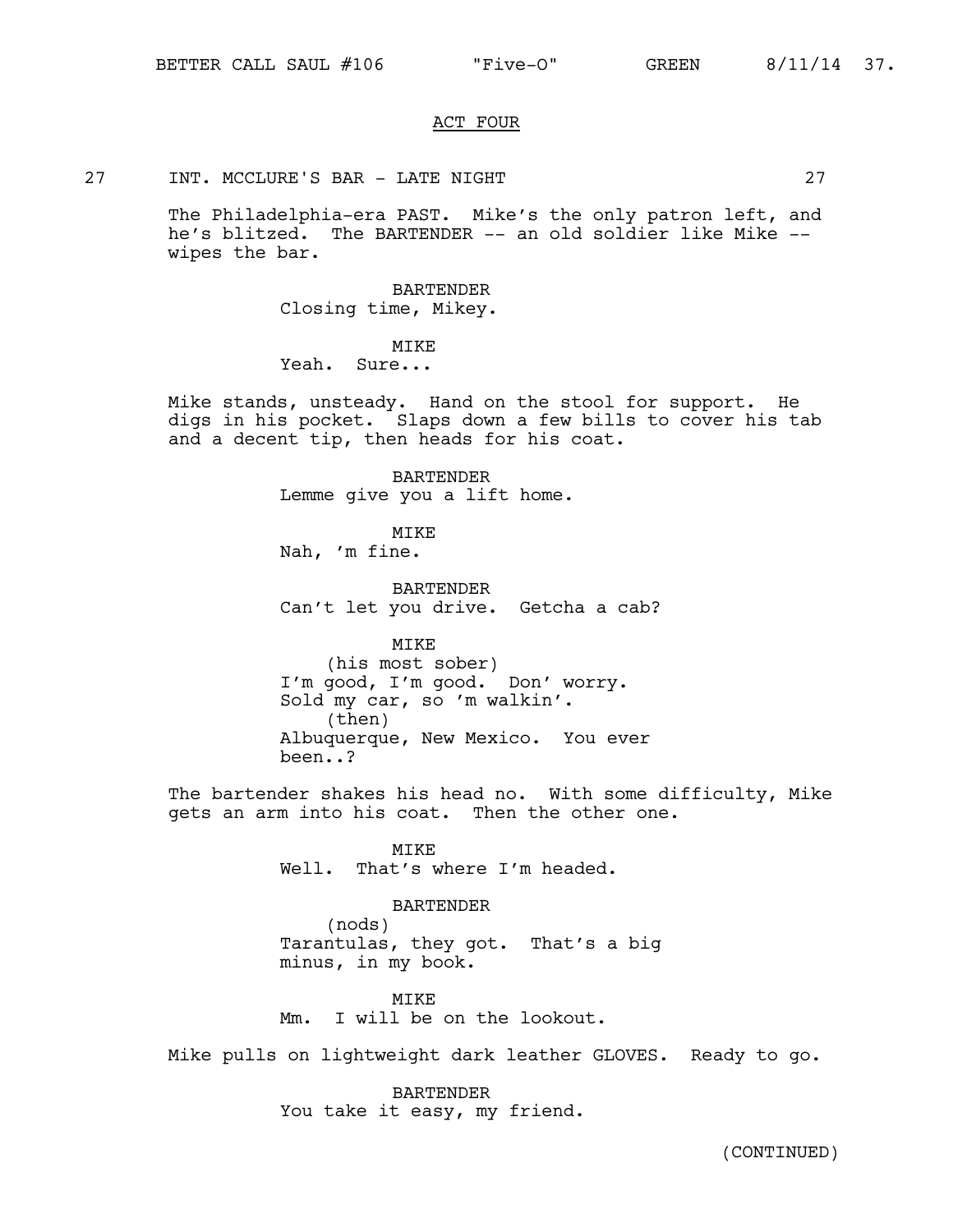27 CONTINUED: 27

Mike waves like Columbo, not looking back. The bartender lets him go. No point putting up a fight. He takes the cash and CHUNK! opens the register.

Mike totters out the door.

## 28 EXT. PHILADELPHIA STREET - LATE NIGHT 28

Mike staggers along. Obliterated.

This is what it looks like to hit bottom.

After a beat or two, we hear a soft WHOOSH of car tires. Headlights illuminate Mike's back.

Now, a COP CAR rolls up next to him (eagle-eyed viewers will note it's the same one that he picked the lock on earlier). Keeping pace.

The window rolls down. Hoffman pokes his head out.

HOFFMAN Hey Mike. Mikey! (no response) Wanna ride?

Mike keeps walking. Mumbles something barely audible. It's a no.

Fensky nods to Hoffman. He pulls past Mike and then to a stop just ahead.

Fensky climbs out and casually waits for Mike to catch up to him.

> FENSKY Come on. Let us drive ya. It's colder than my ex-wife's tit out here.

Tries to take Mike's arm and guide him. Mike pulls it away.

MIKE 'M good. Just walkin'...

HOFFMAN (keeping it friendly) Don't be an ass. Get in the car.

FENSKY Yeah, c'mon already.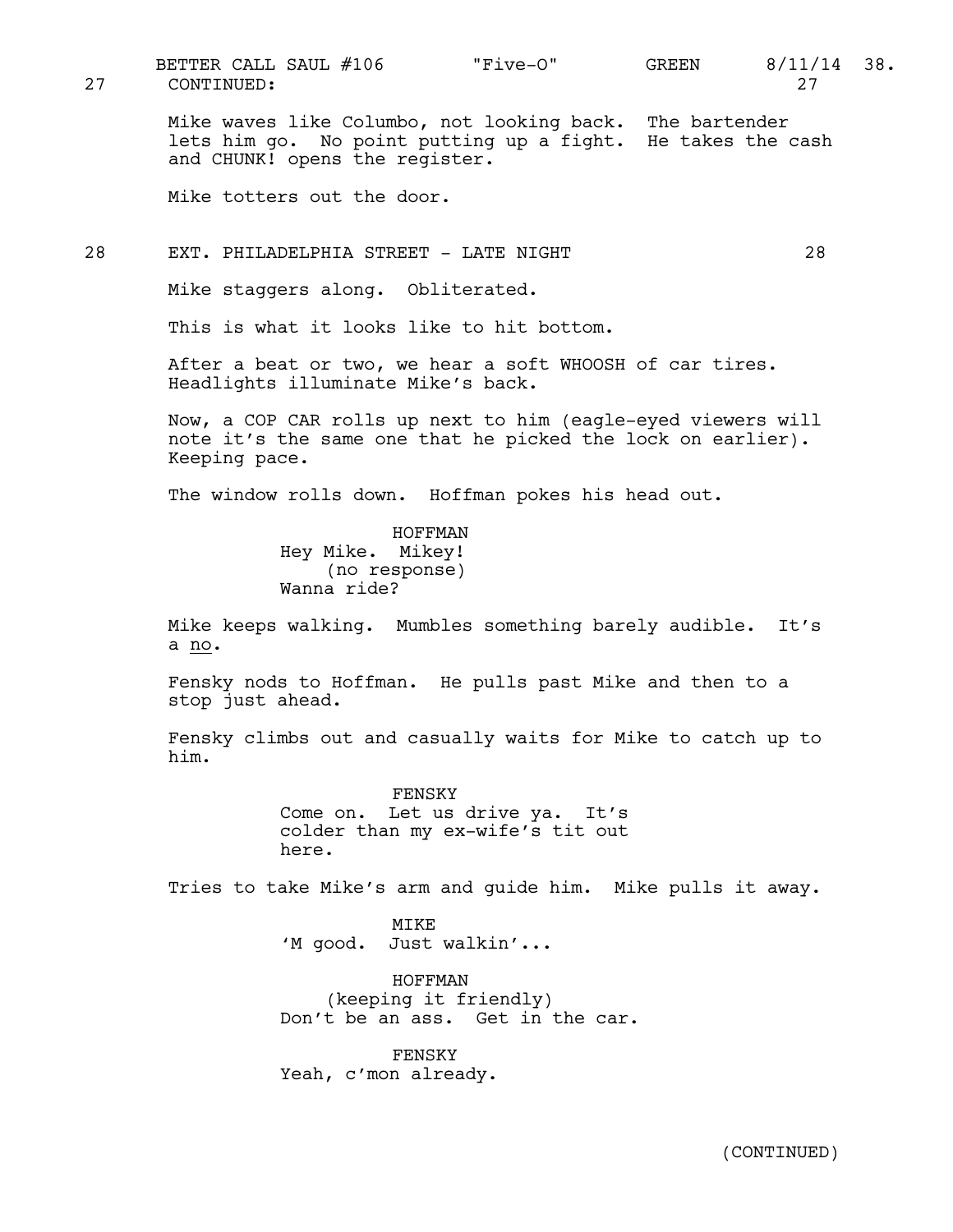Fensky puts his arm around Mike now. He treats him with kid gloves, doesn't manhandle him. Mike tries to resist, but he's in no condition.

Fensky pops the back door.

FENSKY Come on, there you go. Have you home in no time.

He gently bundles Mike in. Once Mike's sitting, Fensky deftly reaches to Mike's side. Frisking him.

> MIKE What're you..?

There we go -- Fensky's got it.

CLOSE ON: Mike's concealed carry coming out into the open. Fensky lifts the pistol carefully and swiftly away from Mike.

> MIKE Hey, that's... Gimme that back.

> FENSKY Later. Don't want you shooting your foot off, do we?

Fensky checks the safety, then tucks Mike's gun in his own coat pocket.

Closes the door on Mike. Going for a nice ride.

Fensky gets in front. Brake lights FLARE: getting in gear.

The car pulls away from the curb.

29 INT. POLICE CRUISER - LATE NIGHT 29

We drive through the neighborhood in silence (let's plan for this to be a green screen plate shot out the windows). Mike slouches in the back seat like a rag doll.

Fensky and Hoffman share a look, serious as a heart attack. *What are we gonna do here?*

Fensky turns and peers back at Mike through the car's safety screen.

> FENSKY (cordial) Mike... Mike, you with us?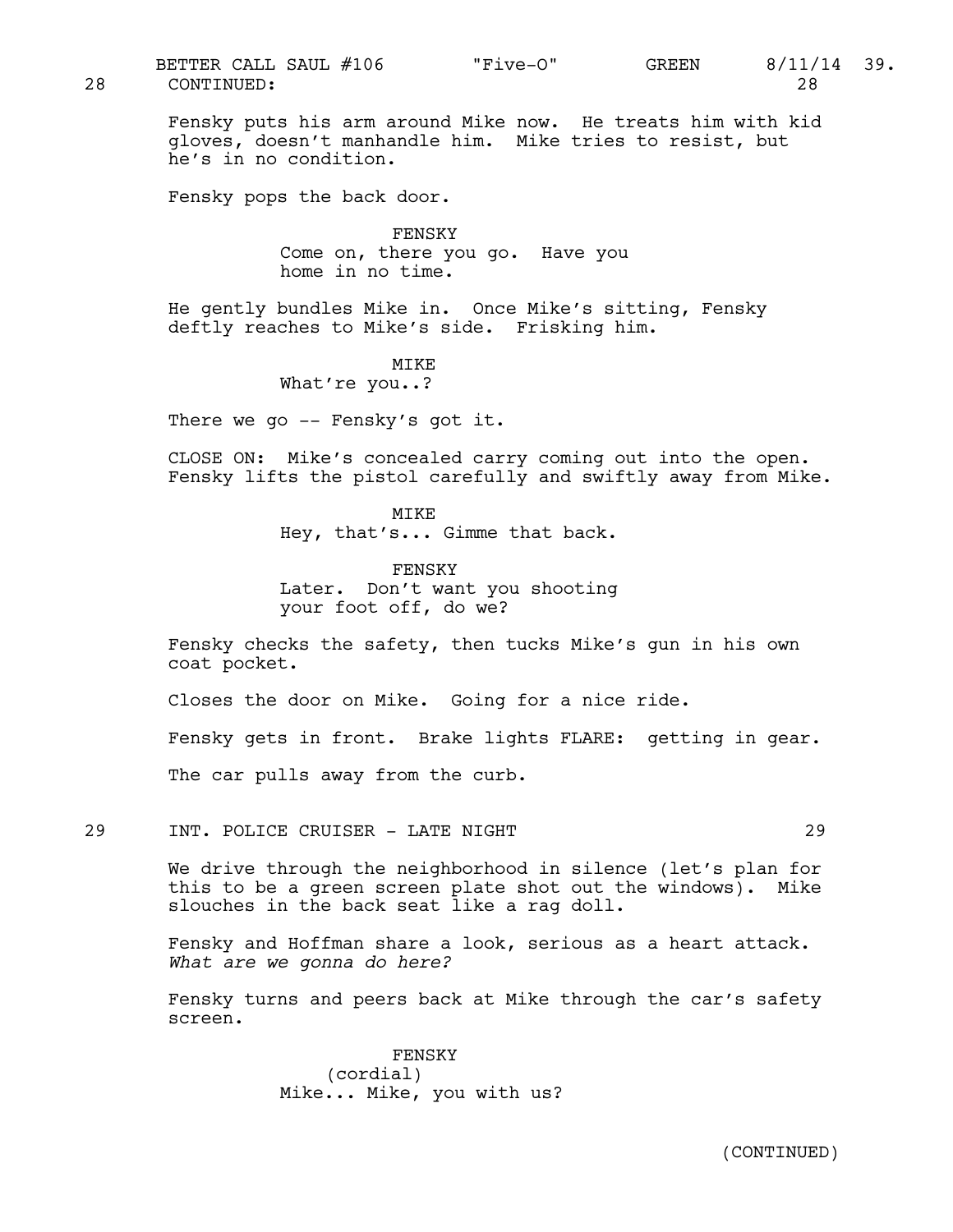MIKE (rousing) Wha  $--?$ 

HOFFMAN You tied one on good, buddy.

FENSKY Shit yeah, he did. Put it away like they're fixin' to bring back Prohibition.

A GRUNT, at best. Mike's not wasting breath on bullshit.

But Fensky needs a real answer to a real question. He softpedals it, a friendly chat between friendly friends:

> FENSKY Hey, back at McClure's, you were talking out your ass. "You know it was us..."

Eyes glued to Mike. Looking for him to give himself away.

FENSKY What's that supposed to mean, huh? You think you know -- what?

Still nothing from Mike. Fensky keeps up the nice-guy veneer.

> FENSKY You got something you wanna get off your chest? Something you wanna say to us?

Mike's head lolls a little as he tries to focus on Fensky.

MIKE You killed him. Killed Matty.

Oh, he's got their full attention now. Hoffman's fingers tighten on the wheel.

> MIKE Killed him... for nothing. Just because you were scared. Of what you thought he might do. ("Here's how it went") You got him in that crack house. Staged it. Made it look like some junkie with a gun. But it was you.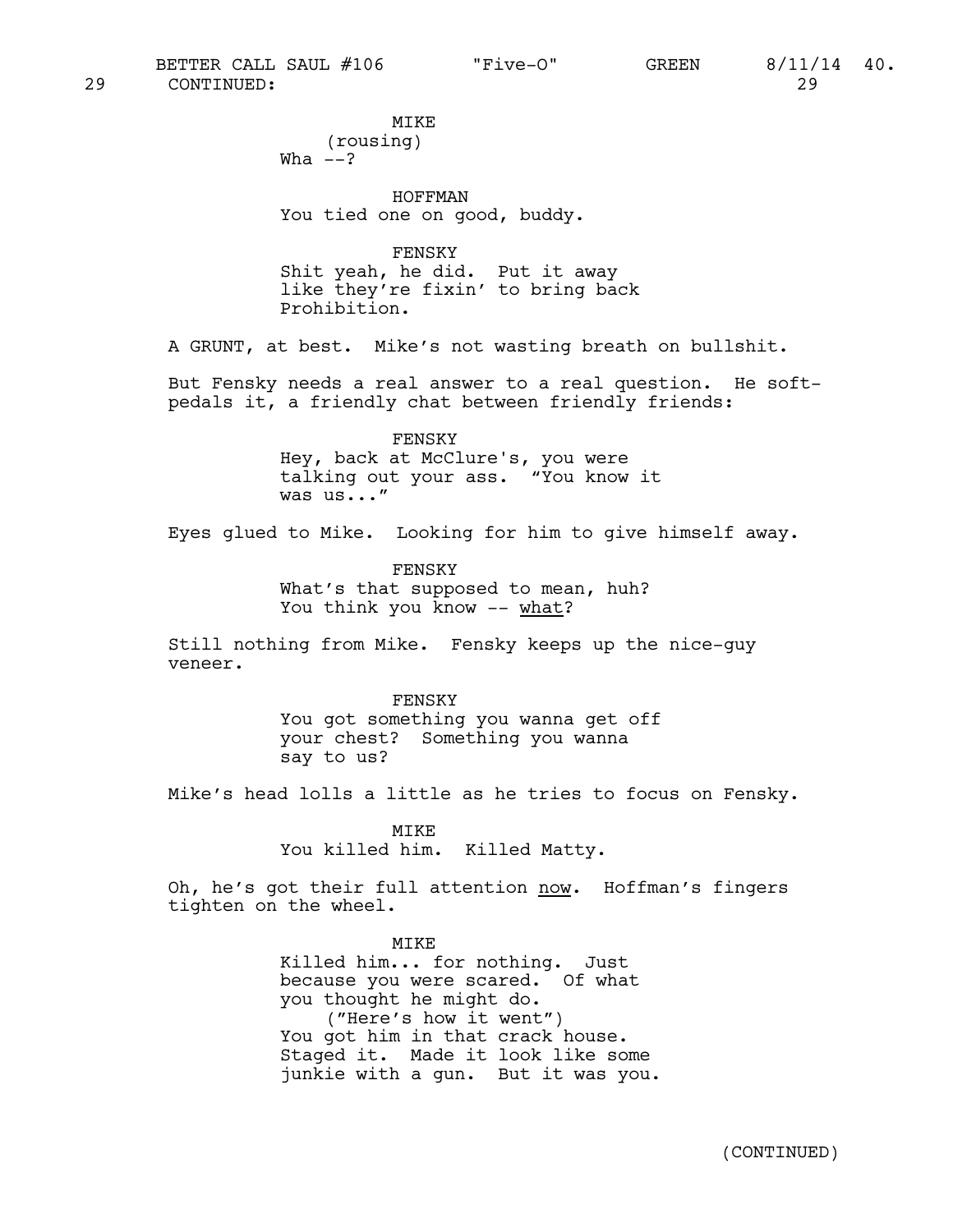29 CONTINUED: (2) 29 BETTER CALL SAUL #106  $\qquad$  "Five-O" GREEN 8/11/14 41.

Fensky turns forward slowly. Takes a deep breath. He locks eyes with a just-shy-of-pissing-himself Hoffman.

> MIKE I know it was you. And I'm gonna prove it.

There's only one thing to be done with a man like Mike. Only one way to handle this.

Best get it over with.

Off Fensky's knowing look to his partner...

30 EXT. EMPTY LOT - LATE NIGHT 30

WIDE ON: A deserted post-industrial wasteland. Desolate. No worry about witnesses or passers-by.

The cruiser pulls to a stop in an inconspicuous spot. The front doors OPEN.

#### FENSKY

Help me get him out.

Hoffman crosses around to the passenger side.

31 INT. POLICE CRUISER - BACKSEAT - CONTINUOUS 31

Left alone in the vehicle for this one brief moment... Mike reaches down between the seat cushions.

We go in CLOSE to reveal his hand finding a PISTOL. So that's what he was up to before! He stashed this here!

NEW ANGLE over Mike as the door opens. Mike quickly tucks the gun away on his person.

Hoffman and Fensky reach in to pull him out. Once more, Mike looks to all the world like he's catatonically drunk.

> FENSKY Here we go...

# 32 EXT. EMPTY LOT - CONTINUOUS 32

HIGH AND WIDE: The two cops practically carry Mike from the car. Fensky isn't as gentle as before. Now it's more like he's carrying a side of beef. He's all business.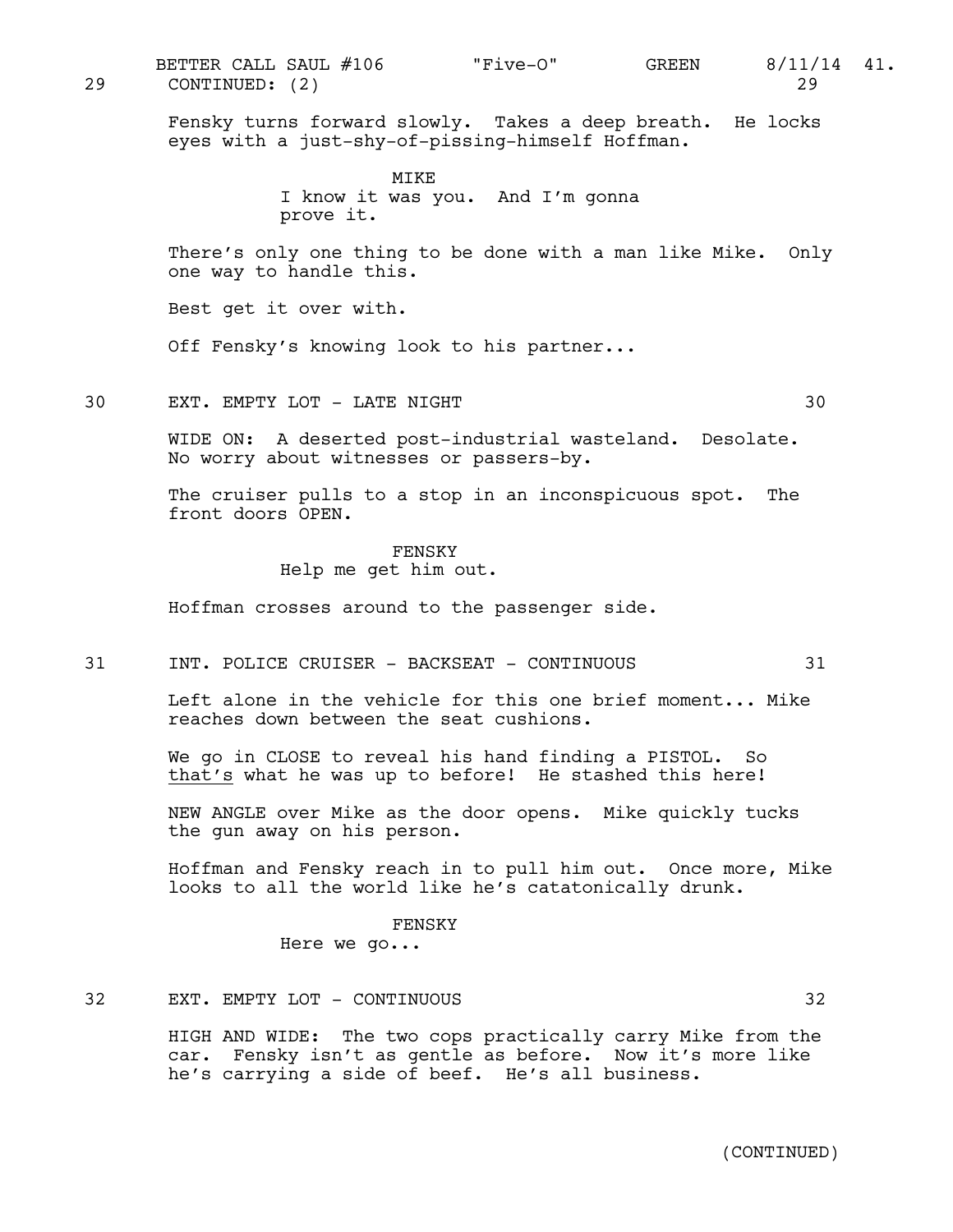FENSKY

Come on, Mike. Let's go. One-two, one-two...

They stand him against a street lamp. Lean him on it for support.

> FENSKY Now, you stay there for a second, Mike. We're gonna work all this out. Okay?

He steps a few feet away to Hoffman, whose anxiety's at full boil. They keep their voices low.

This is a veteran cop they've got here. Decorated and wellloved. And his is the second murder they've contemplated in the last few months.

#### HOFFMAN

So, what now?

Fensky's calm. He's washing bird crap off his car, that's all. No use getting worked up about it.

> FENSKY Hey. Grief. It's a bitch.

Fensky produces the GUN he removed from Mike earlier. He CLICKS the safety off.

> FENSKY He couldn't live with it. Matt dying like he did. Too much for the old man. So Mike here decided to eat his gun. (shrugs) It's tragic, but anyone could see it coming. He was drinking himself to death. We're doing him a favor.

> > MIKE (O.S.)

Smart.

They tense. If this were "CSI," we could smash-zoom inside their bodies and watch their blood turn to ice.

They look over to the lamp post, where Mike's standing. No longer a drooping marionette.

He's got that gun. Pointed at them.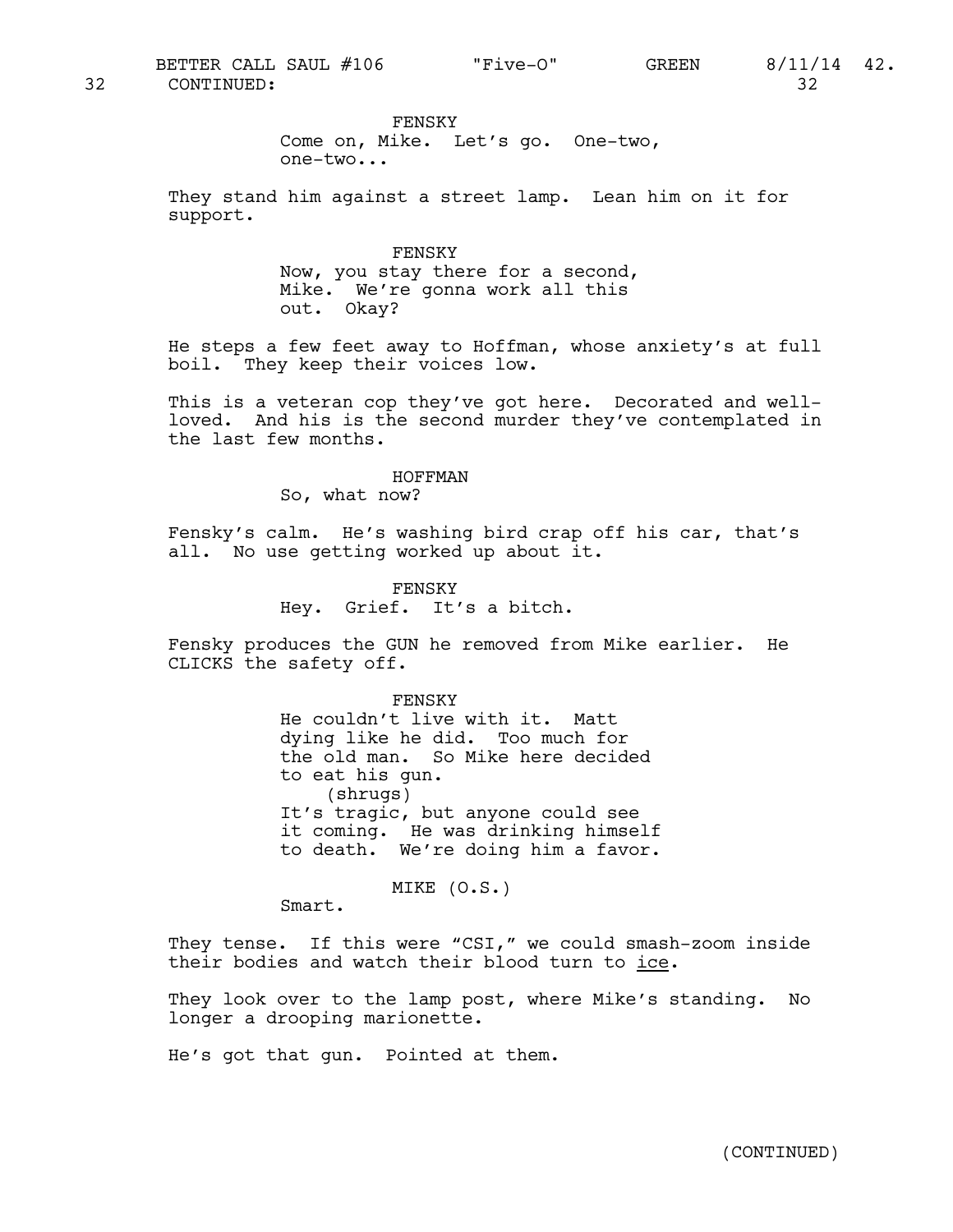MIKE (stone sober) That's what I'd do. If I were you.

He's not drunk! They fell for it. Lock, stock and barrel.

And they. Are. Fucked.

A pregnant pause. It's a miniature version of the climax of the end of "The Good, The Bad and The Ugly" before the shooting starts -- all eyes darting one to the other.

The rest happens in QUICK succession:

Fensky aims Mike's own commandeered pistol and CLICKS the trigger -- but Mike's not the kind of a guy who would give an enemy a loaded gun. BLAM-BLAM! Mike nails Fensky twice, center-of-mass, right in the chest. Right in his body armor. It knocks Fensky off-balance. Meanwhile...

Hoffman draws. He's no slouch, but Mike has him dead to rights. Mike drops him with one clean headshot, spinning him to the ground, blood and brain flying.

This gives Fensky just enough time to draw his own sidearm and BLAM! BLAM! BLAM!

One round NAILS Mike in his left shoulder, lodging there. The impact knocks him back a little, but --

BOOM! Mike returns fire. Fensky takes it in the neck. The carotid. He falls to his knees, then flops over onto the ground.

His gun spills from his hand. It CLATTERS across the frozen turf.

The sound of the shots ECHOES AWAY into the night.

HIGH AND WIDE ON: Mike, the last man standing.

NEW ANGLE: Mike touches his wounded shoulder. SHIT. CLOSE ON the blood blooming there. He's gonna have to take care of that right away.

He takes in the tableau of the aftermath:

Hoffman's body is still. A few feet away, Fensky is trying to crawl away. It's not a graceful maneuver.

Mike's gotta finish this up and move along. Time's wasting.

CLOSE ON: Mike's feet crunching along the hard ground toward Fensky. Closing in.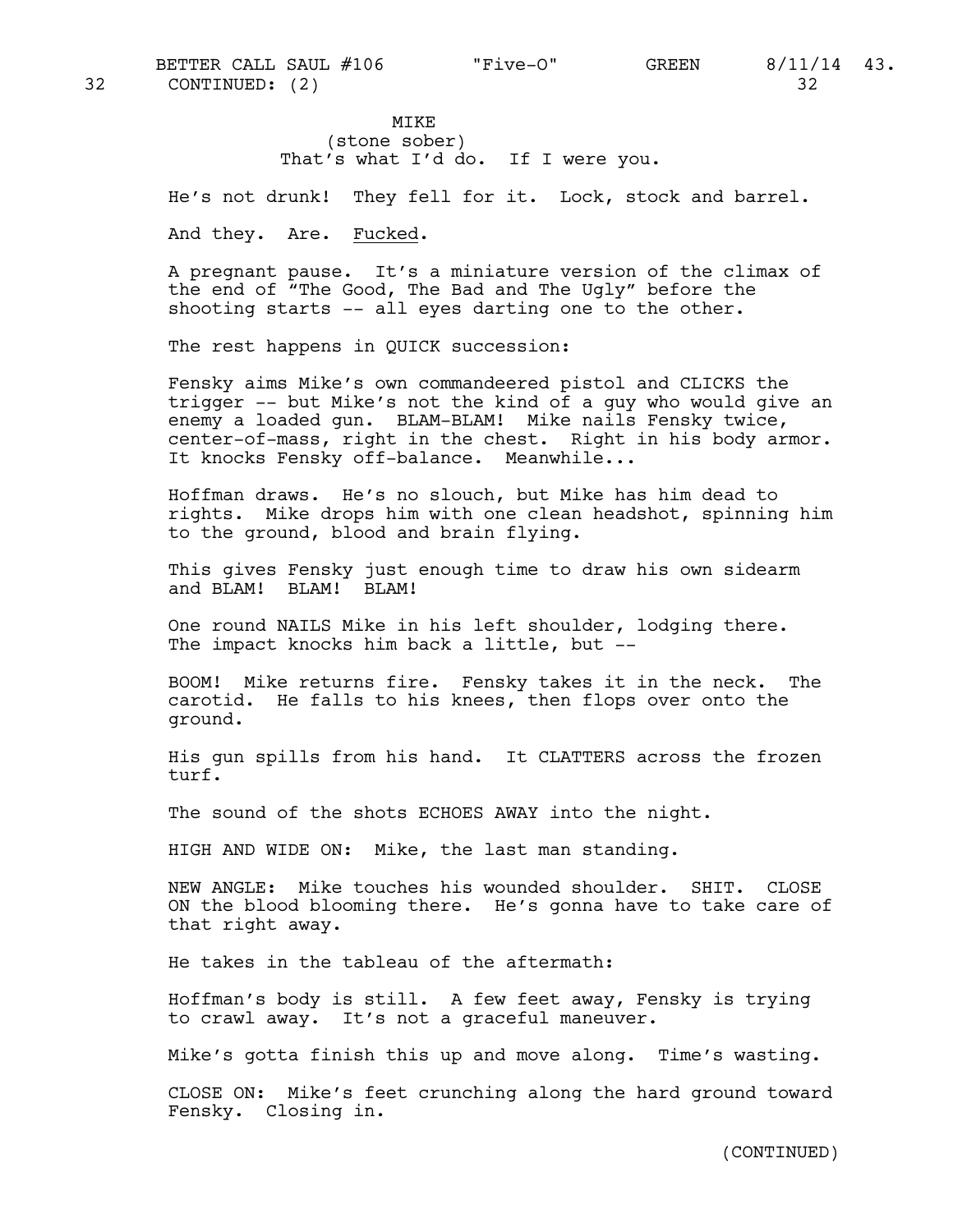LOW ANGLE: looking up as Mike looms over Fensky. The piece of shit who killed his only son.

Fensky clutches his neck with bloody fingers. The other hand he holds up defensively, warding off the angel of death he sees coming.

> FENSKY (begging) Mike... I --

BLAM! Mike fires one more round into Fensky -- a head shot. As cold as we've ever seen him. Unflinching.

An execution.

MIKE'S POV: the bodies. Blood pooling underneath them, lightly steaming in the night air.

ANGLE ON MIKE: Good. He did what needed doing.

Satisfied they're not moving, Mike turns his attention to practical matters. Time to clean up.

Not much to do in that regard, really -- seeing as Mike planned this whole thing so well. He pockets the revolver he used to kill them. Then he picks up the pistol Fensky took off him and pockets that, too. That's it. Done.

In the B.G., Mike walks away, leaving it all there out in the open. As the dark of the Philly outskirts wraps around Mike, we hear a soft RUMBLING.

It's the PRELAP of an IDLING CAR ENGINE, carrying us to...

33 INT. MIKE'S CAR - NIGHT (THE PRESENT) 33

CLOSE ON: Eyes in a rearview mirror.

NEW ANGLE: Modern-day Mike sits in the driver's seat, staring into space. He's calmed down since his blow-up with Stacey.

That was ten or fifteen minutes ago -- but his head's 1,923 miles away. Turning his memories over and over.

He blinks away the ghosts. Reaches... KA-CLICK. Turns the car off. Another breath.

Another.

Okay. Enough. He knows what comes next. No point waiting.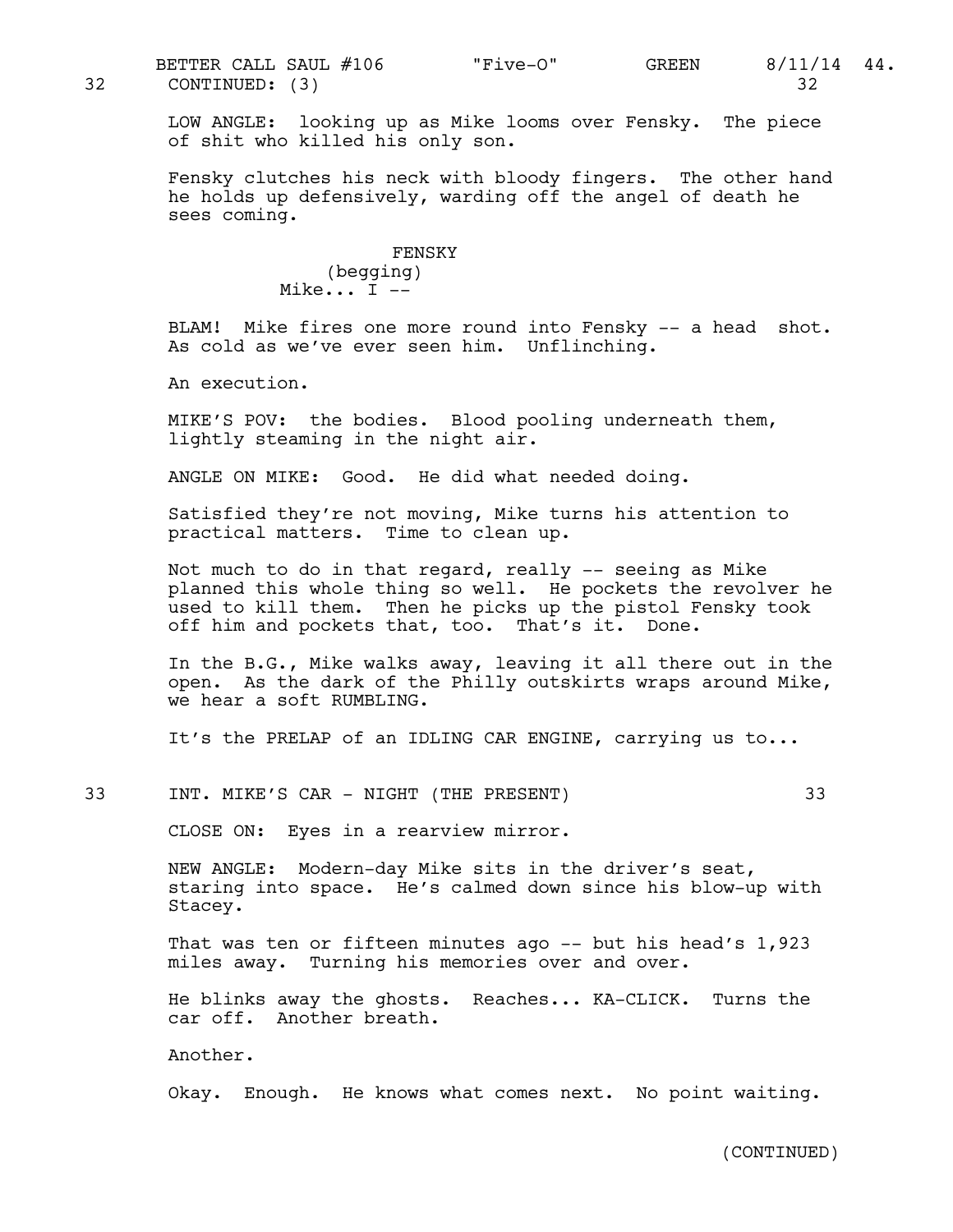Time to tear the bandage off. He climbs out of the car, revealing we're... 34 EXT. STACEY'S STREET - NIGHT - CONTINUOUS 34 Still out in front of Stacey's. Mike's been sitting in his car since he stalked out of there. WIDE ON: Mike, a tiny, beaten figure trudging up to the front door. He KNOCKS... CUT TO: 35 INT. STACEY'S HOUSE - LIVING ROOM - MOMENTS LATER 35 Mike sits on a chair across from Stacey. A thousand-yardstare. Gathering strength. She's waiting for him to break the silence. Finally, he takes a deep breath. Dives in: MIKE Matt wasn't dirty. (a beat) I was. Stacey can't quite believe what she's hearing. MIKE Everyone was, in that precinct. That's how it worked. You let some things slide,  $\overline{you}$  looked the other 33 CONTINUED: 33 BETTER CALL SAUL #106 "Five-O" GREEN 8/11/14 45.

way. A dealer gets busted with more cash than you'll earn in a lifetime, maybe it doesn't all make it into evidence. So what? You took a taste, and so did everyone else. That's how you knew you were safe. Like killing Caesar: everyone's guilty. Turn your buddy in? You're screwing yourself. You go along to get along.

STACEY (half a question) And you went along.

MIKE ... Yeah. I did. (sick with it) I did.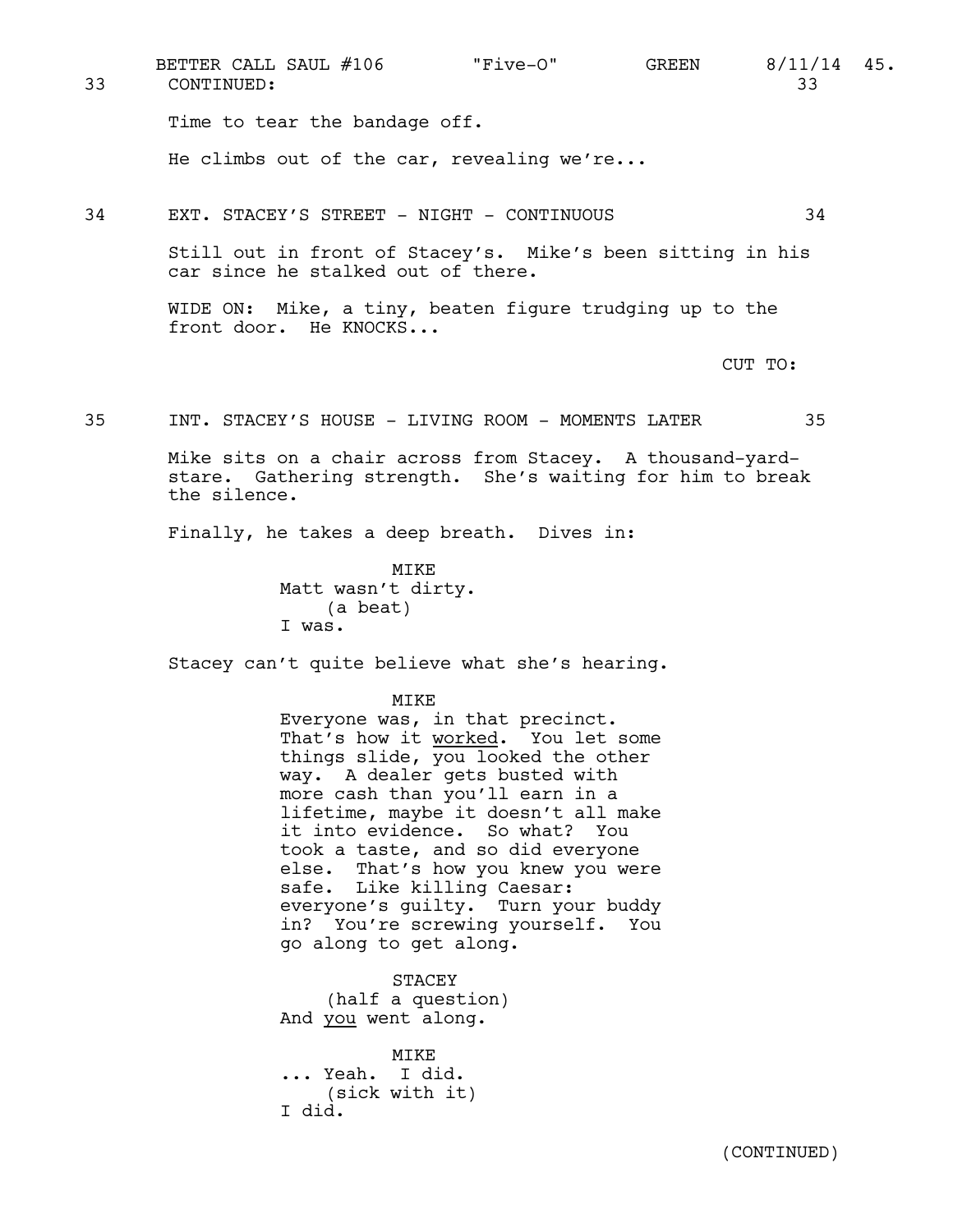She looks at him. Wow. That's not something she would've guessed of stand-up guy Mike.

> STACEY (sinking in quicksand) Okay. But you said... Matt didn't.

> > MTK<sub>E</sub>

No. Not Matt. He... (backing up) Fensky got Hoffman going early. Kickbacks from some gang or other. Protection, basically. Hoffman came to Matty, offered to cut him in. Only fair, right? They were partners. And Matt... He did what you'd think. Agonized over it. Then he came to me. Wanted to go to I.A. To "do the right thing." Shut them down.

STACEY

Oh God... And you let him? That's why he got killed? Because he was gonna, gonna turn on those guys?

MIKE

No. I told him... (how to explain this?) You know what a cop fears most? More than getting shot, more than anything? Prison. Getting locked up with everybody you put away. You threaten a cop with that, you make him dangerous. (a beat) That's what I told Matt. I talked sense to him. No one was getting hurt here. And if he went to I.A... If it even looked like he was going... ("death") He had a wife. He had a kid. Responsibilities. Take the money, use it for something good. I tried... But he wouldn't listen.

That kid, he was stubborn. (corrects himself)

He was strong.

Hard to describe the mix of grief and pride he's feeling at this moment.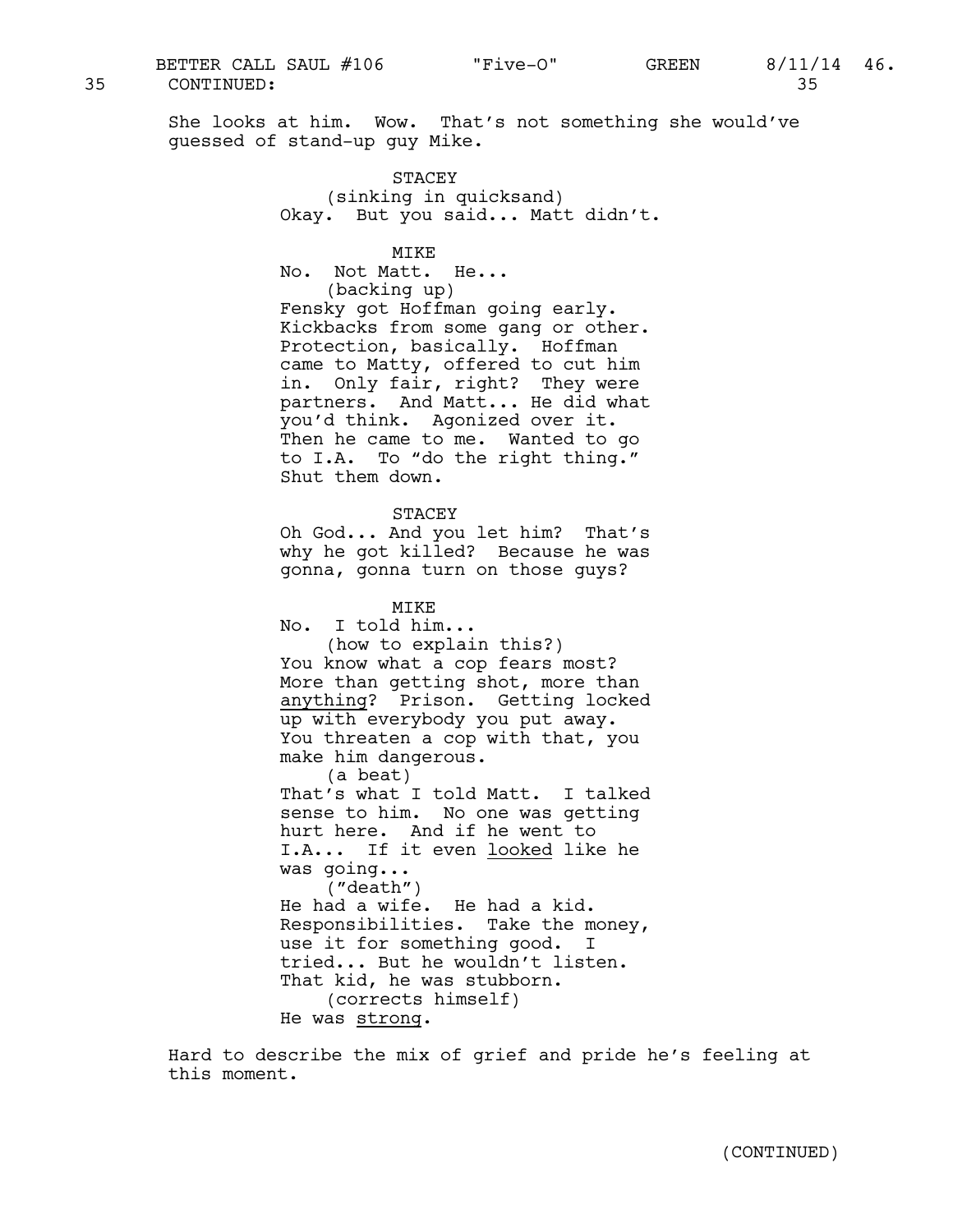35 CONTINUED: (2) 35 BETTER CALL SAUL #106 "Five-O" GREEN 8/11/14 47.

But that's short-lived. This next part he'd rather go to his grave without saying aloud.

> MTK<sub>E</sub> He was gonna get himself killed. So I... I told him I did it, too. Told him I was... I was like Hoffman. Getting by. (a beat) That was what you heard, that night. Me talking him down. Him kicking and screaming till the fight went out of him. He had me up on a pedestal and I had to show him... Show him I was down in the gutter with the rest of them. I broke him. For his own good. But it was too late. He went to Hoffman; he took the money. But he'd hesitated. Even thinking about doing the right thing? To those two? Meant he wasn't solid. Couldn't be trusted. (summing up) So, I got Matt to take the money. And a couple days later, they killed him.

Stacey's in shock at this point. Mike -- deadpan, unbreakable Mike -- is now finally starting to crumble.<br>Quietly tearing himself to pieces with every word.

> MIKE He was the strongest person I ever knew. He wouldn't have done it, not even to save himself. I was the only one who could've gotten him to... debase himself like that. And it was for nothing. (a beat) I made him lesser. I made him like me. (the enormity of it) And the bastards killed him anyway.

Mike stops, overcome.

This is a Mike we've never seen before. Tears in his eyes. Stripped bare. It's like finding a man inside what you thought was a haunted suit of armor.

Stacey's completely floored. In a daze, she reaches out, puts a comforting hand on Mike. A reflex. The only thing she can think to do.